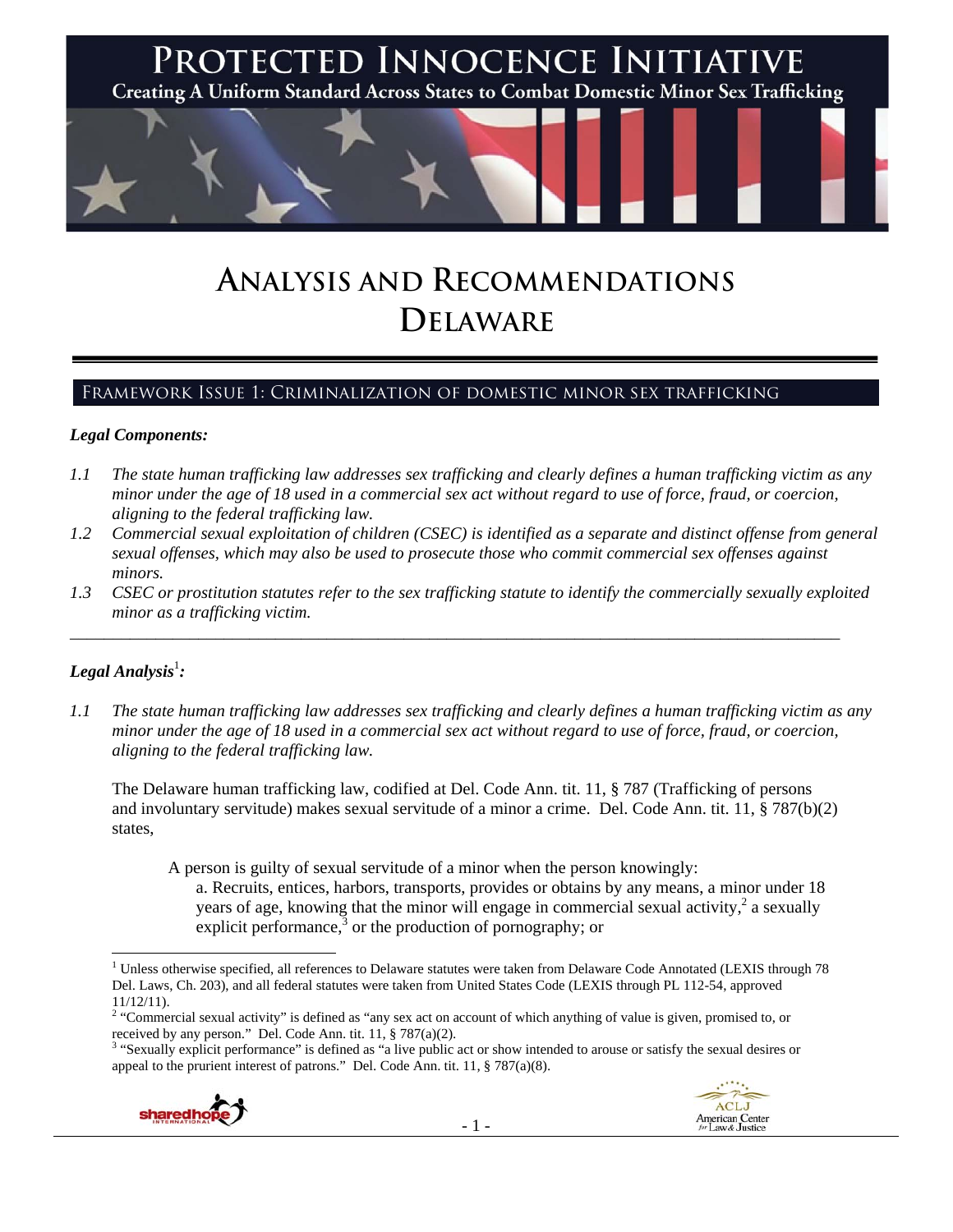b. Causes a minor to engage in commercial sexual activity or a sexually explicit performance. . . . .

Penalties for violating Del. Code Ann. tit. 11, § 787 (b)(1) are staggered according to the age of the victim and whether the crime was committed by using "overt force or threat." Pursuant to Del. Code Ann. tit. 11, § 787 (b)(2)(b), a conviction for sexual servitude of a minor is punishable as follows:

1. Sexual servitude of a minor in which the minor was between the ages of 14 and 18 years and which did not involve overt force or threat is a class C felony;

2. Sexual servitude of a minor in which the minor had not attained the age of 14 years and which did not involve overt force or threat is a class B felony;

3. Sexual servitude of a minor in which overt force or threat was involved is a class A felony.

A Class C felony is punishable by imprisonment<sup>4</sup> up to 15 years;<sup>5</sup> a Class B felony is punishable by imprisonment for 2–25 years, and a Class A felony is punishable by imprisonment for 15 years to life. Del. Code Ann. tit. 11, § 4205(b)(1)–(3).

While sexual servitude of a minor under Del. Code Ann. tit. 11, § 787(b)(2) is most applicable to minor sex trafficking because it is specific to minors and does not require force or coercion, offenders may also be charged with trafficking for forced labor or services under Del. Code Ann. tit. 11, § 787(b)(3)(b) or involuntary servitude under Del. Code Ann. tit. 11, § 787(b)(1) when there is proof of force or coercion. Trafficking for forced labor or services under Del. Code Ann. tit. 11, § 787(b)(3) states,

A person is guilty of trafficking of persons for forced labor or services<sup>6</sup> when a person knowingly:

(4) Impose a sentence involving an Accountability Level IV sanction.—Such sanctions include placement of the offender upon partial confinement under house arrest under the supervision of the Department of Correction or commitment of the offender to the Department of Correction under partial confinement to a half-way house or restitution center or placement of the offender in a residential treatment facility, all with or without special conditions, and all with or without the imposition of a fine as provided by law for the offense; (5) Impose a sentence involving an Accountability Level V sanction.—Such a sentence consists of the commitment of the offender to the Department of Correction for a period of incarceration, with or without the imposition of a fine provided by law for the offense.

Most of the felonies reviewed in this document are expressly restricted to a Level V sanction, therefore, all imprisonment penalties should be interpreted to be subject to Level V, unless it is designated a Class A felony or specifically stated otherwise. Del. Code Ann. tit. 11, § 4205(k) provides, "In addition to the penalties set forth above, the court may impose such fines and penalties as it deems appropriate." Therefore, in all instances where penalties for a felony conviction are mentioned throughout this document, it should be inferred that an additional indeterminate fine may be imposed at the judge's discretion. 6  $6$  Pursuant to Del. Code Ann. tit. 11, § 787 (a)(3), "forced labor or services" is defined as "labor, as defined in paragraph (a)(4) of this section, or services, as defined in paragraph  $(a)(7)$  of this section, that are performed or provided by another person and are obtained or maintained through coercion as enumerated in paragraph (b)(1) of this section." "Labor" is defined as "work of



 4 Pursuant to Del. Code Ann. tit. 11, § 4204(c)(1)–(5),

<sup>(</sup>c) When a person is convicted of any offense other than a class A felony the court may take the following action: (1) Impose a sentence involving an Accountability Level I sanction.—Such sanctions include imposition of a fine as provided by law for the offense or placement of the offender upon unsupervised probation with or without special conditions, or with or without the imposition of a fine as provided by law for the offense; (2) Impose a sentence involving an Accountability Level II sanction.—Such a sanction includes a placement of the offender upon supervised probation amounting to field supervision rather than intensive supervision, with or without special conditions, or with or without the imposition of a fine as provided by law for the offense; (3) Impose a sentence involving an Accountability Level III sanction.— Such sanctions include placement of the offender upon intensive supervision or placement of the offender upon community service, with or without special conditions, or with or without the imposition of a fine as provided by law for the offense. Such intensive supervision shall entail at least the equivalent of 1 hour of supervision per day and no more than 56 hours of supervision per week;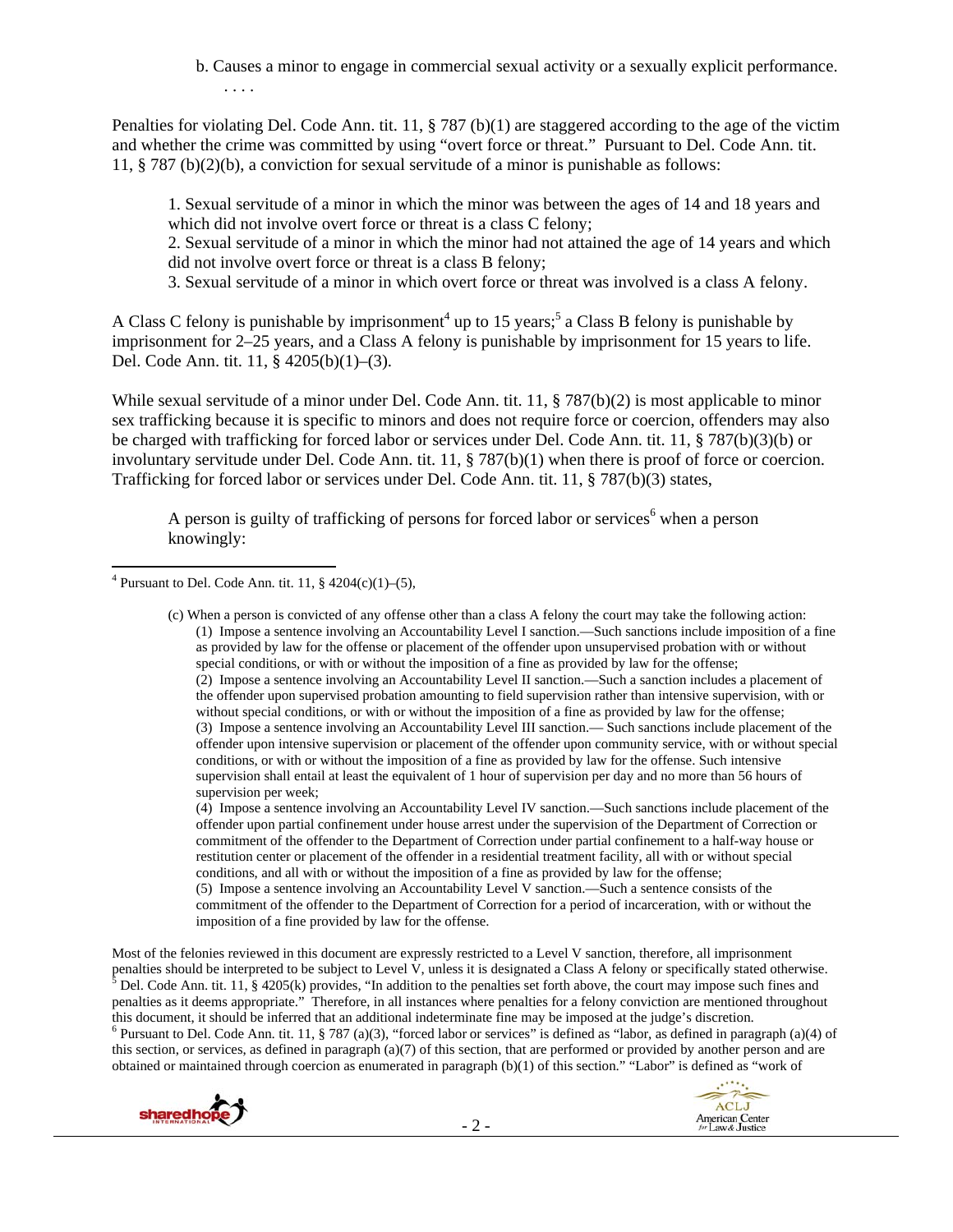a. Recruits, entices, harbors, transports, provides or obtains by any means, another person, intending or knowing that the person will be subjected to forced labor or services; or b. Benefits, financially or by receiving anything of value, from participation in a venture which has engaged in an act described in violation of this section.

. . . .

A conviction under Del. Code Ann. tit. 11, § 787(b)(3)(b) is punishable as a Class B felony by imprisonment for 2–25 years. Del. Code Ann. tit. 11, §§ 787(b)(3), 4205(b)(2).

Similarly, involuntary servitude under Del. Code Ann. tit. 11, § 787(b)(1) provides,

A person is guilty of holding another person in involuntary servitude when the person knowingly subjects, or attempts to subject, the person to forced labor or services.

a. By causing or threatening to cause physical harm to any person which is a class B felony; b. By physically restraining or threatening to physically restrain another person which is a class B felony;

c. By abusing or threatening to abuse the law or legal process which is a class C felony; d. By knowingly destroying, concealing, removing, confiscating or possessing any actual or purported passport or other immigration document, or any other actual or purported government identification document of another person which is a class E felony; or e. By using blackmail, or using or threatening to cause financial harm to, or by using financial control over any person which is a class F felony.

A Class B felony is punishable by imprisonment for 2–25 years; a Class C felony is punishable by imprisonment up to 15 years; a Class E felony is punishable by imprisonment up to 5 years; and a Class F felony is punishable by imprisonment up to 3 years. Del. Code Ann. tit. 11,  $\S$  4205(b)(2), (3), (5), (6).

*1.2 Commercial sexual exploitation of children (CSEC) is identified as a separate and distinct offense from general sexual offenses, which may also be used to prosecute those who commit commercial sex offenses against minors.* 

Delaware has several statutes specifically criminalizing CSEC, including the following:

1. Del. Code Ann. tit. 11, § 1108 (Sexual exploitation of a child) states,

A person is guilty of sexual exploitation of a child when:

(1) The person knowingly, photographs or films a child engaging in a prohibited sexual act or in the simulation of such an act, or otherwise knowingly creates a visual depiction of a child engaging in a prohibited sexual act or in the simulation of such an act; or (2) The person knowingly, finances or produces any motion picture, video or other visual depiction of a child engaging in a prohibited sexual act or in the simulation of such an act; or (3) The person knowingly publishes or makes available for public distribution or sale by any means, including but not limited to computer, any book, magazine, periodical, pamphlet, photograph, Internet site or web page which depicts a child engaging in a prohibited sexual act or in the simulation of such an act, or knowingly publishes or makes available for public distribution or sale by any means, including computer, any other visual depiction of a child engaging in a prohibited sexual act or in the simulation of such an act; or

<u> 1989 - Johann Stoff, amerikansk politiker (d. 1989)</u> economic or financial value," and "services" is defined as "an ongoing relationship between a person and the person in which the person performs activities under the supervision of or for the benefit of the person. Commercial sexual activity and sexually explicit performances are forms of services under this section. Nothing in this definition should be construed to legitimize or legalize prostitution." Del. Code Ann. tit. 11, § 787 (a)(4), (7).



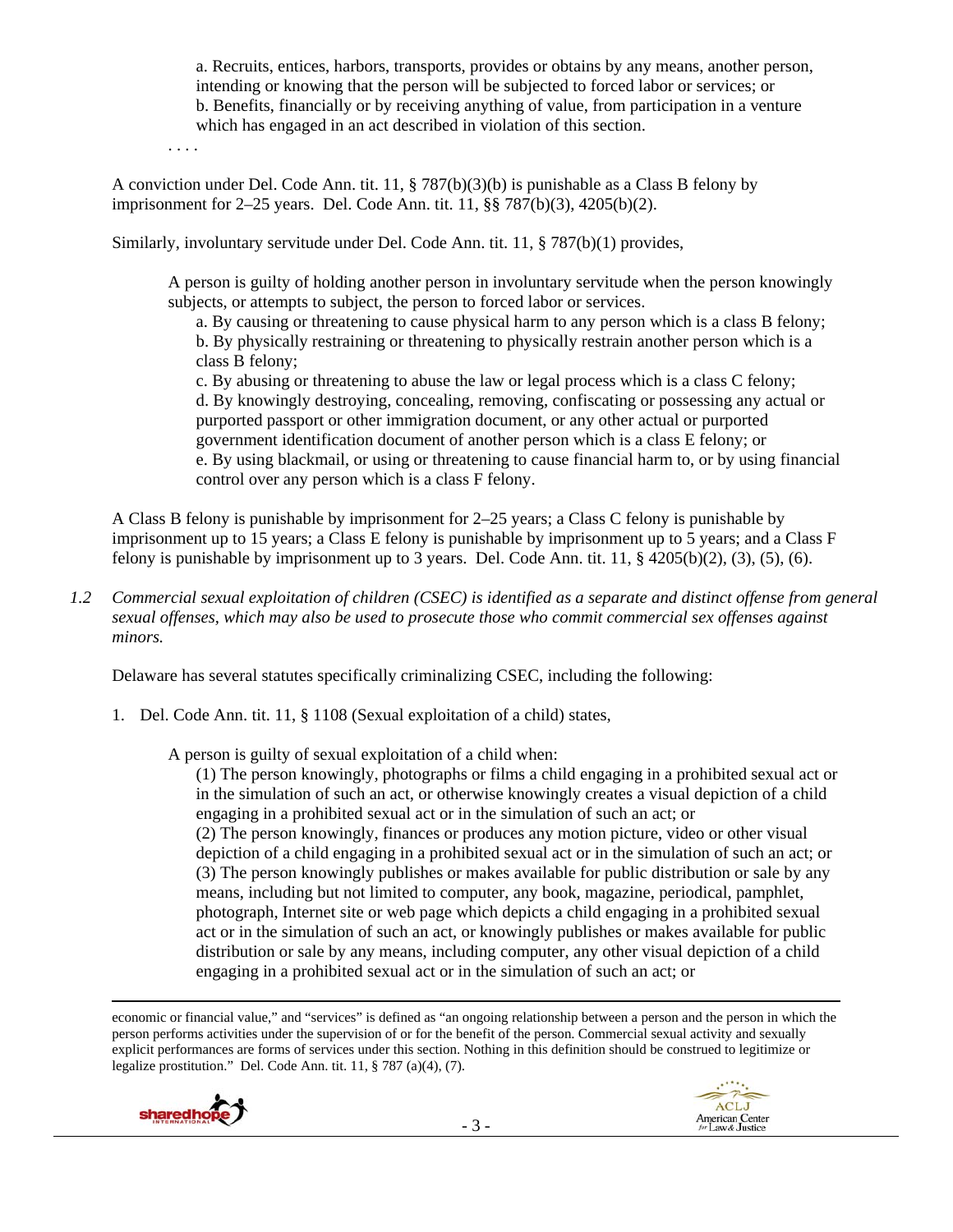(4) The person permits, causes, promotes, facilitates, finances, produces or otherwise advances an exhibition, display or performances of a child engaging in a prohibited sexual act or the simulation of such an act.

. . . .

A first conviction under this statute is punishable as a Class B felony by imprisonment for 2–25 years, while a subsequent conviction is punishable by life imprisonment. Del. Code Ann. tit. 11, §§ 1108, 4205(b)(2), 1110. However, if the victim is under the age of 14 and the offender is either 18 years of age or older or tried as an adult, a conviction is designated a "dangerous crime against a child" under Del. Code Ann. tit. 11, § 777(a) (Dangerous crime against a child, definitions, sentences). A first conviction for a "dangerous crime against a child" is punishable as a Class B felony by imprisonment for 2–25 years, while subsequent convictions are punishable by mandatory imprisonment for life. Del. Code Ann. tit. 11, § 777(b). Subsequently, a defendant sentenced "pursuant to this section shall not be eligible for suspension of sentence, probation, pardon or release from confinement on any basis until the sentence imposed by the Court has been served." Del. Code Ann. tit. 11 § 777(c). Additionally, under Del. Code Ann. tit. 11, § 4205A(a) (Additional penalty for serious sex offenders or pedophile offenders), a conviction under Del. Code Ann. tit. 11, § 777 is punishable by imprisonment for 25 years to life, if, among other things, the victim is under the age of 14.

2. Del. Code Ann. tit. 11, § 1352 (Promoting prostitution in the second degree) states,

A person is guilty of promoting prostitution<sup>7</sup> in the second degree when the person knowingly:  $(1)$  Advances or profits from prostitution<sup>8</sup> by managing, supervising, controlling or owning, either alone or in association with others, a house of prostitution or a prostitution business or enterprise involving prostitution activity by 2 or more prostitutes; or (2) Advances or profits from prostitution of a person less than 18 years old. Promoting prostitution in the second degree is a class E felony.

A Class E felony is punishable by imprisonment up to 5 years. Del. Code Ann. tit. 11, § 4205(b)(5).

3. Del. Code Ann. tit. 11, § 1353 (Promoting prostitution in the first degree) states,

A person is guilty of promoting prostitution<sup>9</sup> in the first degree when the person knowingly: (1) Advances prostitution<sup>10</sup> by compelling a person by force or intimidation to engage in prostitution or profits from such coercive conduct by another; or (2) Advances or profits from prostitution of a person less than 16 years old. Promoting prostitution in the first degree is a class C felony.

A Class C felony is punishable by imprisonment up to 15 years. Del. Code Ann. tit. 11, § 4205(b)(3).



<sup>&</sup>lt;sup>7</sup> Del. Code. Ann. tit. 11, § 1354 (Promoting prostitution; attempt to promote prostitution; corroboration) provides, "A person shall not be convicted of promoting prostitution or of an attempt to promote prostitution solely on the uncorroborated testimony of a person whose prostitution activity the person is alleged to have advanced or attempted to advance or from whose

prostitution activity the person is alleged to have profited or attempted to profit."<br><sup>8</sup> Pursuant to Del. Code Ann. tit. 11, § 1356(1) (Definitions relating to prostitution),

A person advances prostitution when, acting other than as a prostitute or as a patron thereof, the person knowingly causes or aids a person to commit or engage in prostitution, procures or solicits patrons for prostitution, provides persons or premises for prostitution purposes, operates or assists in the operation of a house of prostitution or a prostitution enterprise or engages in any other conduct designed to institute, aid or facilitate an act or enterprise of prostitution. <sup>9</sup> *See supra* note 7. <sup>10</sup> *See supra* note 8.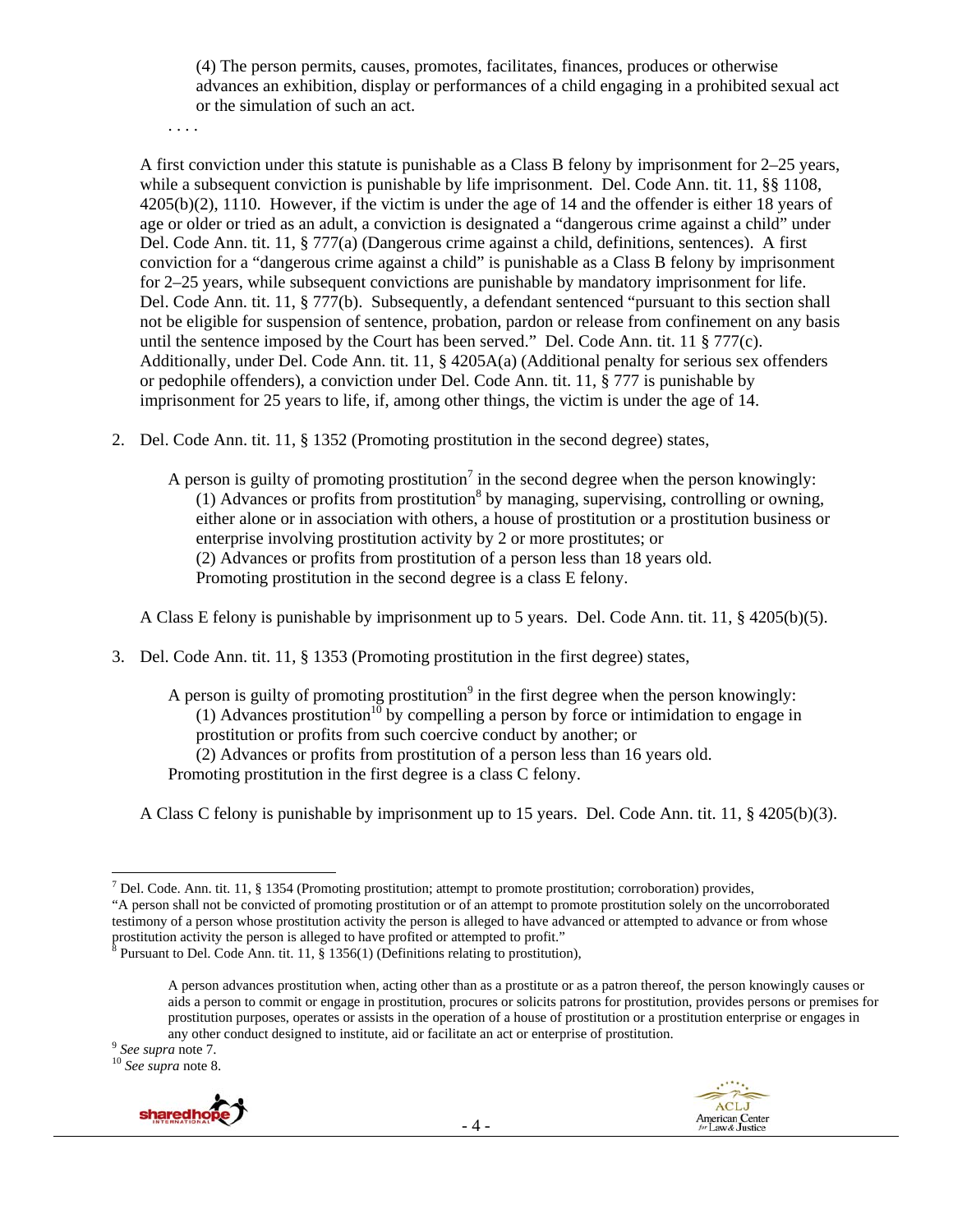Several other Delaware laws, while not expressly commercial in nature, may also be applicable in cases involving the commercial sexual exploitation of a child. Some of those statutes are as follows:

#### 1. Del. Code Ann. tit. 11, § 1112A(a) (Sexual solicitation of a child) states,

(a) A person is guilty of sexual solicitation of a child if the person, being 18 years of age or older, intentionally or knowingly:

(1) Solicits, requests, commands, importunes or otherwise attempts to cause any child who has not yet reached that child's eighteenth birthday to engage in a prohibited sexual act;  $\frac{11}{1}$  or (2) Solicits, requests, commands, importunes or otherwise attempts to cause any child who has not yet reached that child's sixteenth birthday to meet with such person or any other person for the purpose of engaging in a prohibited sexual act; or

(3) Compiles, enters, accesses, transmits, receives, exchanges, disseminates, stores, makes, prints, reproduces or otherwise possesses by any means, including by means of computer, any notice, statement, document, advertisement, file or data containing the name, telephone number, address, e-mail address, school address or location, physical characteristics or other descriptive or identifying information pertaining to any child who has not yet reached that child's sixteenth birthday for the purpose of facilitating, encouraging, offering or soliciting a prohibited sexual act involving such child and such person or any other person.

A conviction under this statute is punishable as a Class C felony by imprisonment up to 15 years. Del. Code Ann. tit. 11,  $\S$ § 1112A(c), 4205(b)(3). If the victim is under the age of 14 and the offender is either 18 years of age or older or tried as an adult, however, a conviction is designated a "dangerous crime against a child" under Del. Code Ann. tit. 11, § 777(a) (Dangerous crime against a child, definitions, sentences). A first conviction for a "dangerous crime against a child" is punishable as a Class B felony by imprisonment for 2–25 years, while subsequent convictions are punishable by mandatory imprisonment for life. Del. Code Ann. tit. 11, § 777(b). Subsequently, a defendant sentenced "pursuant to this section shall not be eligible for suspension of sentence, probation, pardon or release from confinement on any basis until the sentence imposed by the Court has been served." Del. Code Ann. tit. 11 § 777(c). Additionally, under Del. Code Ann. tit. 11, § 4205A(a) (Additional penalty for serious sex offenders or pedophile offenders), a conviction under Del. Code Ann. tit. 11, § 777 is punishable by imprisonment for 25 years to life, if, among other things, the victim is under the age of 14.

2. Del. Code tit. 11 § 773(a)(5) (Rape in the first degree) provides that "[a] person is guilty of rape in the first degree when the person intentionally engages in sexual intercourse with another person and . . . [t]he victim has not yet reached that victim's twelfth birthday, and the defendant has reached that defendant's eighteenth birthday." A conviction under Del. Code tit. 11 § 773(a)(5) is punishable as a

<sup>(12)</sup> Any other act which is intended to be a depiction or simulation of any act described in this subsection.





 <sup>11</sup> Del. Code Ann. tit. 11, § 1103(e) defines "[p]rohibited sexual act" to include,

<sup>(1)</sup> Sexual intercourse;

<sup>(2)</sup> Anal intercourse;

<sup>(3)</sup> Masturbation;

<sup>(4)</sup> Bestiality;

<sup>(5)</sup> Sadism;

<sup>(6)</sup> Masochism;

<sup>(7)</sup> Fellatio; (8) Cunnilingus;

<sup>(9)</sup> Nudity, if such nudity is to be depicted for the purpose of the sexual stimulation or the sexual gratification of any individual who may view such depiction;

<sup>(10)</sup> Sexual contact;

<sup>(11)</sup> Lascivious exhibition of the genitals or pubic area of any child;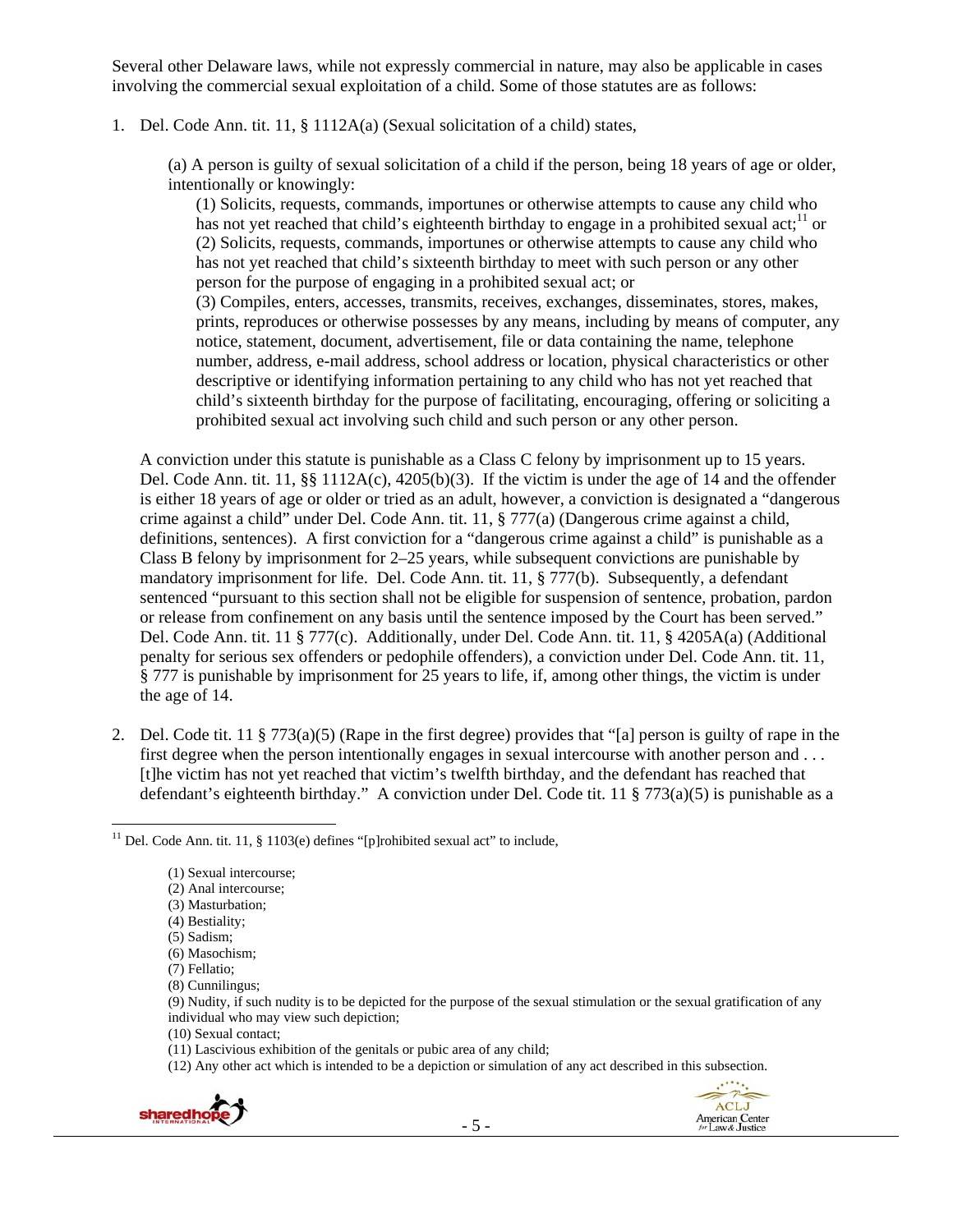Class A felony by imprisonment for 25 years to life. Del. Code Ann. tit. 11,  $\S$ § 773, 4205A(a)(2). If, however, among other things, a victim of an offense under Del. Code tit. 11 § 773(a)(5) suffers serious bodily injury or the defendant "has been previously convicted of unlawful sexual intercourse in the first degree, rape in the second degree or rape in the first degree, or any equivalent offense under the laws of this State, any other state or the United States," a conviction is punishable by imprisonment for life "without benefit of probation, parole or any other reduction." Del. Code tit. 11,  $§773(c)(1), (4).$ 

3. Pursuant to Del. Code tit. 11, § 771(a) (Rape in the third degree),

. . .

(a) A person is guilty of rape in the third degree when the person:

(1) Intentionally engages in sexual intercourse with another person, and the victim has not reached that victim's sixteenth birthday and the person is at least 10 years older than the victim, or the victim has not yet reached that victim's fourteenth birthday and the person has reached that person's nineteenth birthday and is not otherwise subject to prosecution pursuant to § 772 [Rape in the second degree] or § 773 [Rape in the first degree] of this title; or (2) Intentionally engages in sexual penetration with another person under any of the following circumstances:

b. The victim has not reached that victim's sixteenth birthday and during the commission of the crime, or during the immediate flight from the crime, or during an attempt to prevent the reporting of the crime, the person causes physical injury or serious mental or emotional injury to the victim.

A conviction under this statute is punishable as a Class B felony by imprisonment for 2–25 years. Del. Code Ann. tit. 11, §§ 771, 4205(b)(2). If the victim is under the age of 14 and the offender is either 18 years of age or older or tried as an adult, however, a conviction is designated a "dangerous crime against a child" under Del. Code Ann. tit. 11, § 777(a) (Dangerous crime against a child, definitions, sentences). A first conviction for a "dangerous crime against a child" is punishable as a Class B felony by imprisonment for 2–25 years, while subsequent convictions are punishable by mandatory imprisonment for life. Del. Code Ann. tit. 11, § 777(b). A defendant sentenced "pursuant to this section shall not be eligible for suspension of sentence, probation, pardon or release from confinement on any basis until the sentence imposed by the Court has been served." Del. Code Ann. tit. 11 § 777(c). Additionally, under Del. Code Ann. tit. 11, § 4205A(a) (Additional penalty for serious sex offenders or pedophile offenders), a conviction under Del. Code Ann. tit. 11, § 771(a)(2) is punishable by imprisonment for 25 years to life, if, among other things, the victim is under the age of 14. Convictions under Del. Code Ann. tit. 11, § 771(a)(1) fall under Del. Code Ann. tit. 11, § 4205A(a) through Del. Code Ann. tit. 11, § 777.

- 4. Del. Code tit. 11 § 770(a) (Rape in the fourth degree) states,
	- (a) A person is guilty of rape in the fourth degree when the person:

(1) Intentionally engages in sexual intercourse with another person, and the victim has not yet reached that victim's sixteenth birthday; or

(2) Intentionally engages in sexual intercourse with another person, and the victim has not yet reached that victim's eighteenth birthday, and the person is 30 years of age or older, except that such intercourse shall not be unlawful if the victim and person are married at the time of such intercourse; or

(3) Intentionally engages in sexual penetration with another person under any of the following circumstances:

a. The sexual penetration occurs without the victim's consent; or



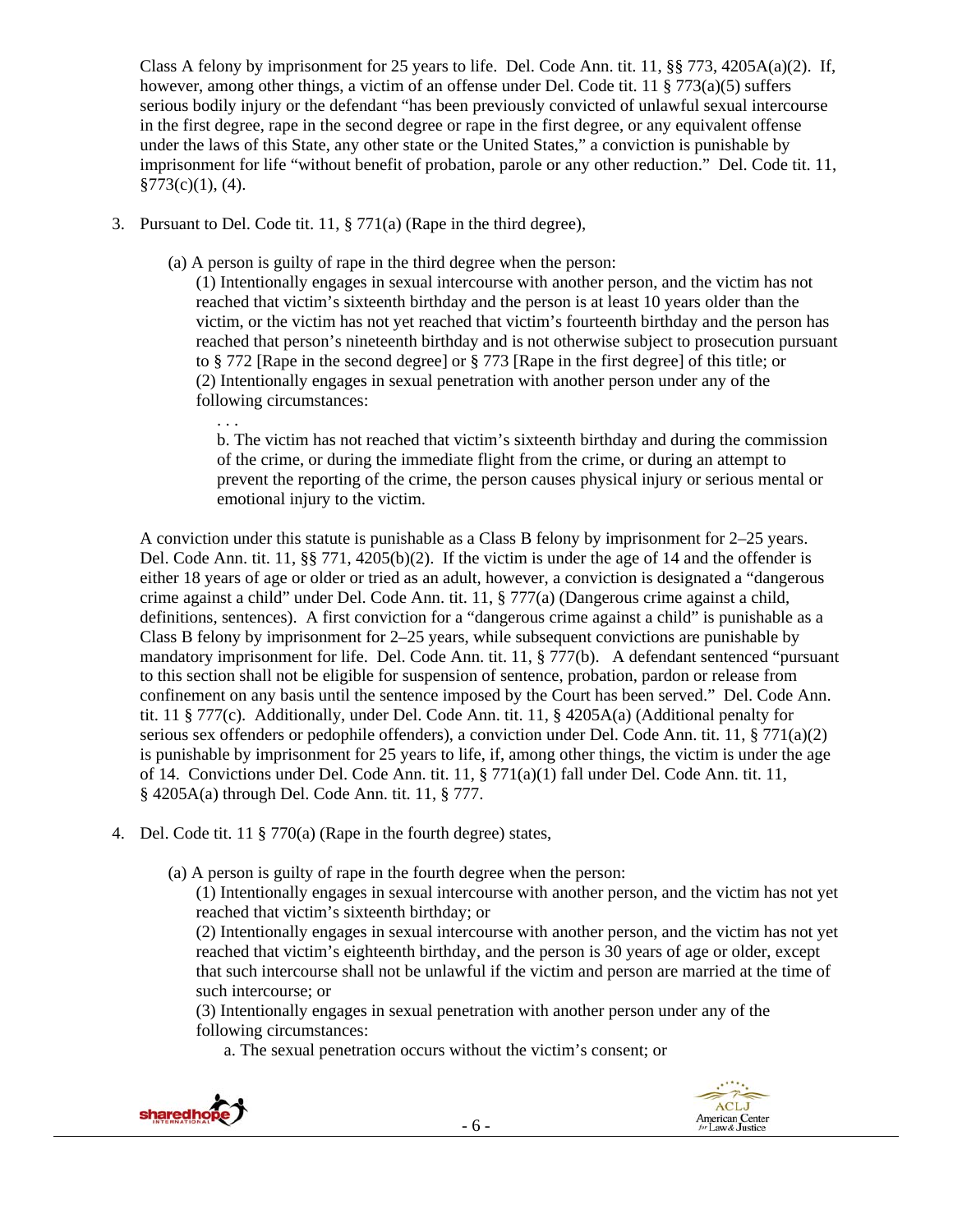b. The victim has not reached that victim's sixteenth birthday.

A conviction under this statute is punishable as a Class C felony by imprisonment up to 15 years. Del. Code Ann. tit. 11, §§ 770, 4205(b)(3). However, if the victim is under the age of 14 and the offender is either 18 years of age or older or tried as an adult, a conviction is designated a "dangerous crime against a child" under Del. Code Ann. tit. 11, § 777(a) (Dangerous crime against a child, definitions, sentences). A first conviction for a "dangerous crime against a child" is punishable as a Class B felony by imprisonment for 2–25 years, while subsequent convictions are punishable by mandatory imprisonment for life. Del. Code Ann. tit. 11, §§ 777(b), 4205(b)(2). Subsequently, a defendant sentenced "pursuant to [Del. Code Ann. tit. 11, § 777] shall not be eligible for suspension of sentence, probation, pardon or release from confinement on any basis until the sentence imposed by the Court has been served." Del. Code Ann. tit. 11 § 777(c). Additionally, under Del. Code Ann. tit. 11, § 4205A(a) (Additional penalty for serious sex offenders or pedophile offenders), a conviction under Del. Code Ann. tit. 11, § 777 is punishable by imprisonment for 25 years to life, if, among other things, the victim is under the age of 14.

- 5. Del. Code tit. 11 § 768 (Unlawful sexual contact in the second degree) makes it a crime "when the person intentionally has sexual contact<sup>12</sup> with another person who is less than 18 years of age or causes the victim to have sexual contact with the person or a third person." A conviction under this statute is punishable as a Class F felony by imprisonment up to 3 years. Del. Code Ann. tit. 11, §§ 768, 4205(b)(6).
- 6. Del. Code tit. 11 § 769(a)(3) (Unlawful sexual contact in the first degree) makes it a crime when a "person intentionally has sexual contact with another person who is less than 13 years of age or causes the victim to have sexual contact with the person or a third person." A conviction under this statute is punishable as a Class D felony by imprisonment up to 8 years. Del. Code Ann. tit. 11, §§ 769(b), 4205(b)(4).
- 7. Del. Code Ann. tit. 11, § 1100 (Dealing in children) states in part, "A person is guilty of dealing in a child if the person intentionally or knowingly trades, barters, buys or negotiates to trade, barter, buy or sell a child under the age of 18 . . . ." A conviction under this statute is punishable as a Class E felony by imprisonment up to 5 years. Del. Code Ann. tit.  $11, \frac{88}{100}$ ,  $4205(b)(5)$ .
	- 1.2.1 Recommendation: Amend Del. Code Ann. tit. 11, § 4205A(a)(2) (Additional penalty for serious sex offenders or pedophile offenders) to include Del. Code Ann. tit. 11, § 787 (Trafficking of persons and involuntary servitude), § 1353 (Promoting the prostitution of a minor in the first degree), and § 1352 (Promoting the prostitution of a minor in the second degree) as crimes against minors to which the additional penalty applies.
- *1.3 CSEC or prostitution statutes refer to the sex trafficking statute to identify the commercially sexually exploited minor as a trafficking victim.*

Delaware's CSEC statutes do not refer to the human trafficking statute.

- (1) Any intentional touching by the defendant of the anus, breast, buttocks or genitalia of another person; or
- (2) Any intentional touching of another person with the defendant's anus, breast, buttocks or genitalia; or

<sup>(3)</sup> Intentionally causing or allowing another person to touch the defendant's anus, breast, buttocks or genitalia which touching, under the circumstances as viewed by a reasonable person, is intended to be sexual in nature. Sexual contact shall also include touching when covered by clothing.



 <sup>12</sup> Pursuant to Del. Code tit. 11  $\S$  761(f),

<sup>(</sup>f) "Sexual contact" means: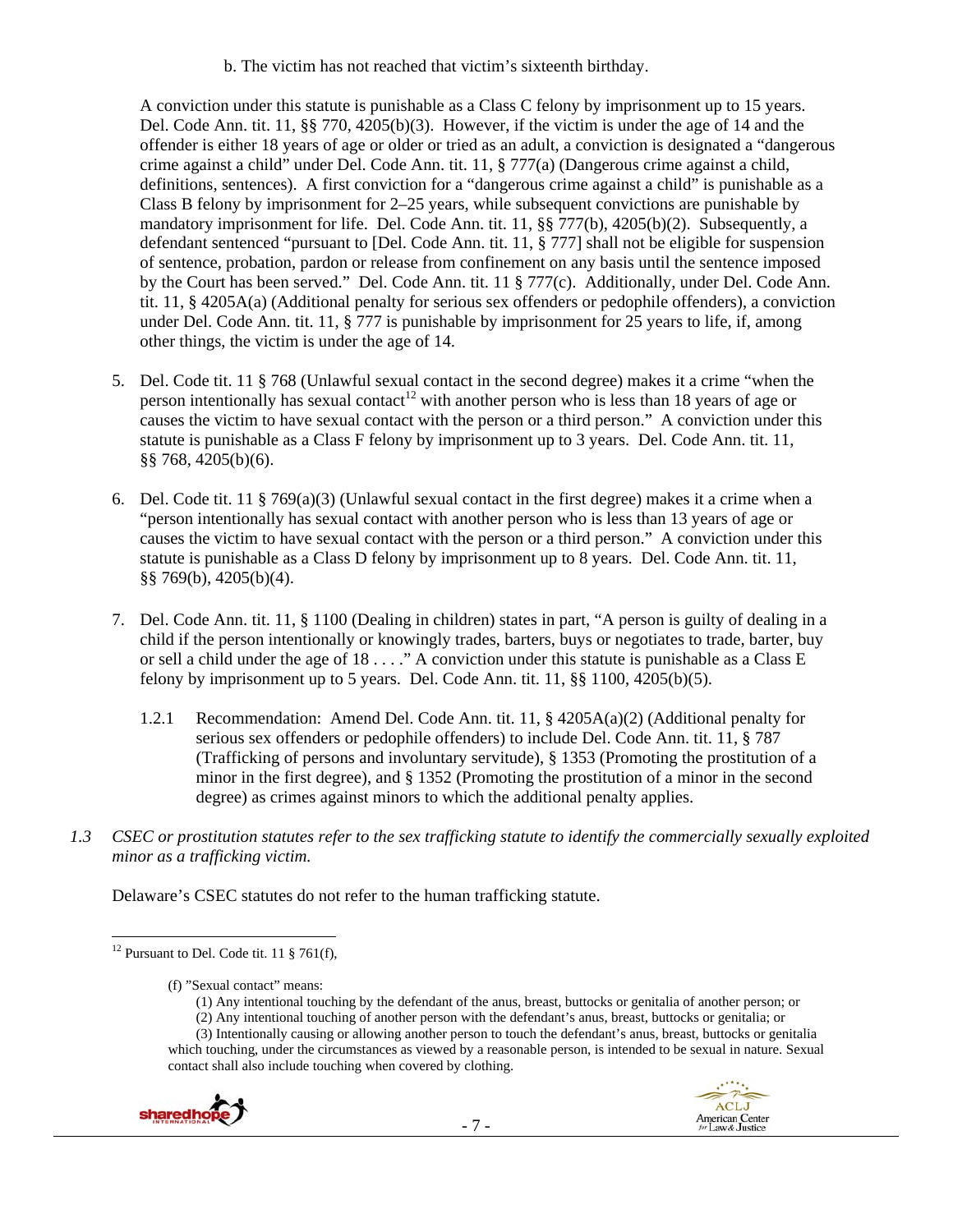1.3.1 Recommendation: Amend Del. Code Ann. tit. 11, § 1108 (Sexual exploitation of a child), § 1353 (Promoting the prostitution of a minor in the first degree) and § 1352 (Promoting the prostitution of a minor in the second degree) to refer to Del. Code Ann. tit. 11,  $\S 787(b)(2)$ 787 (Trafficking of persons and involuntary servitude) to clarify the status of CSEC victims as victims of trafficking and to promote parity of punishment for CSEC offenders.

# Framework Issue 2: Criminal provisions for demand

#### *Legal Components:*

- *2.1 The state sex trafficking law can be applied to the buyers of commercial sex acts with a victim of domestic minor sex trafficking.*
- *2.2 Buyers of commercial sex acts with a minor can be prosecuted under CSEC laws.*
- *2.3 Solicitation laws differentiate buying sex acts with an adult and buying sex acts with a minor under 18.*
- *2.4 Penalties for buyers of commercial sex acts with minors are as high as federal penalties.*
- *2.5 Using the Internet to lure, entice, or purchase, or attempt to lure, entice, or purchase commercial sex acts with a minor is a separate crime or results in an enhanced penalty for buyers.*
- *2.6 No age mistake defense is permitted for a buyer of commercial sex acts with any minor under 18.*
- *2.7 Base penalties for buying sex acts with a minor are sufficiently high for all minors under 18 and not reduced for older minors.*
- *2.8 Financial penalties for buyers of commercial sex acts with minors are sufficiently high to make it difficult for buyers to hide the crime.*
- *2.9 Buying and possessing child pornography carries penalties as high as similar federal offenses.*
- *2.10 Convicted buyers of commercial sex acts with minors and child pornography are required to register as sex offenders.*

\_\_\_\_\_\_\_\_\_\_\_\_\_\_\_\_\_\_\_\_\_\_\_\_\_\_\_\_\_\_\_\_\_\_\_\_\_\_\_\_\_\_\_\_\_\_\_\_\_\_\_\_\_\_\_\_\_\_\_\_\_\_\_\_\_\_\_\_\_\_\_\_\_\_\_\_\_\_\_\_\_\_\_\_\_\_\_\_\_\_

# *Legal Analysis:*

*2.1 The state sex trafficking law can be applied to the buyers of commercial sex acts with a victim of domestic minor sex trafficking.* 

Del. Code Ann. tit. 11, § 787(b)(2)(a) (Trafficking of persons and involuntary servitude) might apply to buyers of sex from victims of domestic minor sex trafficking through the term "obtain." Federal prosecutors, under the Trafficking Victims Protection Act  $(TVPA)$ ,<sup>13</sup> have applied the crime of human trafficking to attempted buyers of commercial sex with minors by charging that the buyers attempted to "obtain"<sup>14</sup> a person under 18 to engage in commercial sex.<sup>15</sup> It is unsettled whether the courts will uphold this interpretation of the TVPA. Del. Code Ann. tit. 11, § 787(b)(2)(a) makes it a crime when a person "[r]ecruits, entices, harbors, transports, provides or obtains by any means, a minor under 18 years of age, knowing that the minor will engage in commercial sexual activity, a sexually explicit performance, or the production of pornography." While Del. Code Ann. tit.  $11, \frac{8}{9}$  787(b)(2)(a) uses the word "obtain" in its sex trafficking statute, whether  $\S 787(b)(2)(a)$  would apply to buyers depends on whether the definition of

<sup>15</sup> *See, e.g*., Indictment at 1, United States v. Oflyng, No. 09-00084-01-CR-W-SOW (W.D. Mo. Mar. 10, 2009); *see also* News Release, U.S. Department of Justice, Office of the Unites States Attorney for the Western District of Missouri, Human Trafficking Rescue Project, Operation Guardian Angel, Final Defendant Pleads Guilty to Sex Trafficking of a Child, (Dec. 18, 2009), http://www.justice.gov/usao/mow/news2009/mikoloyck.ple.htm.



 <sup>13</sup> Trafficking Victims Protection Act (TVPA) of 2000, Pub. L. No. 106-386, 114 Stat. 1464, 1466 (codified in scattered sections of 18 and 22 U.S.C.).

<sup>14 18</sup> U.S.C. § 1591(a).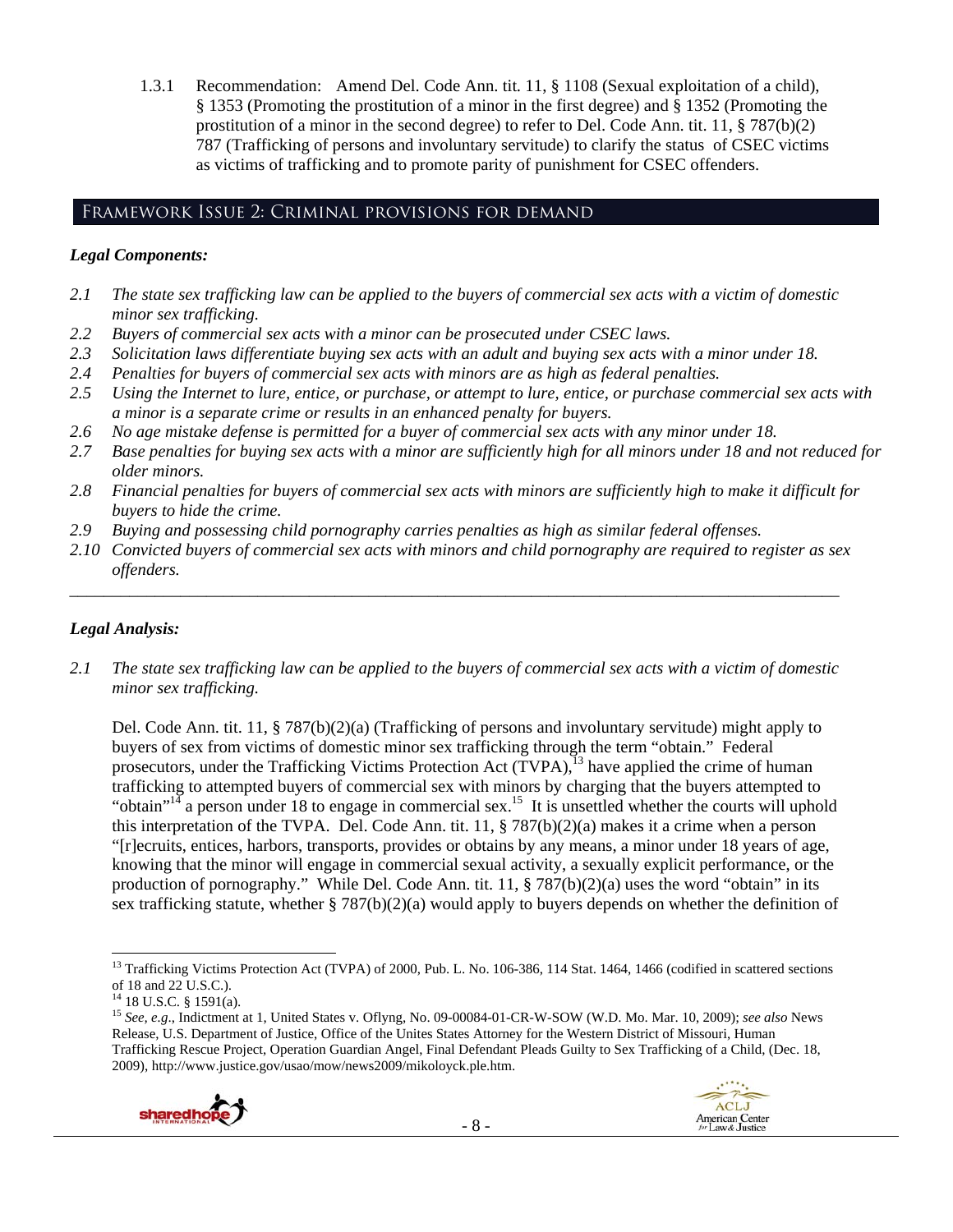"obtain" in § 787(a)(6)<sup>16</sup> is intended to apply to provisions of Del. Code Ann. tit. 11, § 787(b)(2) or Del. Code Ann. tit. 11, § 787(b)(3).

- 2.1.1 Recommendation: Amend Del. Code Ann. tit. 11, § 787(b)(2)(a) (Trafficking of persons and involuntary servitude) to expressly apply to buyers of sex with minors.
- *2.2 Buyers of commercial sex acts with a minor can be prosecuted under CSEC laws.*

The CSEC statutes listed in Section 1.2 do not apply to buyers.

- 2.2.1 Recommendation: Enact a law that specifically criminalizes the act of buying sex with a minor with penalties as high as Del. Code Ann. tit. 11, § 787(b)(2) (Trafficking of persons and involuntary servitude).
- *2.3 Solicitation laws differentiate buying sex acts with an adult and buying sex acts with a minor under 18.*

Del. Code Ann. tit. 11, § 1343 (Patronizing a prostitute prohibited) includes the crime of solicitation of prostitution. It does not, however, distinguish between the solicitation of an adult versus a child for prostitution. Pursuant to Del. Code Ann. tit. 11, § 1343(a)(3),

(a) A person is guilty of patronizing a prostitute when:

. . . (3) The person solicits or requests another person to engage in sexual conduct with the person in return for a fee.

A conviction under this statute is punishable as an unclassified misdemeanor by imprisonment up to 30 days and a fine of \$500–\$575. Del. Code Ann. tit. 11, §§ 1343(b), 4206(c). If, however, the crime occurs "on or within 1,000 feet of the property of any school, residence, church, synagogue or other place of worship," a conviction is punishable as a Class A misdemeanor by imprisonment up to 1 year and a fine of \$1,000–\$2,300. Del. Code Ann. tit. 11, §§ 1343(e)(1), 4206(a).

- 2.3.1 Recommendation: Amend Del. Code Ann. tit. 11, § 1112A (Sexual solicitation of a child) to specifically include solicitation of commercial sex acts. Additionally, amend Del. Code Ann. tit. 11, § 1112A (Sexual solicitation of a child) and § 1343(a)(3) (Patronizing a prostitute prohibited) to refer all cases of solicitation of a minor for prostitution to Del. Code Ann. tit. 11, § 787(b)(2)(a) (Trafficking of persons and involuntary servitude) for prosecution.
- *2.4 Penalties for buyers of commercial sex acts with minors are as high as federal penalties.*

If Del. Code Ann. tit. 11, § 787(b)(2)(a) (Trafficking of persons and involuntary servitude) applies to buyers, buying sex with a minor between 14 and 18 years old when no "overt force or threat" was used in commission of the crime is a Class C felony punishable by imprisonment up to 15 years, whereas buying sex with a minor under 14 years of age where no "overt force or threat" was used in commission of the crime is a Class B felony punishable by imprisonment for 2–25 years, and to the extent "overt force or threat" was used in commission of the crime, regardless of the age of the minor, it is a Class A felony punishable by imprisonment for 15 years to life. Del. Code Ann. tit. 11, §§ 787(b)(2)(b), 4205(b)(1)–(3).

In comparison, if the victim is under the age of 14, a conviction under the TVPA for child sex trafficking is punishable by 15 years to life imprisonment and a fine not to exceed \$250,000. 18 U.S.C.

<sup>&</sup>lt;sup>16</sup> Under Del. Code Ann. tit. 11, § 787(a)(6)," Obtain' means in relation to labor or services, to secure performance thereof." This indicates that this definition may be focused to the labor trafficking provisions in Del. Code Ann. tit. 11, § 787.



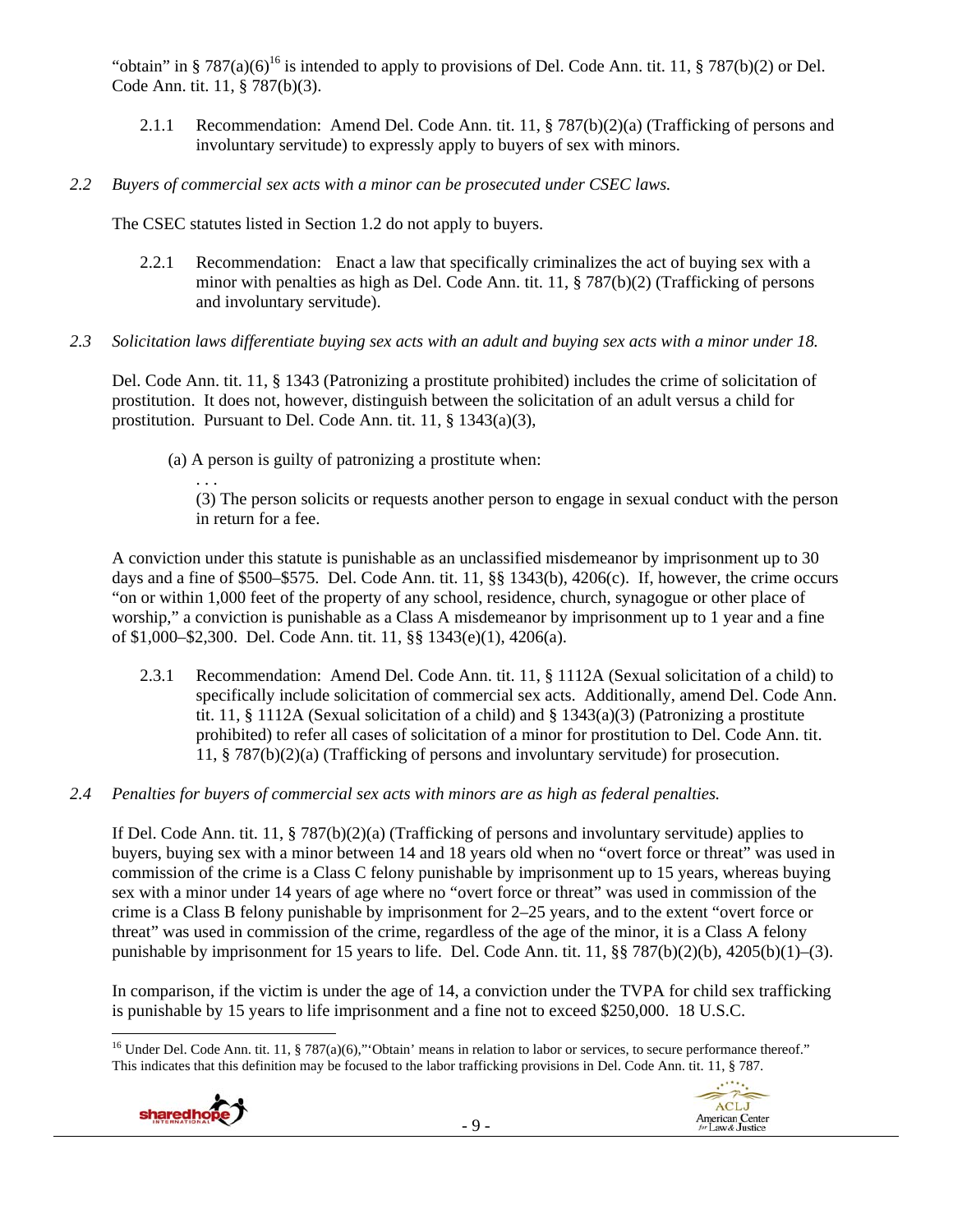§§ 1591(b)(1), 3559(a)(1), 3571(b)(3). If the victim is between the ages of 14–17, a conviction is punishable by 10 years to life imprisonment and a fine not to exceed \$250,000. 18 U.S.C. §§ 1591(b)(2),  $3559(a)(1)$ ,  $3571(b)(3)$ . A conviction is punishable by mandatory life imprisonment, however, if the buyer has a prior conviction for a federal sex offense<sup>17</sup> against a minor. 18 U.S.C. § 3559(e)(1). To the extent buyers can be prosecuted under other federal CSEC laws,<sup>18</sup> a conviction is punishable by penalties ranging from a fine not to exceed \$250,000 to life imprisonment and a fine not to exceed \$250,000.<sup>19</sup>

- 2.4.1 Recommendation: Amend Del. Code Ann. tit. 11, § 787(b)(2) (Trafficking of persons and involuntary servitude) to make fines commensurate with the fines imposed under federal trafficking statutes.
- *2.5 Using the Internet to lure, entice, or purchase, or attempt to lure, entice, or purchase commercial sex acts with a minor is a separate crime or results in an enhanced penalty for buyers.*

No statutes in Delaware specifically criminalize the use of the Internet to lure, entice, recruit or purchase sex acts with a minor or provide penalty enhancements for such use. Del. Code Ann. tit. 11, § 1112A(a) (Sexual solicitation of a child), however, may reach the conduct of buyers who seek to purchase sex acts with minors through the Internet. Del. Code Ann. tit. 11, § 1112A(a) states,

A person is guilty of sexual solicitation of a child if the person, being 18 years of age or older, intentionally or knowingly:

(1) Solicits, requests, commands, importunes or otherwise attempts to cause any child who has not yet reached that child's eighteenth birthday to engage in a prohibited sexual act; or (2) Solicits, requests, commands, importunes or otherwise attempts to cause any child who has not yet reached that child's sixteenth birthday to meet with such person or any other person for the purpose of engaging in a prohibited sexual act; or

(3)Compiles, enters, accesses, transmits, receives, exchanges, disseminates, stores, makes, prints, reproduces or otherwise possesses by any means, including by means of computer, any notice, statement, document, advertisement, file or data containing the name, telephone number, address, e-mail address, school address or location, physical characteristics or other descriptive or identifying information pertaining to any child who has not yet reached that child's sixteenth birthday for the purpose of facilitating, encouraging, offering or soliciting a prohibited sexual act involving such child and such person or any other person.

2.5.1 Recommendation: Amend Del. Code Ann. tit. 11, § 1112A (Sexual solicitation of a minor) to specifically criminalize the use of the Internet to lure, entice, recruit, or purchase

<sup>&</sup>lt;sup>19</sup> 18 U.S.C. §§ 2251A(b) (conviction punishable by imprisonment for 30 years to life and a fine), 2251(e) (conviction punishable by imprisonment for 15–30 years and a fine), 2423(a) (conviction punishable by imprisonment for 10 years to life and a fine),  $2422(a)$  (conviction punishable by a fine, imprisonment up to 20 years, or both),  $2252(a)(2)$ , (4) (stating that a conviction under subsection (a)(2) is punishable by imprisonment for  $5-20$  years and a fine, while a conviction under subsection (a)(4) is punishable by imprisonment up to 10 years, a fine, or both); *see also* 18 U.S.C. §§ 3559(a)(1) (classifying all of the above listed offenses as felonies), 3571(b)(3) (providing a fine up to \$250,000 for any felony conviction).



 <sup>17</sup> Pursuant to 18 U.S.C. § 3559 $(e)(2)$ , "federal sex offense" is defined as

an offense under section 1591 [18 USCS § 1591] (relating to sex trafficking of children), 2241 [18 USCS § 2241] (relating to aggravated sexual abuse), 2242 [18 USCS § 2242] (relating to sexual abuse), 2244(a)(1) [18 USCS § 2244(a)(1)] (relating to abusive sexual contact), 2245 [18 USCS § 2245] (relating to sexual abuse resulting in death), 2251 [18 USCS § 2251] (relating to sexual exploitation of children), 2251A [18 USCS § 2251A] (relating to selling or buying of children), 2422(b) [18 USCS § 2422(b)] (relating to coercion and enticement of a minor into prostitution), or

<sup>2423(</sup>a) [18 USCS § 2423(a)] (relating to transportation of minors).<br><sup>18</sup> 18 U.S.C. §§ 2251A(b) (Selling or buying of children), 2251(a) (Sexual exploitation of children), 2423(a) (Transportation of a minor with intent for minor to engage in criminal sexual activity), 2422(a) (Coercion and enticement), 2252(a)(2), (a)(4) (Certain activities relating to material involving the sexual exploitation of minors).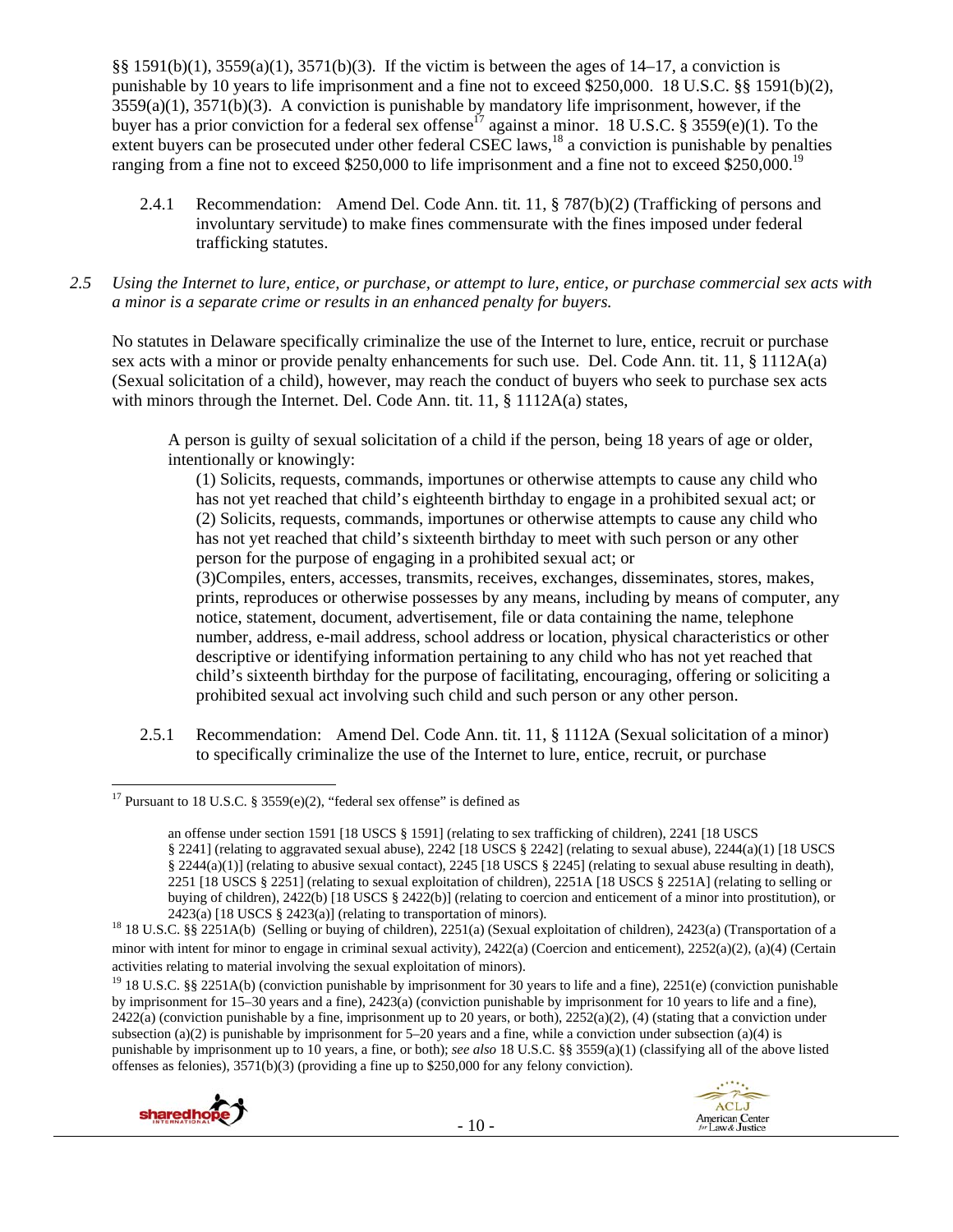commercial sex acts with a minor and provide enhanced penalties for persons convicted of such conduct.

# *2.6 No age mistake defense is permitted for a buyer of commercial sex acts with any minor under 18.*

Del. Code Ann. tit. 11, § 454 (Knowledge of victim's age) limits a defendant's ability to assert a mistake of age defense. Specifically, Del. Code Ann. tit. 11, § 454 states,

Notwithstanding any provision of law to the contrary, it is no defense for an offense or sentencing provision defined in [Del. Code Ann. Title 11] . . . which has as an element of such offense . . . the age of the victim that the accused did not know the age of the victim or reasonably believed the person to be of an age which would not meet the element of such offense . . . unless the statute defining such offense . . . or a statute directly related thereto expressly provides that knowledge of the victim's age is an element of the offense or that lack of such knowledge is a defense.

However, since Del. Code Ann. tit. 11, § 787 (Trafficking of persons and involuntary servitude) does not specifically bar a mistake of age defense, and because subsection (b)(2), which prohibits sexual servitude of a minor, requires that the defendant act "knowingly," a mistake of age defense may be available in minor sex trafficking cases, consistent with Del. Code Ann. tit. 11, § 454.

Del. Code Ann. tit. 11, § 762(a) (Provisions generally applicable to sexual offenses) eliminates the mistake of age defense in sexual offense cases. It provides, "Whenever in the definition of a sexual offense,<sup>20</sup> the criminality of conduct or the degree of the offense depends on whether the person has reached that person's sixteenth birthday, it is no defense that the actor did not know the person's age, or that the actor reasonably believed that the person had reached that person's sixteenth birthday." Pursuant to Del. Code Ann. tit. 11 § 777(a) (Dangerous crime against a child), however, "For purposes of this section only, and Sec. 762(a) of this title to the contrary notwithstanding, the defendant may use as an affirmative defense that the defendant believed that the victim of the crime was over the age of 16 years of age."

- 2.6.1 Recommendation: Amend Del. Code Ann. tit. 11, § 787 (Trafficking of persons and involuntary servitude) to specifically bar a mistake of age defense. Alternatively, amend Del. Code tit. 11 § 761 (Definitions generally applicable to sexual offenses) to include offenses under Del. Code Ann. tit. 11, § 787(b)(2) among the sex offenses to which elimination of the mistake of age defense under Del. Code tit. 11 § 762(a) (Provisions generally applicable to sexual offenses) applies.
- *2.7 Base penalties for buying sex acts with a minor are sufficiently high for all minors under 18 and not reduced for older minors.*

If Del. Code Ann. tit. 11, § 787(b)(2)(a) (Trafficking of persons and involuntary servitude) is applicable to buyers, buying sex with a minor between 14 and 18 years old is a Class C felony punishable by imprisonment up to 15 years, while buying sex with a minor under 14 years of age is a Class B felony punishable by imprisonment for  $2-25$  years. Del. Code Ann. tit. 11, §§ 787 (b)(2)(b)(1)–(2), 4205(b)(1), (b)(2). If "overt force or threat" was used in commission of the crime, regardless of the age of the minor, a conviction is punishable as a Class A felony by imprisonment for 15 years to life. Del. Code Ann. tit. 11, §§ 787 (b)(2)(b)(3), 4205(b)(1). Penalties for buyers convicted under Del. Code Ann. tit. 11, § 1112A

 <sup>20</sup> Del. Code Ann. tit. 11 § 761(h) (Definitions generally applicable to sexual offenses) defines "sexual offense" as "any offense defined by §§ 763[Sexual harassment]–780[Female genital mutilation] and §§ 1108 [Sexual exploitation of a child]–1112A [Sexual solicitation of a child], 1352(2) [Promoting prostitution in the second degree], and 1353(2) [Promoting prostitution in the first degree] of this title."

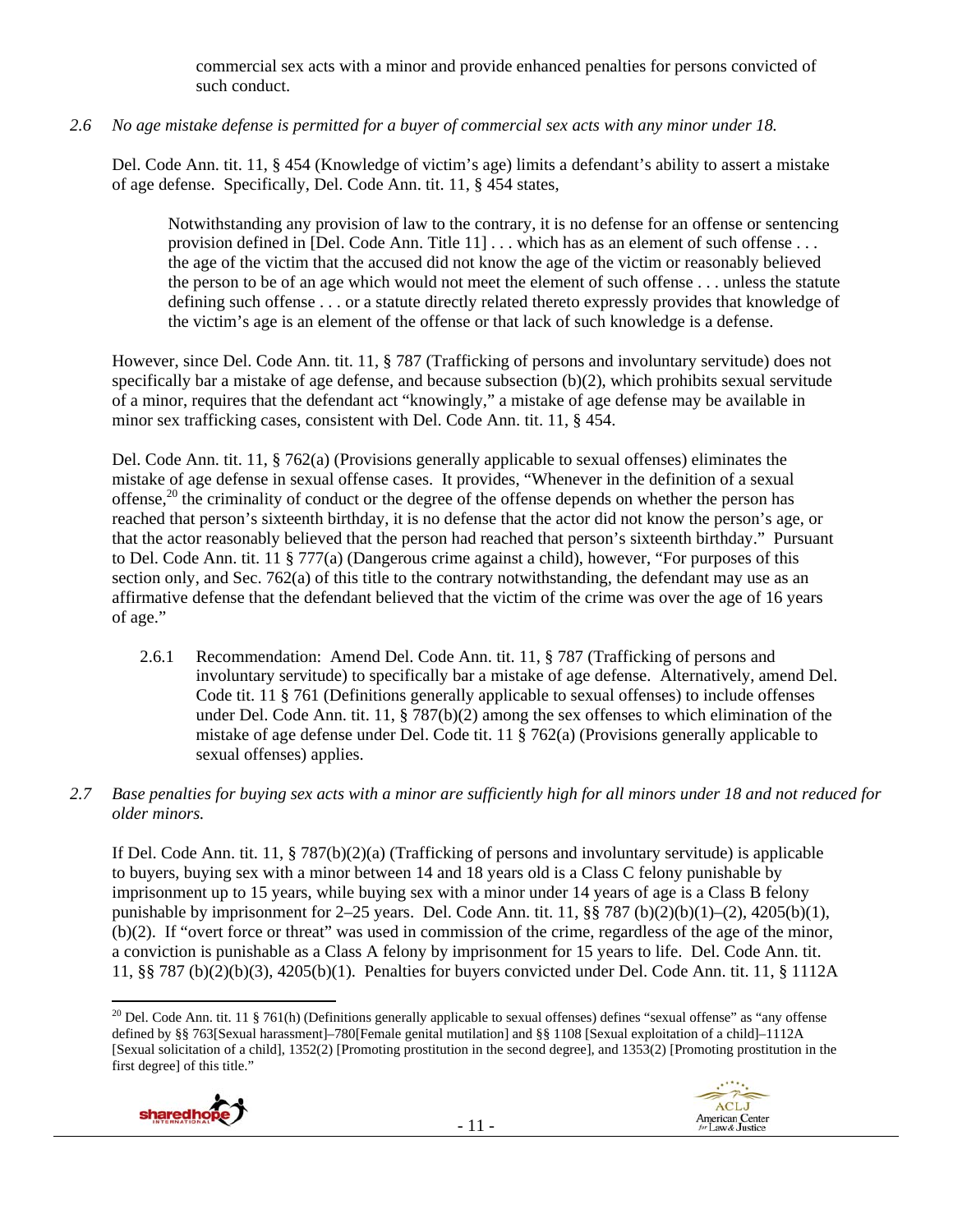(Sexual solicitation of a child), however, are applicable as long as the victim is under the age of 18, and are not staggered based on the age of the minor. Del. Code Ann. tit. 11, § 1112A(a).

*2.8 Financial penalties for buyers of commercial sex acts with minors are sufficiently high to make it difficult for buyers to hide the crime.* 

Del. Code Ann. tit. 11, § 4205(k) (Sentence for felonies) provides, "In addition to the [felony] penalties set forth above, the court may impose such fines and penalties as it deems appropriate." Therefore, any buyer convicted of a felony CSEC or sexual offense is subject to an indeterminate discretionary fine.<sup>21</sup>

Under Del. Code Ann. tit. 11, § 1343 (Patronizing a prostitute prohibited), a convicted buyer is subject to vehicle seizure if the vehicle was used in the commission of patronizing a prostitute or the buyer has a prior conviction under Del. Code Ann. tit. 11, § 1343 within the last 5 years. Del. Code Ann. tit. 11,  $§$  1343(c), (d).

Under Del. Code Ann. tit. 11, § 787(b)(2)(a) (Trafficking of persons and involuntary servitude), restitution is mandatory for those convicted of trafficking violations. Del. Code Ann. tit. 11, § 787(c) states,

(c) In addition to any other amount of loss identified, the court shall order restitution, including the greater of:

(1) The gross income or value to the defendant of the victim's labor or services; or (2) The value of the victim's labor as guaranteed under the minimum wage and overtime provisions of the Fair Labor Standards Act (FLSA) [29 U.S.C. § 201 et seq.] or of Title 19, whichever is greater.

- 2.8.1 Recommendation: Amend Del. Code Ann. tit. 11, § 787 (Trafficking of persons and involuntary servitude) to include mandatory fines and asset forfeiture.
- *2.9 Buying and possessing child pornography carries penalties as high as similar federal offenses.*

Delaware law prohibits both possessing and purchasing of child pornography. Del. Code Ann. tit. 11, § 1111 (Possession of child pornography) states,

A person is guilty of possession of child pornography when:

(1) the person knowingly possesses any visual depiction of a child engaging in a prohibited sexual act or in the simulation of such an act; or

(2) the person knowingly possesses any visual depiction which has been created, adapted, modified or edited so as to appear that a child is engaging in a prohibited sexual act or in the simulation of such an act.

. . . .

- 12 -





 <sup>21</sup> Additional financial penalties applicable to all crimes are provided under Del. Code tit. 11, § 9016 (Penalty assessment) and § 9018 (Compensating fine). Del. Code tit. 11, § 9016(a) provides, "In addition to, and at the same time as, any fine is assessed to any criminal defendant or any child adjudicated delinquent, there shall be levied an additional penalty of 18 percent of every fine, penalty and forfeiture imposed and collected by the courts for crimes or offenses as defined in Sec. 233 of this title. Where multiple offenses are involved, the penalty assessment shall be based upon the total fine for all offenses." Del. Code tit. 11, § 9018 provides in part, "In any court of the State upon the conviction of any person or the adjudication of delinquency of any child for a crime resulting in the personal injury or death of another person, the court may, in addition to any other penalty, order such person to pay a compensating fine, in lieu of, but greater than, the penalty set forth in Sec. 9016 of this title. The amount of such fine shall be in the discretion of the court and shall be commensurate with the malice shown and the injury done to the victim." Both the penalty under Del. Code tit. 11, § 9016(a) and the compensating fine under Del. Code tit. 11, § 9018 are to be paid into the Crime Victims' Compensation Fund. Del. Code tit. 11, §§ 9016(b), 9018.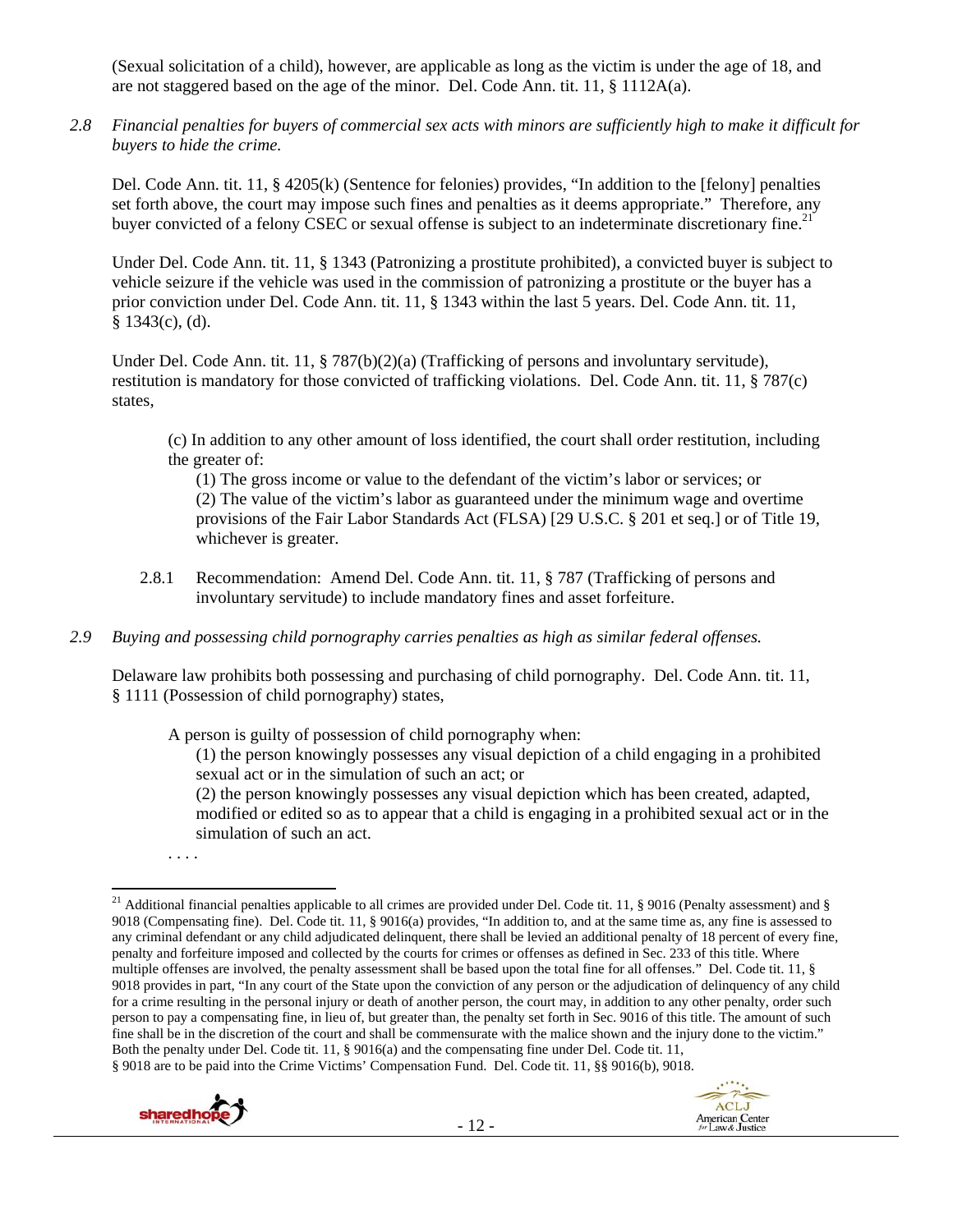A conviction under this statute is punishable as a Class F felony by imprisonment up to 3 years. Del. Code Ann. tit. 11, §§ 1111, 4205(b)(6). Del. Code Ann. tit. 11, § 1109(4) (Dealing in child pornography) may also cover possessing and buying child pornography to the extent it prohibits the conduct of a person who "intentionally . . . accesses . . . receives, exchanges . . . stores . . . prints, reproduces or otherwise possesses any photograph, image, file, data or other visual depiction of a child engaging in a prohibited sexual act or in the simulation of such an act." A conviction under Del. Code Ann. tit. 11, § 1109 is punishable as a Class B felony by imprisonment for 2–25 years. Del. Code Ann. tit. 11, §§ 1109, 4205(b)(2). If the victim is under the age of 14 and the offender is either 18 years of age or older or tried as an adult, however, a conviction is designated a "dangerous crime against a child" under Del. Code Ann. tit. 11, § 777(a) (Dangerous crime against a child, definitions, sentences). A first conviction for a "dangerous crime against a child" is punishable as a Class B felony by imprisonment for 2–25 years, while subsequent convictions are punishable by mandatory imprisonment for life. Del. Code Ann. tit. 11, § 777(b). Subsequently, a defendant sentenced "pursuant to this section shall not be eligible for suspension of sentence, probation, pardon or release from confinement on any basis until the sentence imposed by the Court has been served." Del. Code Ann. tit. 11 § 777(c). Additionally, under Del. Code Ann. tit. 11, § 4205A(a) (Additional penalty for serious sex offenders or pedophile offenders), a conviction under Del. Code Ann. tit. 11, § 777 is punishable by imprisonment for 25 years to life, if, among other things, the victim is under the age of 14.

In comparison, a federal conviction for possession of child pornography<sup>22</sup> is generally punishable by imprisonment for  $5-20$  years and a fine not to exceed \$250,000.<sup>23</sup> Subsequent convictions, however, are punishable by imprisonment up to 40 years and a fine not to exceed \$250,000.<sup>24</sup>

- 2.9.1 Recommendation: Amend Del. Code Ann. tit. 11, § 1111 (Possession of child pornography) to make the penalty under this provision comparable to the penalty under Del. Code Ann. tit. 11, § 1109 (Dealing in child pornography) and comparable to federal penalties.
- *2.10 Convicted buyers of commercial sex acts with minors and child pornography are required to register as sex offenders.*

Pursuant to Del. Code Ann. tit. 11, § 4120(b)(1) (Registration of sex offenders), "Any sex offender who is released, discharged or paroled from any Level IV or Level V facility or other custodial institution after that sex offender has completed a sentence imposed following a conviction for any offense specified in § 4121(a)(4) of this title shall be required to register as a sex offender." Del. Code Ann. tit. 11, § 4121(a)(4)(a) (Community notification of sex offenders on probation, parole, conditional release or release from confinement) defines "sex offender" to include any person convicted of "any of the offenses

<sup>&</sup>lt;sup>24</sup> 18 U.S.C. §§ 2252(b) (stating if a person has a prior conviction under subsection (a)(2), or a list of other statutes, a conviction is punishable by a fine and imprisonment for 15–40 years, but if a person has a prior conviction under subsection (a)(4), or a list of other statutes, a conviction is punishable by a fine and imprisonment for 10–20 years), 2252A(b)(1) (stating if a person has a prior conviction under subsection (a)(2), (a)(3), or a list of other statutes, a conviction is punishable by a fine and imprisonment for 15–40 years), 1466A(a), (b) (stating that the penalty scheme for section 2252A(b) applies); *see also* 18 U.S.C. §§ 3559(a)(1) (classifying all of the above listed offenses as felonies), 3571(b)(3) (providing a fine up to \$250,000 for any felony conviction).





  $^{22}$  18 U.S.C. §§ 2252(a)(2), (a)(4) (Certain activities relating to material involving the sexual exploitation of minors), 2252A(a)(2)–(3) (Certain activities relating to material constituting or containing child pornography), 1466A(a), (b) (Obscene visual representations of the sexual abuse of children).

<sup>&</sup>lt;sup>23</sup> 18 U.S.C. §§ 2252(b) (stating that a conviction under subsection (a)(2) is punishable by imprisonment for 5–20 years and a fine, while a conviction under subsection (a)(4) is punishable by imprisonment up to 10 years, a fine, or both),  $2252A(b)(1)$  (a conviction is punishable by imprisonment for 5–20 years and a fine), 1466A(a), (b) (stating that a conviction under subsection (a) is "subject to the penalties provided in section 2252A(b)(1)," imprisonment for 5–20 years and a fine, while a conviction under subsection (b) is "subject to the penalties provided in section 2252A(b)(2)," imprisonment up to 10 years, a fine, or both); *see also* 18 U.S.C. §§ 3559(a)(1) (classifying all of the above listed offenses as felonies), 3571(b)(3) (providing a fine up to \$250,000 for any felony conviction).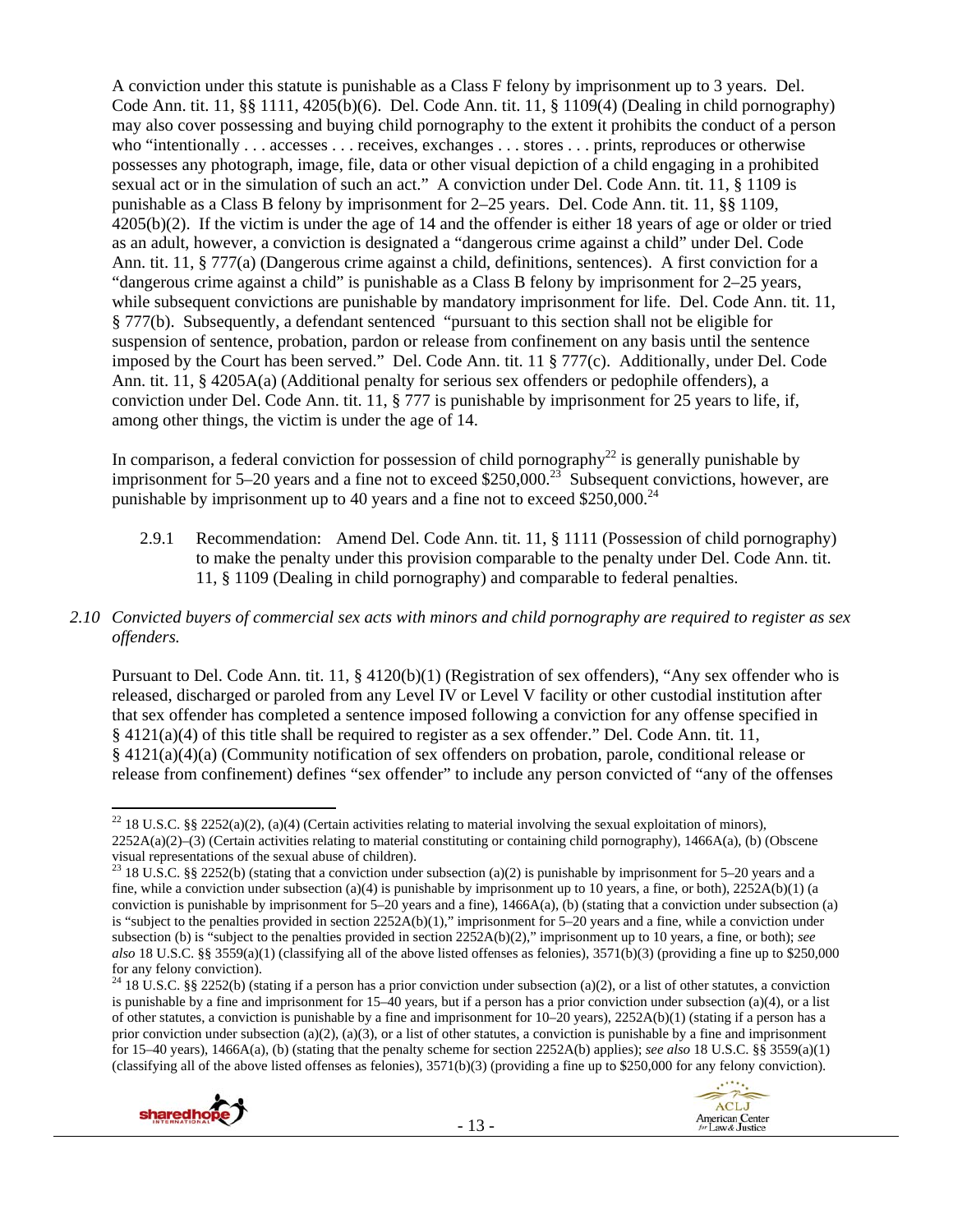specified in §§ 765 through 780, § 787(b)(2), § 1100, §§ 1108 through 1112A, § 1335(a)(6), § 1335(a)(7), § 1352(2), § 1353(2) or § 1361(b) of this title, or of any attempt or conspiracy to commit any of the aforementioned offenses." Therefore, a buyer convicted of possession of child pornography under Del. Code Ann. tit. 11, § 1111, dealing in child pornography under Del. Code Ann. tit. 11, § 1109, sexual solicitation of a child under Del. Code Ann. tit. 11, § 1112A, or trafficking of persons under Del. Code Ann. tit. 11, § 787(b)(2) must register as a sex offender. Del. Code Ann. tit. 11, §§ 4120, 4121(a)(4)(a).

# Framework Issue 3: Criminal provisions for traffickers

# *Legal Components:*

- *3.1 Penalties for trafficking a child for sexual exploitation are as high as federal penalties.*
- *3.2 Creating and distributing child pornography carries penalties as high as similar federal offenses.*
- *3.3 Using the Internet to lure, entice, recruit or sell commercial sex acts with a minor is a separate crime or results in an enhanced penalty for traffickers.*
- *3.4 Financial penalties for traffickers, including asset forfeiture, are sufficiently high.*
- *3.5 Convicted traffickers are required to register as sex offenders.*
- *3.6 Laws relating to termination of parental rights for certain offenses include sex trafficking or CSEC offenses in order to remove the children of traffickers from their control and potential exploitation.*

*\_\_\_\_\_\_\_\_\_\_\_\_\_\_\_\_\_\_\_\_\_\_\_\_\_\_\_\_\_\_\_\_\_\_\_\_\_\_\_\_\_\_\_\_\_\_\_\_\_\_\_\_\_\_\_\_\_\_\_\_\_\_\_\_\_\_\_\_\_\_\_\_\_\_\_\_\_\_\_\_\_\_\_\_\_\_\_\_\_\_* 

# *Legal Analysis:*

# *3.1 Penalties for trafficking a child for sexual exploitation are as high as federal penalties.*

Under Del. Code Ann. tit. 11, § 787(b)(2) (Trafficking of persons and involuntary servitude),<sup>25</sup> sexual servitude involving a minor between 14 and 18 years old when no "overt force or threat" was used in commission of the crime is a Class C felony punishable by imprisonment up to 15 years, whereas buying sex with a minor under 14 years of age where no "overt force or threat" was used in commission of the crime is a Class B felony punishable by imprisonment for 2–25 years, and to the extent "overt force or threat" was used in commission of the crime, regardless of the age of the minor, it is a Class A felony punishable by imprisonment for 15 years to life. Del. Code Ann. tit. 11, §§ 787(b)(2)(b), 4205(b)(1)–(3).

A trafficker may be convicted under Del. Code Ann. tit. 11, § 1108 (Sexual exploitation of a child).<sup>26</sup> A first conviction under this statute is punishable as a Class B felony by imprisonment for 2–25 years, while a subsequent conviction is punishable by life imprisonment. Del. Code Ann. tit. 11, §§ 1108, 4205(b)(2), 1110. However, if the victim is under the age of 14 and the offender is either 18 years of age or older or tried as an adult, a conviction is designated a "dangerous crime against a child" under Del. Code Ann. tit. 11, § 777(a) (Dangerous crime against a child, definitions, sentences). A first conviction for a "dangerous crime against a child" is punishable as a Class B felony by imprisonment for  $2-25$  years, while subsequent convictions are punishable by mandatory imprisonment for life. Del. Code Ann. tit. 11, § 777(b). Subsequently, a defendant sentenced "pursuant to this section shall not be eligible for suspension of sentence, probation, pardon or release from confinement on any basis until the sentence imposed by the Court has been served." Del. Code Ann. tit. 11 § 777(c). Additionally, under Del. Code Ann. tit. 11, § 4205A(a) (Additional penalty for serious sex offenders or pedophile offenders), a conviction under Del. Code Ann. tit. 11, § 777 is punishable by imprisonment for 25 years to life, if, among other things, the victim is under the age of 14.



 <sup>25</sup> *See supra* Section 1.1 for the substantive provisions of Del. Code Ann. tit. 11, § 787(b)(2). 26 *See supra* Section 1.2 for the substantive provisions of Del. Code Ann. tit. 11, § 1108.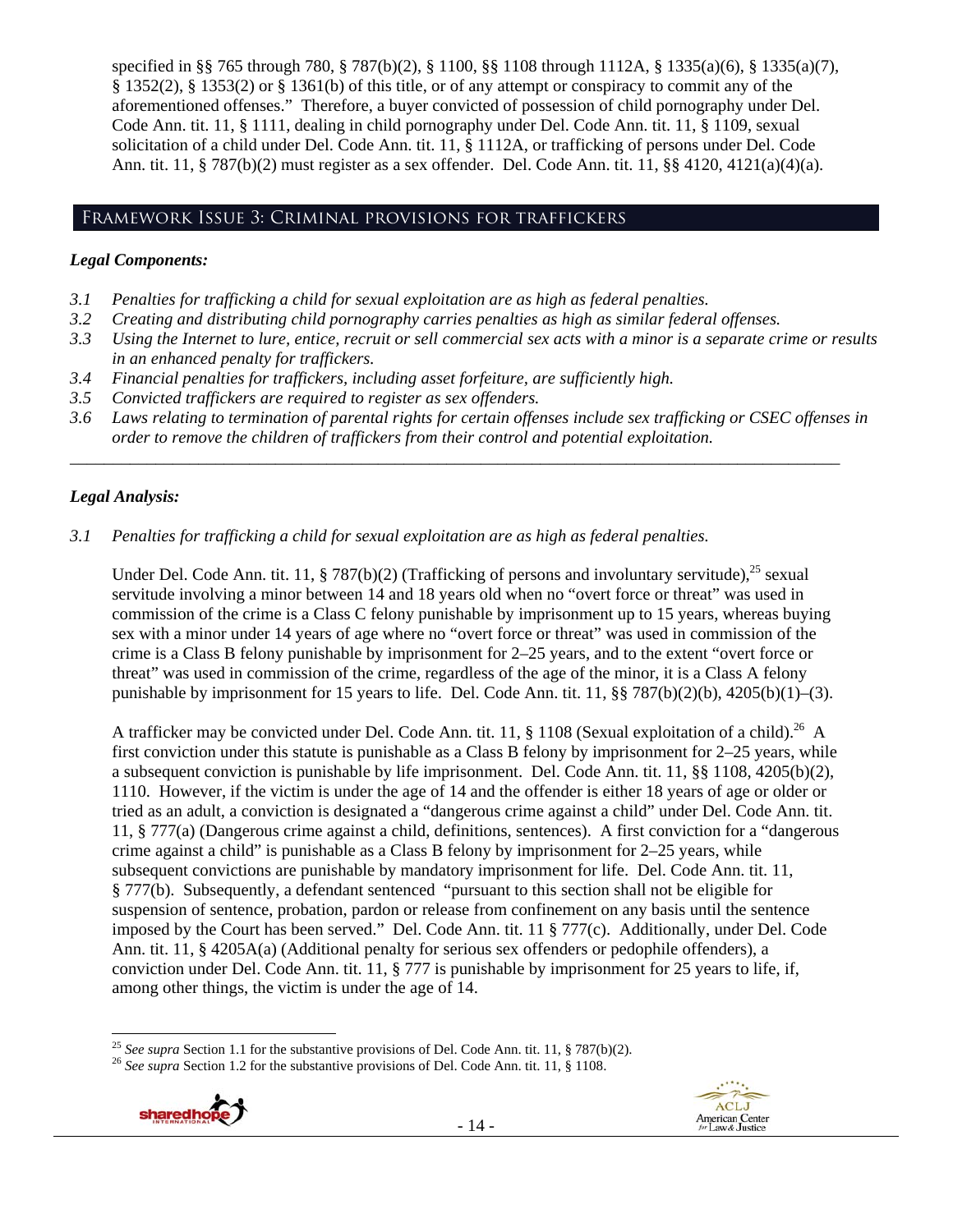Traffickers may also be convicted under Del. Code Ann. tit. 11, § 1352 (Promoting prostitution in the second degree).<sup>27</sup> A conviction under this statute is punishable as a Class E felony by imprisonment up to 5 years. Del. Code Ann. tit. 11, §§ 1352, 4205(b)(5). Additionally, a trafficker convicted under Del. Code Ann. tit. 11, § 1353 (Promoting prostitution in the first degree)<sup>28</sup> is guilty of a Class C felony punishable by imprisonment up to 15 years. Del. Code Ann. tit. 11, §§ 1353, 4205(b)(3).

Additionally, a trafficker may be convicted under Del. Code Ann. tit. 11, § 1100 (Dealing in children)<sup>29</sup> which states in part, "A person is guilty of dealing in a child if the person intentionally or knowingly trades, barters, buys or negotiates to trade, barter, buy or sell a child under the age of 18 . . . ." A conviction under this statute is punishable as a Class E felony by imprisonment up to 5 years. Del. Code Ann. tit. 11, §§ 1100, 4205(b)(5).

In comparison, if the victim is under the age of 14, a conviction under the Trafficking Victims Protection Act  $(TVPA)<sup>30</sup>$  for child sex trafficking is punishable by 15 years to life imprisonment and a fine not to exceed \$250,000. 18 U.S.C. §§ 1591(b)(1), 3559(a)(1), 3571(b)(3). If the victim is between the ages of 14–17, a conviction is punishable by 10 years to life imprisonment and a fine not to exceed \$250,000. 18 U.S.C. §§ 1591(b)(2), 3559(a)(1), 3571(b)(3). A conviction is punishable by mandatory life imprisonment, however, if the trafficker has a prior conviction for a federal sex offense<sup>31</sup> against a minor.

Traffickers could also be charged with racketeering<sup>32</sup> under Del. Code Ann. tit. 11, § 1503, which states,

(a) It shall be unlawful for any person employed by, or associated with, any enterprise<sup>33</sup> to conduct or participate in the conduct of the affairs of the enterprise through a pattern of racketeering activity<sup>34</sup> or collection of an unlawful debt.

(9) "Racketeering" shall mean to engage in, to attempt to engage in, to conspire to engage in or to solicit, coerce or intimidate another person to engage in:

a. Any activity defined as "racketeering activity" under 18 U.S.C. § 1961(1)(A), (1)(B), (1)(C) or (1)(D); or b. Any activity constituting any felony which is chargeable under the Delaware Code or any activity constituting a misdemeanor under the following provisions of the Delaware Code:

. . . 3. Chapter 5 of Title 11 relating to prostitution;

. . . 7. Chapter 5 of Title 11 relating to obscenity;

. . . .

Pursuant to 18 U.S.C. § 1961(1)(B), "racketeering activity" is defined as "any act which is indictable under any of the following provisions of title 18, United States Code . . . sections 1581–1592 [18 USCS §§ 1581–1592] (relating to peonage, slavery, and trafficking in persons) . . . ."

<sup>33</sup> Pursuant to Del. Code Ann. tit. 11, § 1502(3), "'Enterprise' shall include any individual, sole proprietorship, partnership, corporation, trust or other legal entity; and any union, association or group of persons associated in fact, although not a legal entity. The word 'enterprise' shall include illicit as well as licit enterprises, and governmental as well as other entities."  $34$  Pursuant to Del. Code Ann. tit. 11, § 1502(5),

(5) "Pattern of racketeering activity" shall mean 2 or more incidents of conduct:

a. That:

- 1. Constitute racketeering activity;
- 2. Are related to the affairs of the enterprise;

3. Are not so closely related to each other and connected in point of time and place that they constitute a single event; and





<sup>&</sup>lt;sup>27</sup> See supra Section 1.2 for the substantive provisions of Del. Code Ann. tit. 11, § 1352.

<sup>&</sup>lt;sup>28</sup> See supra Section 1.2 for the substantive provisions of Del. Code Ann. tit. 11, § 1353.<br><sup>29</sup> See supra Section 1.2 for the substantive provisions of Del. Code Ann. tit. 11, § 1100.<br><sup>30</sup> See supra note 13.<br><sup>31</sup> See su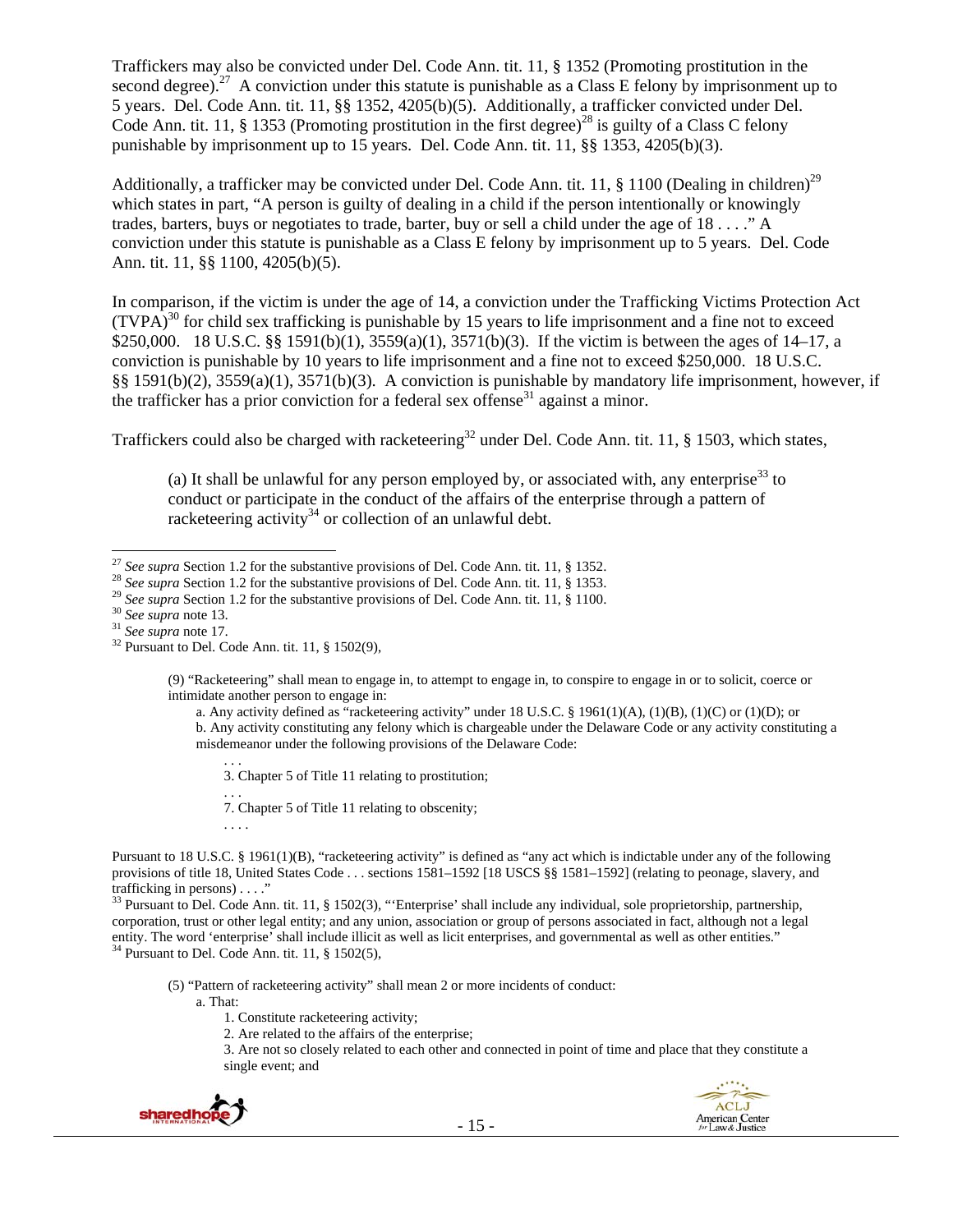(b) It is unlawful for any person, through a pattern of racketeering activity or proceeds derived therefrom, to acquire or maintain, directly or indirectly, any interest in or control of any enterprise, real property or personal property, of any nature, including money.

(c) It is unlawful for any person who has received any proceeds derived, directly or indirectly, from a pattern of racketeering activity in which such person has participated, to use or invest, directly or indirectly, any part of such proceeds or any proceeds derived from the investment or use thereof, in the acquisition of any interest in, or the establishment or operation of, any enterprise or real property.

(d) It is unlawful for any person to conspire or attempt to violate any of the provisions of subsection (a), (b) or (c) of this section.

Traffickers convicted under Del. Code Ann. tit. 11, § 1503 are guilty of a Class B felony punishable by imprisonment for 2–25 years and a fine of at least \$25,000. Del. Code Ann. tit. 11, §§ 1504(a), 4205(b)(2).

3.1.1 Recommendation: Amend Del. Code Ann. tit., § 1502(9) [Definitions] to include violations of Del. Code. Ann. tit. 11, § 787(b)(2) in the definition of racketeering.

#### *3.2 Creating and distributing child pornography carries penalties as high as similar federal offenses.*

Delaware penalizes both the creation and distribution of child pornography. Del. Code Ann. tit. 11, § 1108(1)–(4) (Sexual exploitation of a child) states,

A person is guilty of sexual exploitation of a child when:

(1) The person knowingly, photographs or films a child engaging in a prohibited sexual act or in the simulation of such an act, or otherwise knowingly creates a visual depiction of a child engaging in a prohibited sexual act or in the simulation of such an act; or (2) The person knowingly, finances or produces any motion picture, video or other visual depiction of a child engaging in a prohibited sexual act or in the simulation of such an act; or (3) The person knowingly publishes or makes available for public distribution or sale by any means, including but not limited to computer, any book, magazine, periodical, pamphlet, photograph, Internet site or web page which depicts a child engaging in a prohibited sexual act or in the simulation of such an act, or knowingly publishes or makes available for public distribution or sale by any means, including computer, any other visual depiction of a child engaging in a prohibited sexual act or in the simulation of such an act; or (4) The person permits, causes, promotes, facilitates, finances, produces or otherwise advances an exhibition, display or performances of a child engaging in a prohibited sexual act or the simulation of such an act.

. . . .

A first conviction under this statute is punishable as a Class B felony by imprisonment for 2–25 years, while a subsequent conviction is punishable by life imprisonment. Del. Code Ann. tit. 11, §§ 1108, 4205(b)(2), 1110. However, if the victim is under the age of 14 and the offender is either 18 years of age or older or tried as an adult, a conviction is designated a "dangerous crime against a child" under Del.

2. The last incident of conduct occurred within 10 years after a prior occasion of conduct; and

<sup>3.</sup> As to criminal charges, but not as to civil proceedings, at least 1 of the incidents of conduct constituted a felony under the Delaware Criminal Code, or if committed subject to the jurisdiction of the United States or any state of the United States, would constitute a felony under the Delaware Criminal Code if committed in the State.





<sup>&</sup>lt;u> Andrewski politika (za obrazu pod predsjednika u predsjednika u predsjednika u predsjednika (za obrazu pod p</u> b. Where:

<sup>1.</sup> At least 1 of the incidents of conduct occurred after July 9, 1986;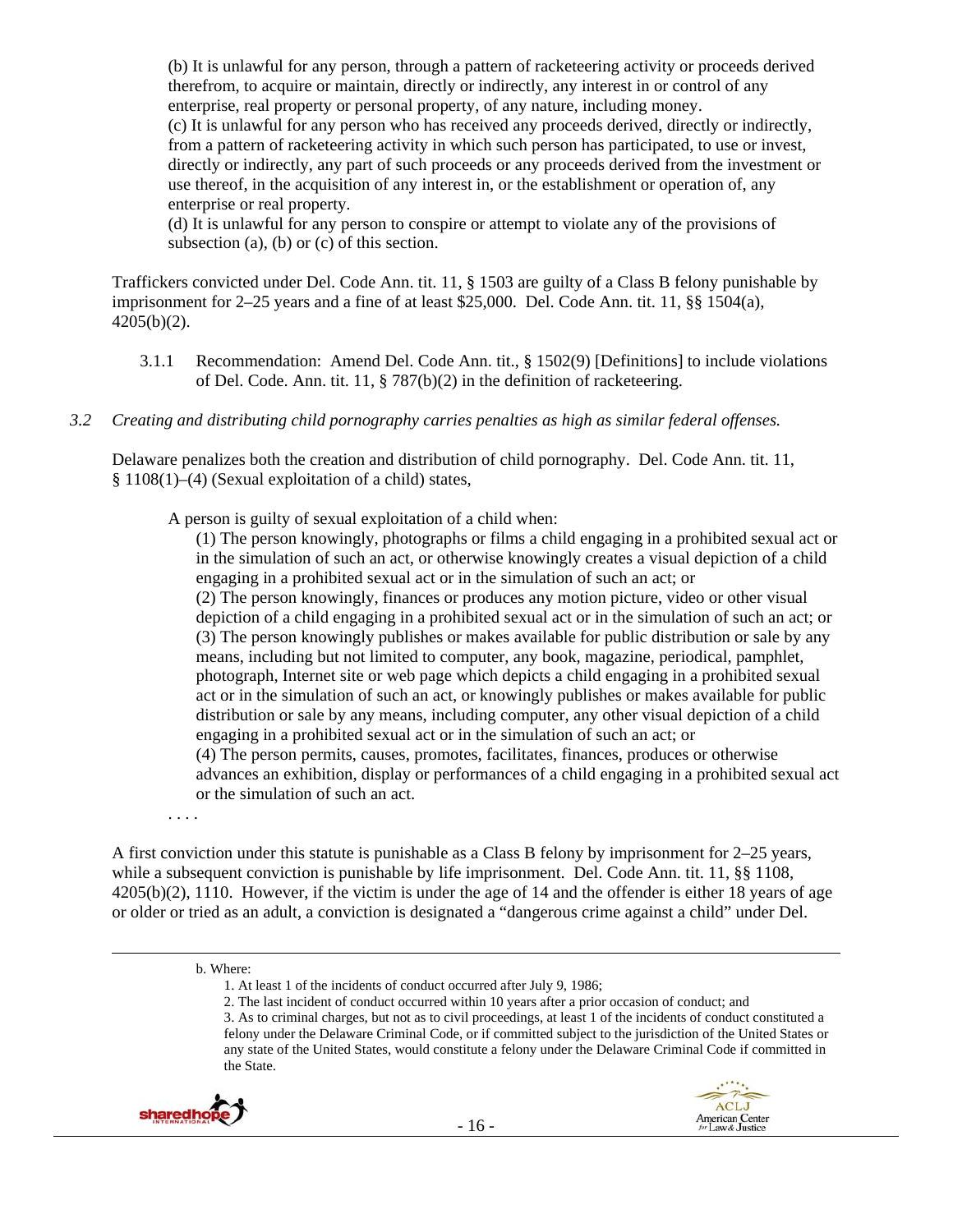Code Ann. tit. 11, § 777(a) (Dangerous crime against a child, definitions, sentences). A first conviction for a "dangerous crime against a child" is punishable as a Class B felony by imprisonment for 2–25 years, while subsequent convictions are punishable by mandatory imprisonment for life. Del. Code Ann. tit. 11, § 777(b). Subsequently, a defendant sentenced "pursuant to this section shall not be eligible for suspension of sentence, probation, pardon or release from confinement on any basis until the sentence imposed by the Court has been served." Del. Code Ann. tit. 11 § 777(c). Additionally, under Del. Code Ann. tit. 11, § 4205A(a) (Additional penalty for serious sex offenders or pedophile offenders), a conviction under Del. Code Ann. tit. 11, § 777 is punishable by imprisonment for 25 years to life, if, among other things, the victim is under the age of 14.

In comparison, if the victim is under the age of 14, a conviction under the TVPA for child sex trafficking is punishable by 15 years to life imprisonment and a fine not to exceed \$250,000. 18 U.S.C. §§ 1591(b)(1),  $3559(a)(1)$ ,  $3571(b)(3)$ . If the victim is between the ages of  $14-17$ , a conviction is punishable by 10 years to life imprisonment and a fine not to exceed \$250,000. 18 U.S.C. §§ 1591(b)(2), 3559(a)(1), 3571(b)(3). A conviction is punishable by mandatory life imprisonment, however, if the trafficker has a prior conviction for a federal sex offense<sup>35</sup> against a minor. Additionally, a federal conviction for distribution of child pornography<sup>36</sup> is generally punishable by imprisonment for  $5-20$  years and a fine not to exceed \$250,000.<sup>37</sup> Subsequent convictions, however, are punishable by imprisonment up to 40 years and a fine not to exceed \$250,000.38

- 3.2.1 Recommendation: Amend Del. Code Ann. tit. 11, § 1108(1)–(4) (Sexual exploitation of a child) to make fines imposed upon conviction commensurate with the fines imposed under federal pornography statutes of up to \$250,000.
- *3.3 Using the Internet to lure, entice, recruit or sell commercial sex acts with a minor is a separate crime or results in an enhanced penalty for traffickers.*

No statutes in Delaware specifically prohibit the use of the Internet to lure, entice, recruit or purchase sex acts with a minor or provide penalty enhancements for such use. Del. Code Ann. tit. 11, § 1112A(a) (Sexual solicitation of a child) may, however, implicate buyers who seek to purchase sex acts with minors through the Internet by providing,

A person is guilty of sexual solicitation of a child if the person, being 18 years of age or older, intentionally or knowingly:

(1) Solicits, requests, commands, importunes or otherwise attempts to cause any child who has not yet reached that child's eighteenth birthday to engage in a prohibited sexual act; or

<sup>&</sup>lt;sup>38</sup> 18 U.S.C. §§ 2252(b) (stating if a person has a prior conviction under subsection (a)(1), (a)(2), or (a)(3) or a list of other statutes, a conviction is punishable by a fine and imprisonment for 15–40 years), 2252A(b)(1) (stating if a person has a prior conviction under subsection (a)(2), (a)(3), or a list of other statutes, a conviction is punishable by a fine and imprisonment for  $15-$ 40 years), 1466A(a), (b) (stating that the penalty scheme for section 2252A(b) applies); *see also* 18 U.S.C. §§ 3559(a)(1) (classifying all of the above listed offenses as felonies), 3571(b)(3) (providing a fine up to \$250,000 for any felony conviction).





 $^{35}$  See supra note 17.

<sup>&</sup>lt;sup>36</sup> 18 U.S.C. §§ 2252(a)(1), (a)(2), (a)(3) (Certain activities relating to material involving the sexual exploitation of minors),  $2252A(a)(2)$ , (a)(3) (Certain activities relating to material constituting or containing child pornography), 1466A(a) (Obscene visual representations of the sexual abuse of children).

 $37$  18 U.S.C. §§ 2252(b) (stating that a conviction under subsection (a)(1), (a)(2), or (a)(3) is punishable by imprisonment for 5– 20 years and a fine), 2252A(b)(1) (a conviction is punishable by imprisonment for 5–20 years and a fine), 1466A(a), (b) (stating that a conviction under subsection (a) is "subject to the penalties provided in section 2252A(b)(1)," imprisonment for 5–20 years and a fine, while a conviction under subsection (b) is "subject to the penalties provided in section  $2252A(b)(2)$ ," imprisonment up to 10 years, a fine, or both); *see also* 18 U.S.C.

<sup>§§ 3559(</sup>a)(1) (classifying all of the above listed offenses as felonies), 3571(b)(3) (providing a fine up to \$250,000 for any felony conviction).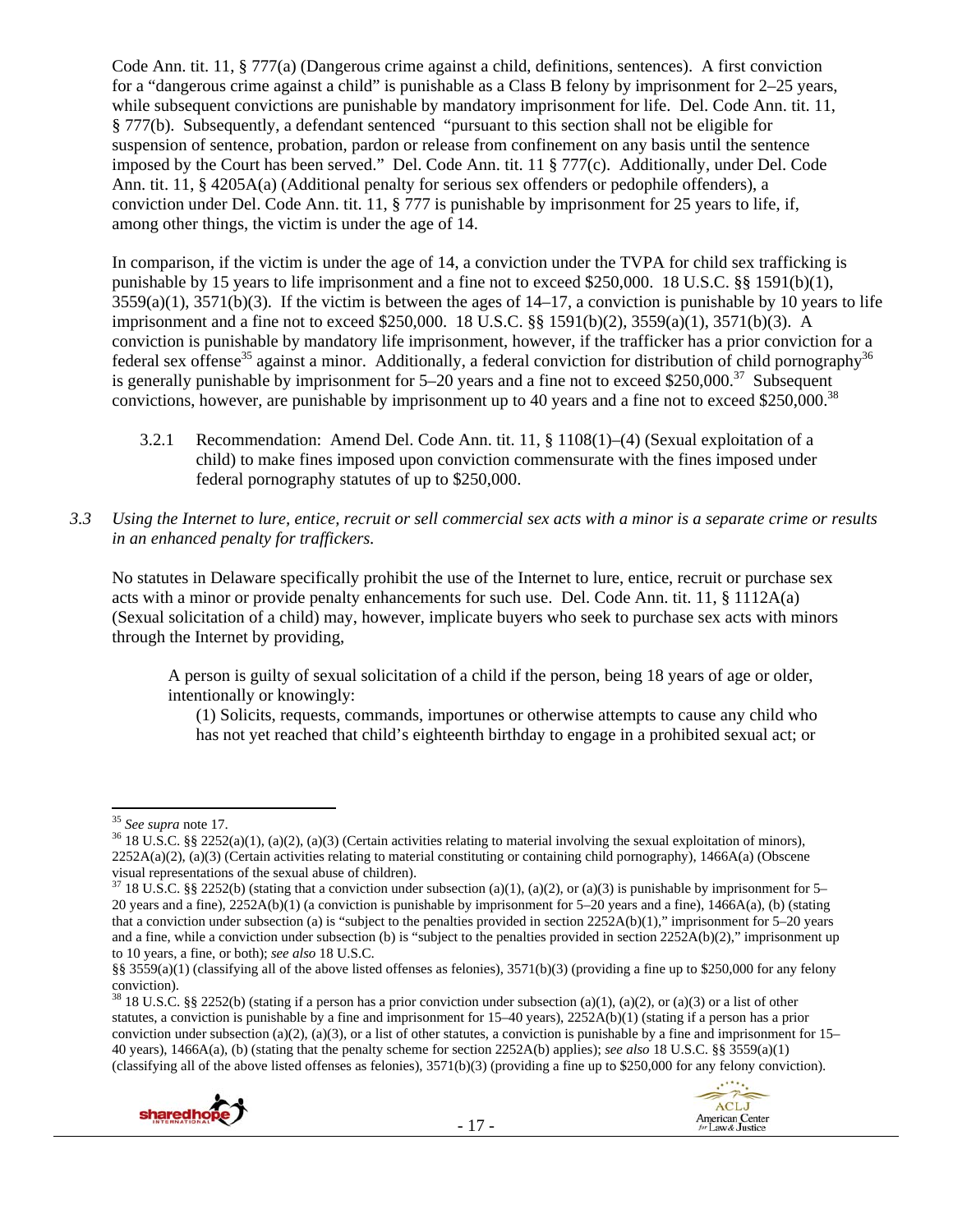(2) Solicits, requests, commands, importunes or otherwise attempts to cause any child who has not yet reached that child's sixteenth birthday to meet with such person or any other person for the purpose of engaging in a prohibited sexual act; or (3) Compiles, enters, accesses, transmits, receives, exchanges, disseminates, stores, makes, prints, reproduces or otherwise possesses by any means, including by means of computer, any notice, statement, document, advertisement, file or data containing the name, telephone number, address, e-mail address, school address or location, physical characteristics or other descriptive or identifying information pertaining to any child who has not yet reached that child's sixteenth birthday for the purpose of facilitating, encouraging, offering or soliciting a prohibited sexual act involving such child and such person or any other person.

3.3.1 Recommendation: Amend Del. Code Ann. tit. 11, § 1112A (Sexual solicitation of a minor) to specifically prohibit the use of the Internet to lure, entice, recruit, or purchase commercial sex acts with a minor and provide enhanced penalties.

#### *3.4 Financial penalties for traffickers, including asset forfeiture, are sufficiently high.*

Del. Code Ann. tit. 11, § 4205(k) (Sentence for felonies) provides, "In addition to the [felony] penalties set forth above, the court may impose such fines and penalties as it deems appropriate." Therefore, any trafficker convicted under Del. Code Ann. tit. 11, § 787(b)(2) (Trafficking of persons and involuntary servitude) or any other felony CSEC or sexual offense is subject to an indeterminate discretionary fine.<sup>39</sup>

Additionally, a trafficker convicted under Del. Code Ann. tit. 11,  $\S 787(b)(2)(a)$  is subject to mandatory restitution. Del. Code Ann. tit. 11, § 787(c) states,

(c) Restitution is mandatory under this section.—In addition to any other amount of loss identified, the court shall order restitution, including the greater of:

(1) The gross income or value to the defendant of the victim's labor or services; or (2) The value of the victim's labor as guaranteed under the minimum wage and overtime provisions of the Fair Labor Standards Act (FLSA) [29 U.S.C. § 201 et seq.] or of Title 19, whichever is greater.

Pursuant to Del. Code Ann. tit. 11, § 1504(a) (Criminal penalties), traffickers convicted of racketeering or organized crime under Del. Code Ann. tit. 11, § 1503 are subject to a fine of at least \$25,000. Alternatively, traffickers convicted under Del. Code Ann. tit. 11, § 1503 may be subject to a restitutionary fine. Del. Code Ann. tit. 11, § 1504(c) states,

In lieu of any fine otherwise authorized by law, any person convicted of engaging in racketeering, or any other conduct in violation of § 1503 of this title, through which such person derived pecuniary value,  $40$  or by which the person caused personal injury or property damage or other loss, may be sentenced to pay a fine that does not exceed 3 times the gross value gained, or 3 times the gross loss caused, whichever is the greater, plus court costs and the costs of investigation and prosecution, reasonably incurred.

"Pecuniary value" shall mean:

b. Any other property or service that has a value in excess of \$100.





<sup>39</sup> *See supra* note 21 for discussion of additional financial penalties applicable to all crimes provided under Del. Code tit. 11, § 9016 (Penalty assessment) and § 9018 (Compensating fine). 40 Pursuant to Del. Code Ann. tit. 11, § 1502(6),

a. Anything of value in the form of money, a negotiable instrument, a commercial interest or anything else which constitutes an economic advantage; or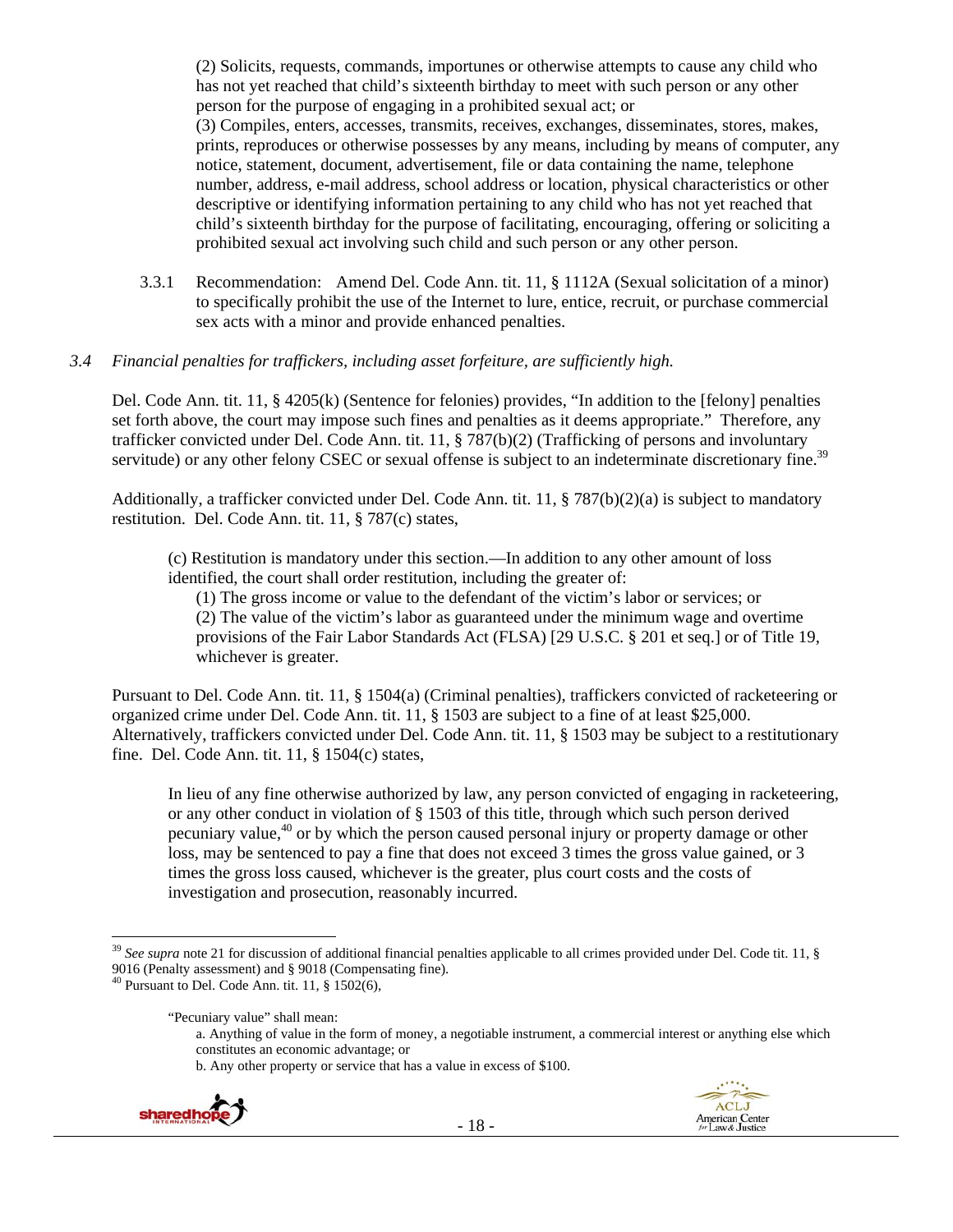Traffickers convicted under Del. Code Ann. tit. 11, § 1503 are also subject to certain forfeiture provisions. Del. Code Ann. tit. 11, § 1504(b) (Criminal penalties) states,

Any person convicted of conduct constituting a violation of any of the provisions of § 1503 of this title shall criminally . . . forfeit, to the State any real or personal property used in the course of, intended for use in the course of, derived from, or realized through conduct in violation of § 1503 of this title including any property constituting an interest in or means of control or influence over the enterprise involved in the conduct in violation of § 1503 of this title or any property constituting proceeds derived from the conduct in violation of § 1503 . . . . . . .

Civil remedies are also available for victims of racketeering. Pursuant to Del. Code Ann. tit. 11,  $§$  1505(c),

Any person directly or indirectly injured by reason of any conduct constituting a violation of this chapter may sue therefor in any appropriate court, and if successful shall recover 3 times the actual damages sustained and, when appropriate, punitive damages. Damages under this subsection are not limited to competitive or distinct injury. Plaintiffs who substantially prevail shall also recover attorneys' fees in the trial and appellate courts, together with the costs of investigation and litigation, reasonably incurred; provided, however, no action may be had under § 1503 of this title except against a defendant who has been criminally convicted of a racketeering activity which was the source of the injury alleged, and no action may be brought under this provision except within 1 year of such conviction.

Additionally, Del. Code Ann. tit. 11, § 1505(b) authorizes the Attorney General to institute civil proceedings against traffickers who violate Del. Code Ann. tit. 11, § 1503 and impose "a civil penalty of up to \$ 100,000 for each incident of activity constituting a violation of this chapter."

3.4.1 Recommendation: Amend Del. Code Ann. tit. 11, § 787(b)(2)(a) (Trafficking of persons and involuntary servitude) to include mandatory fines and an asset forfeiture scheme under which traffickers' assets could be seized and forfeited upon conviction.

#### *3.5 Convicted traffickers are required to register as sex offenders.*

Pursuant to Del. Code Ann. tit. 11, § 4120(b)(1) (Registration of sex offenders), "Any sex offender who is released, discharged or paroled from any Level IV or Level V facility or other custodial institution after that sex offender has completed a sentence imposed following a conviction for any offense specified in  $\S$  4121(a)(4) of this title shall be required to register as a sex offender." Del. Code Ann. tit. 11,  $\S$ 4121(a)(4)(a) (Community notification of sex offenders on probation, parole, conditional release or release from confinement) defines "sex offender" to include any person convicted of "any of the offenses specified in §§ 765 through 780, § 787(b)(2), § 1100, §§ 1108 through 1112A, § 1335(a)(6), § 1335(a)(7), § 1352(2), § 1353(2) or § 1361(b) of this title, or of any attempt or conspiracy to commit any of the aforementioned offenses." Therefore, a trafficker convicted under Del. Code Ann. tit. 11, § 787(b)(2)(a) (Trafficking of persons and involuntary servitude), § 1352(2) (Promoting prostitution in the second degree), § 1108 (Sexual exploitation of a child), § 1109 (Dealing in child pornography), § 1100 (Dealing in children), or § 1112A (Sexual solicitation of a child) must register as a sex offender.

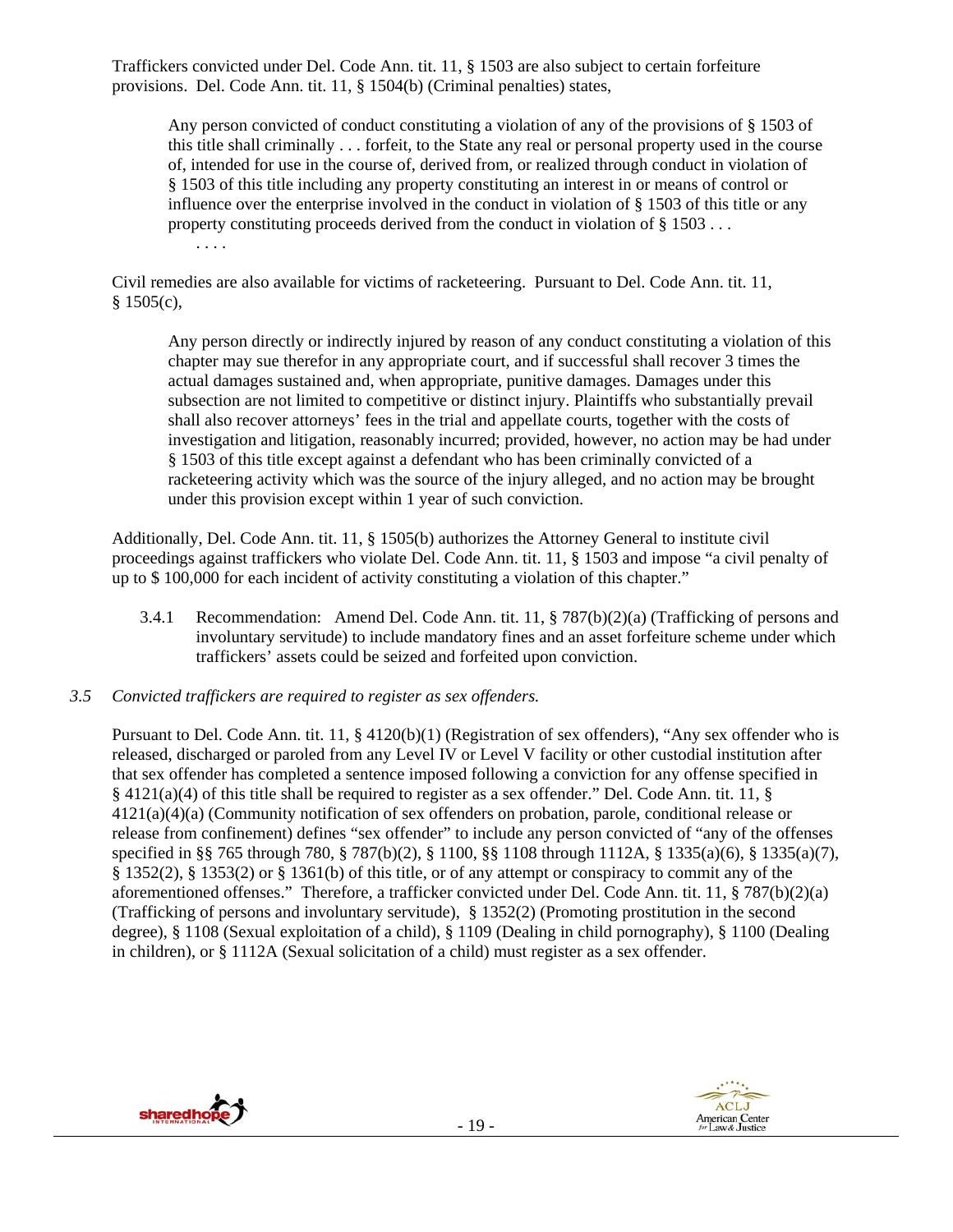*3.6 Laws relating to termination of parental rights for certain offenses include sex trafficking or CSEC offenses in order to remove the children of traffickers from their control and potential exploitation.* 

Convicted traffickers are subject to termination of parental rights under Del. Code Ann. tit. 13, § 1103(a) (Grounds for termination of parental rights) which provides,

(a) The procedure for termination of parental rights . . . may be initiated whenever it appears to be in the child's best interest and that 1 or more of the following grounds exist:

(4) The respondent has been found by a court of competent jurisdiction to have:

a. Committed a felony level offense against the person, as described within subchapter II of Chapter 5 of Title  $11<sup>41</sup>$  [which includes Del. Code Ann. tit. 11, § 787(b)(2)(a) (Trafficking of persons and involuntary servitude),] in which the victim was a child; or b. Aided or abetted, attempted, conspired or solicited to commit an offense set forth in paragraph (a)(4)a. of this section; or

c. Committed or attempted to commit the offense of Dealing in Children, as set forth in § 1100 of Title 11; ord. Committed the felony level offense of endangering the welfare of a child as set forth in § 1102 of Title 11.

. . . .

. . . .

(7) The parent has subjected a child to torture, chronic abuse, sexual abuse, and/or lifethreatening abuse.

(8) A child has suffered unexplained serious physical injury, near death or death under such circumstances as would indicate that such injuries, near death or death resulted from the intentional or reckless conduct or willful neglect of the parent.

# Framework Issue 4: Criminal provisions for facilitators

#### *Legal Components:*

- *4.1 The acts of assisting, enabling, or financially benefitting from child sex trafficking are included as criminal offenses in the state sex trafficking statute.*
- *4.2 Financial penalties, including asset forfeiture laws, are in place for those who benefit financially from or aid and assist in committing domestic minor sex trafficking.*
- *4.3 Promoting and selling child sex tourism is illegal.*
- *4.4 Promoting and selling child pornography is illegal.*

# *Legal Analysis:*

*4.1 The acts of assisting, enabling, or financially benefitting from child sex trafficking are included as criminal offenses in the state sex trafficking statute.* 

*\_\_\_\_\_\_\_\_\_\_\_\_\_\_\_\_\_\_\_\_\_\_\_\_\_\_\_\_\_\_\_\_\_\_\_\_\_\_\_\_\_\_\_\_\_\_\_\_\_\_\_\_\_\_\_\_\_\_\_\_\_\_\_\_\_\_\_\_\_\_\_\_\_\_\_\_\_\_\_\_\_\_\_\_\_\_\_\_\_\_* 

Del. Code Ann. tit. 11, § 787(b)(2) (Trafficking of persons and involuntary servitude) may apply to facilitators who "harbor" or "transport" "a minor under 18 years of age, knowing that the minor will engage in commercial sexual activity, a sexually explicit performance, or the production of pornography." A facilitator may also be charged with trafficking for forced labor or services under Del. Code Ann. tit. 11, § 787(b)(3), which states,

 <sup>41</sup> Subchapter II of Chapter 5 of Title 11 (Offenses against the person) includes all offenses contained in §§ 601[Offensive touching]–792 [Coercion; truth and proper motive as a defense].



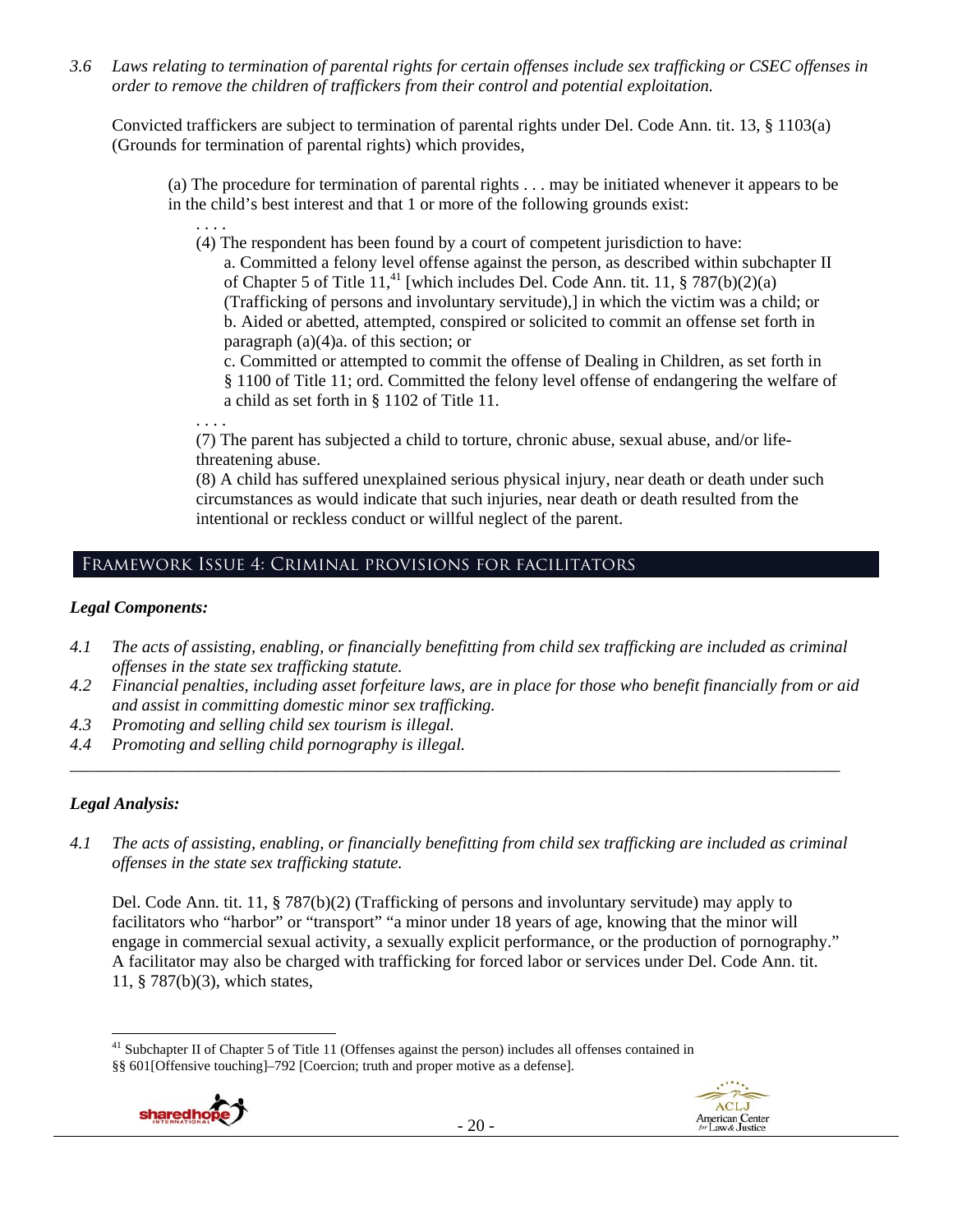A person is guilty of trafficking of persons for forced labor or services<sup>42</sup> when a person knowingly:

a. Recruits, entices, harbors, transports, provides or obtains by any means, another person, intending or knowing that the person will be subjected to forced labor or services; or b. Benefits, financially or by receiving anything of value, from participation in a venture which has engaged in an act described in violation of this section.

A conviction under Del. Code Ann. tit. 11, § 787(b)(3)(b), is punishable as a Class B felony by imprisonment for 2–25 years. Del. Code Ann. tit. 11, §§ 787(b)(3)(b), 4205(b)(2).

A facilitator may also face penalties under Del. Code Ann. tit. 11, § 1353(2) (Promoting prostitution in the first degree).<sup>43</sup> A facilitator convicted under Del. Code Ann. tit. 11, § 1353(2) is guilty of a Class C felony punishable by imprisonment up to 15 years. Del. Code Ann. tit. 11, §§ 1353, 4205(b)(3). Similarly, a facilitator may face penalties under Del. Code Ann. tit. 11, § 1352 (Promoting prostitution in the second degree), $44$  which is punishable as a Class E felony by imprisonment up to 5 years. Del. Code Ann. tit. 11, §§ 1352, 4201(b)(5).

- 4.1.1 Recommendation: Amend Del. Code Ann. tit. 11, § 787(b)(2)(a) (Trafficking of persons and involuntary servitude) to expressly include the crime of knowingly assisting, enabling or benefiting from sex trafficking.
- *4.2 Financial penalties, including asset forfeiture laws, are in place for those who benefit financially from or aid and assist in committing domestic minor sex trafficking.*

Del. Code Ann. tit. 11, § 4205(k) (Sentence for felonies) provides, "In addition to the [felony] penalties set forth above, the court may impose such fines and penalties as it deems appropriate." Therefore, any facilitator convicted under Del. Code Ann. tit. 11, § 787(b)(2)(a), (b)(3)(b) (Trafficking of persons and involuntary servitude) or any other felony CSEC or sexual offense is subject to an indeterminate discretionary fine.<sup>45</sup>

Additionally, a facilitator convicted under Del. Code Ann. tit. 11, § 787(b)(2)(a), (b)(3)(b) is subject to mandatory restitution. Del. Code Ann. tit. 11, § 787(c) states,

(c) Restitution is mandatory under this section.—In addition to any other amount of loss identified, the court shall order restitution, including the greater of:

(1) The gross income or value to the defendant of the victim's labor or services; or (2) The value of the victim's labor as guaranteed under the minimum wage and overtime provisions of the Fair Labor Standards Act (FLSA) [29 U.S.C. § 201 et seq.] or of Title 19, whichever is greater.

To the extent a facilitator may be charged with racketeering under Del. Code Ann. tit. 11, § 1503, various criminal penalties including imprisonment, fines, and asset forfeiture, as well as civil forfeiture and victim law suits may be available pursuant to Del. Code Ann. tit. 11,  $\S$  1504 and  $\S$  1505.<sup>46</sup>

<sup>&</sup>lt;sup>46</sup> See supra Section 3.4 for substantive provisions regarding Del. Code Ann. tit. 11, §§ 1503-1505.



<sup>&</sup>lt;sup>42</sup> See supra note 6.<br><sup>43</sup> See supra Section 1.2 for the substantive provisions of Del. Code Ann. tit. 11, § 1352.<br><sup>44</sup> See supra Section 1.2 for the substantive provisions of Del. Code Ann. tit. 11, § 1353.<br><sup>45</sup> See sup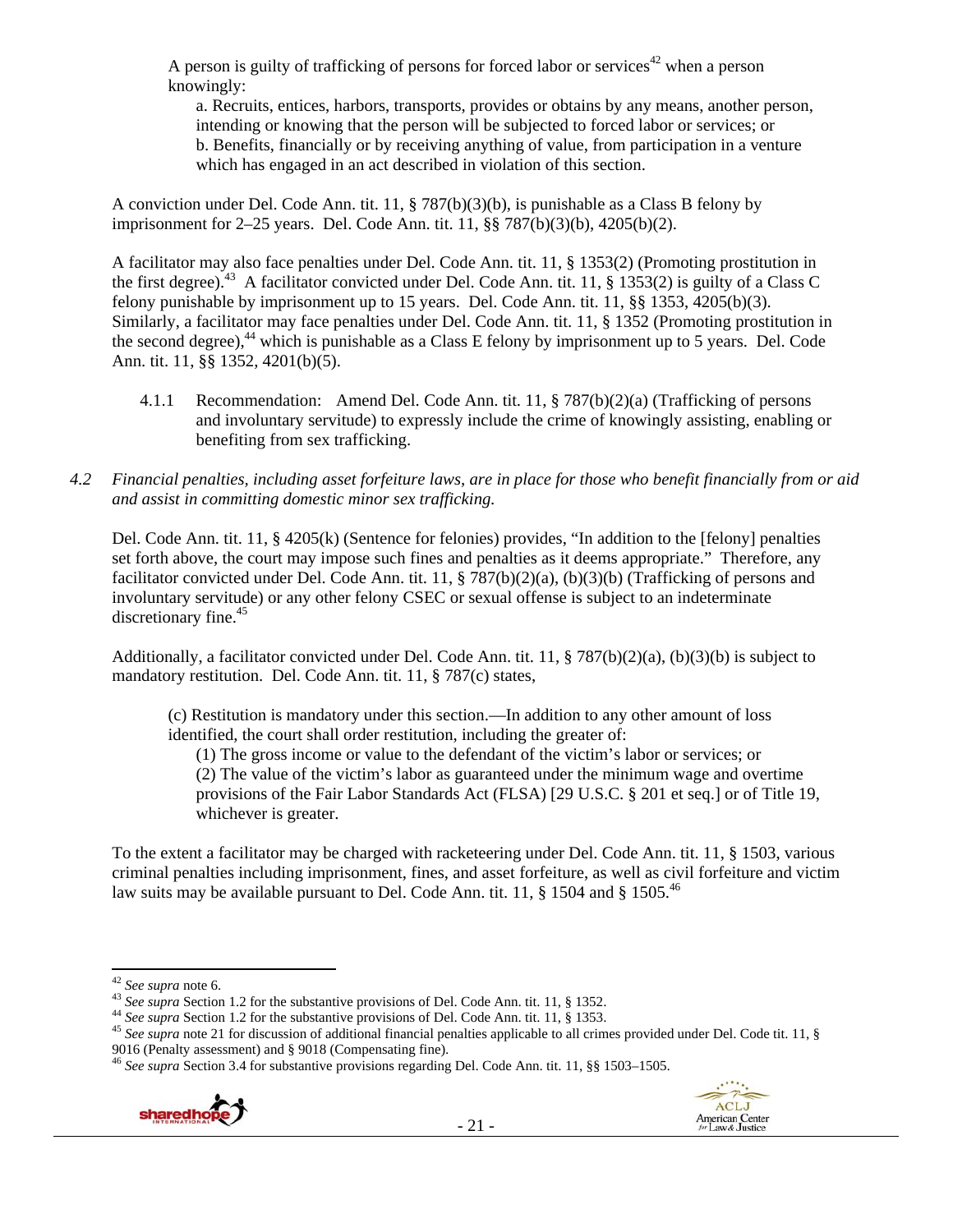4.2.1 Recommendation: Amend Del. Code Ann. tit. 11, § 787(b)(2)(a) (Trafficking of persons and involuntary servitude) to include an asset forfeiture scheme under which facilitators' assets can be seized and forfeited upon conviction.

# *4.3 Promoting and selling child sex tourism is illegal.*

Delaware has no specific provision prohibiting the promoting or selling of child sex tourism in Delaware.

4.3.1 Recommendation: Enact a law that prohibits selling or offering to sell travel services in Delaware that include or facilitate travel for the purpose of engaging in commercial sexual exploitation of a minor either in or outside of Delaware.

# *4.4 Promoting and selling child pornography is illegal.*

Delaware specifically penalizes promoting and selling child pornography. Del. Code Ann. tit. 11, § 1108(2)–(4) (Sexual exploitation of a child) states,

A person is guilty of sexual exploitation of a child when:

. . . (2) The person knowingly, finances or produces any motion picture, video or other visual depiction of a child engaging in a prohibited sexual act or in the simulation of such an act; or (3) The person knowingly publishes or makes available for public distribution or sale by any means, including but not limited to computer, any book, magazine, periodical, pamphlet, photograph, Internet site or web page which depicts a child engaging in a prohibited sexual act or in the simulation of such an act, or knowingly publishes or makes available for public distribution or sale by any means, including computer, any other visual depiction of a child engaging in a prohibited sexual act or in the simulation of such an act; or (4) The person permits, causes, promotes, facilitates, finances, produces or otherwise advances an exhibition, display or performances of a child engaging in a prohibited sexual act or the simulation of such an act.

A first conviction under this statute is punishable as a Class B felony by imprisonment for 2–25 years, while a subsequent conviction is punishable by life imprisonment. Del. Code Ann. tit. 11, §§ 1108, 4205(b)(2), 1110. If the victim is under the age of 14, however, a conviction is designated a "dangerous crime against a child" under Del. Code Ann. tit. 11, § 777(a) (Dangerous crime against a child, definitions, sentences), which is punishable under Del. Code Ann. tit. 11, § 4205A(a)(2) (Additional penalty for serious sex offenders or pedophile offenders) by imprisonment for 25 years to life. In addition, a defendant sentenced "pursuant to this section shall not be eligible for suspension of sentence, probation, pardon or release from confinement on any basis until the sentence imposed by the Court has been served." Del. Code Ann. tit. 11 § 777(c).

Additionally, Delaware specifically penalizes the distribution of child pornography. Del. Code Ann. tit. 11, § 1109 (Dealing in child pornography) makes it a crime when,

(1) The person knowingly ships, transmits, mails or transports by any means, including by computer or any other electronic or digital method, any book, magazine, periodical, pamphlet, video or film depicting a child engaging in a prohibited sexual act or in the simulation of such an act, or knowingly ships, transmits, mails or transports by any means, including by computer or any other electronic or digital method, any other visual depiction of a child engaging in a prohibited sexual act or in the simulation of such an act;



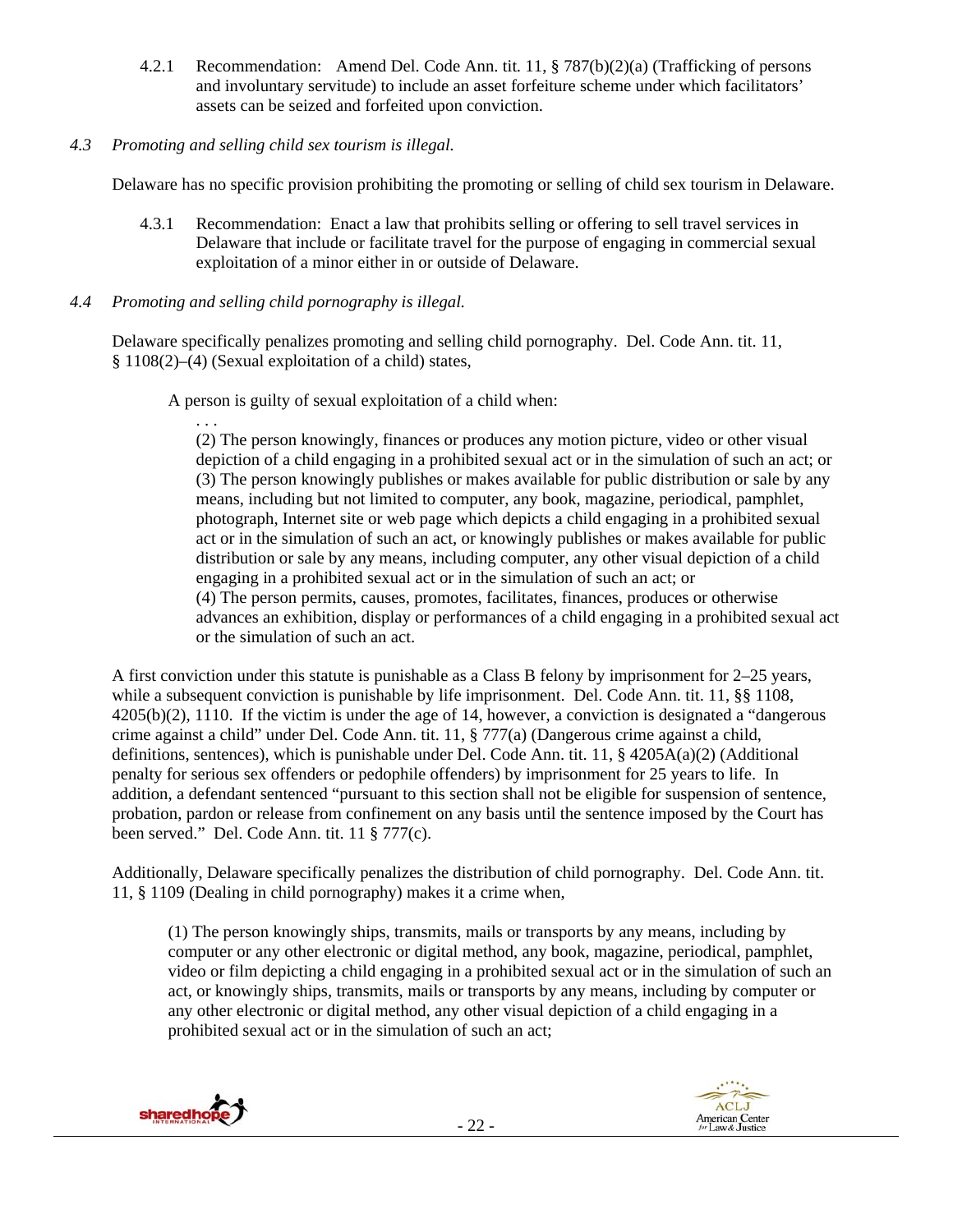(2) The person knowingly receives for the purpose of selling or sells any magazine, photograph or film which depicts a child engaging in a prohibited sexual act or in the simulation of such an act, or knowingly receives for the purpose of selling or sells any other visual depiction of a child engaging in a prohibited sexual act or in the simulation of such an act;

(3) The person knowingly distributes or disseminates, by means of computer or any other electronic or digital method, or by shows or viewings, any motion picture, video or other visual depiction of a child engaging in a prohibited sexual act or the simulation of such an act. The possession or showing of such motion pictures shall create a rebuttable presumption of ownership thereof for the purposes of distribution or dissemination;

(4) The person, intentionally compiles, enters, accesses, transmits, receives, exchanges, disseminates, stores, makes, prints, reproduces or otherwise possesses any photograph, image, file, data or other visual depiction of a child engaging in a prohibited sexual act or in the simulation of such an act. For the purposes of this subsection, conduct occurring outside the State shall be sufficient to constitute this offense if such conduct is within the terms of § 204 of this title, or if such photograph, image, file or data was compiled, entered, accessed, transmitted, received, exchanged, disseminated, stored, made, printed, reproduced or otherwise possessed by, through or with any computer located within Delaware and the person was aware of circumstances which rendered the presence of such computer within Delaware a reasonable possibility; or

(5) The person knowingly advertises, promotes, presents, describes, transmits or distributes any visual depiction, exhibition, display or performance with intent to create or convey the impression that such visual depiction, exhibition, display or performance is or contains a depiction of a child engaging in a prohibited sexual act or in the simulation of such an act.

A conviction under this statute is punishable as a Class B felony by imprisonment for 2–25 years. Del. Code Ann. tit.  $11, \S \S 1109, 4205(b)(3)$ . If the victim is under the age of 14 and the offender is either 18 years of age or older or tried as an adult, however, a conviction is designated a "dangerous crime against a child" under Del. Code Ann. tit. 11, § 777(a) (Dangerous crime against a child, definitions, sentences). A first conviction for a "dangerous crime against a child" is punishable as a Class B felony by imprisonment for 2–25 years, while subsequent convictions are punishable by mandatory imprisonment for life. Del. Code Ann. tit. 11, § 777(b). Subsequently, a defendant sentenced "pursuant to this section shall not be eligible for suspension of sentence, probation, pardon or release from confinement on any basis until the sentence imposed by the Court has been served." Del. Code Ann. tit. 11 § 777(c). Additionally, under Del. Code Ann. tit. 11, § 4205A(a) (Additional penalty for serious sex offenders or pedophile offenders), a conviction under Del. Code Ann. tit. 11, § 777 is punishable by imprisonment for 25 years to life, if, among other things, the victim is under the age of 14.



. . . .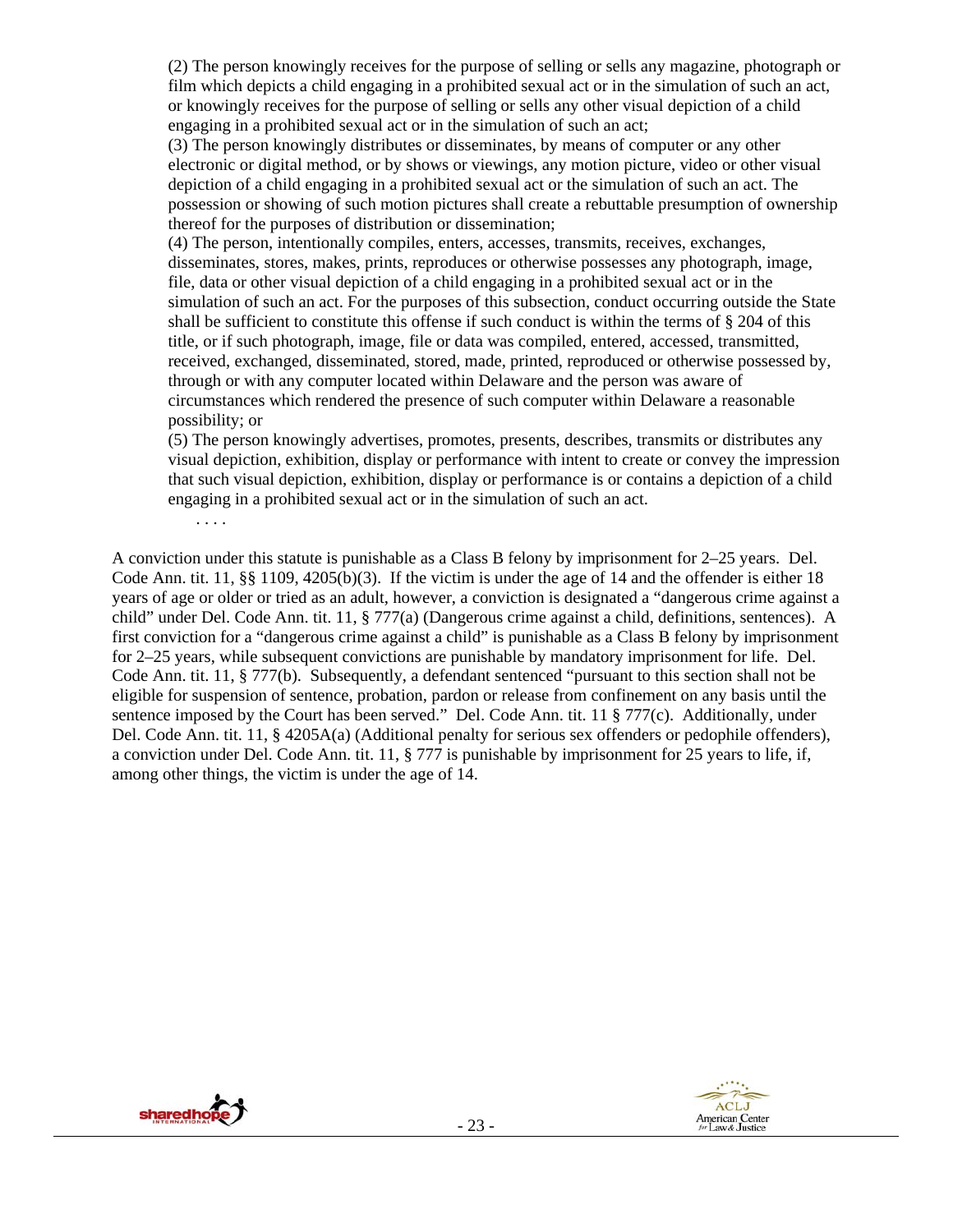# Framework Issue 5: Protective provisions for the child victims

## *Legal Components:*

- *5.1 A victim of domestic minor sex trafficking or CSEC is defined as a victim for purposes of qualifying for crime victims' compensation and other victim benefits.*
- *5.2 The state sex trafficking statute expressly prohibits a defendant from raising consent of the minor to the commercial sex acts as a defense.*
- *5.3 Prostitution laws apply only to adults, making minors under 18 specifically immune from this offense.*
- *5.4 Commercially sexually exploited children are provided with a child protection response, including specialized shelter and services, and are not detained in juvenile detention facilities.*
- *5.5 Commercial sexual exploitation is identified as a type of abuse and neglect within child protection statutes.*
- *5.6 The definition of "caregiver" (or similar term) in the child welfare statutes is broad enough to include a trafficker who has custody or control of a child in order to bring a trafficked child into protection of child protective services.*
- *5.7 Crime victims' compensation is specifically available to a child victim of sex trafficking or CSEC without regard to ineligibility factors.*
- *5.8 Victim-friendly procedures and protections are provided in the trial process for minors under 18.*
- *5.9 Expungement or sealing of juvenile arrest or criminal records resulting from arrests or adjudications for prostitution-related offenses committed as a result of, or in the course of, the commercial sexual exploitation of a minor is available within a reasonable time after turning 18.*
- *5.10 Victim restitution and civil remedies are authorized by law for minor victims of sex trafficking or CSEC.*

*\_\_\_\_\_\_\_\_\_\_\_\_\_\_\_\_\_\_\_\_\_\_\_\_\_\_\_\_\_\_\_\_\_\_\_\_\_\_\_\_\_\_\_\_\_\_\_\_\_\_\_\_\_\_\_\_\_\_\_\_\_\_\_\_\_\_\_\_\_\_\_\_\_\_\_\_\_\_\_\_\_\_\_\_\_\_\_\_\_\_* 

*5.11 Statutes of limitations for civil and criminal actions for child sex trafficking or CSEC offenses are eliminated or lengthened sufficiently to allow prosecutors and victims a realistic opportunity to pursue criminal actions and legal remedies.* 

# *Legal Analysis:*

*5.1 A victim of domestic minor sex trafficking or CSEC is defined as a victim for purposes of qualifying for crime victims' compensation and other victim benefits.* 

Under Delaware's Victims' Bill of Rights,<sup>47</sup> Del. Code Ann. tit. 11, § 9401(7) (Definitions) defines "victim" in part as

the person, organization, partnership, business, corporation, agency or governmental entity identified as the victim of a crime in a police report, a criminal complaint or warrant, an indictment or information or other charging instrument. "Victim" includes a parent, guardian or custodian of a victim who is unable to meaningfully understand or participate in the legal process due to physical, psychological or mental impairment. . . .

Del. Code Ann. tit. 11, § 9401(2) includes the following violations in its definition of "crime": Del. Code Ann. tit. 11, § 768 (Unlawful sexual contact in the second degree), § 769 (Unlawful sexual contact in the first degree), § 770 (Rape in the fourth degree), § 771 (Rape in the third degree), § 773 (Rape in the first degree), § 1108 (Sexual exploitation of a child), § 1112A (Sexual solicitation of a child). It does not include, however, violations of Del. Code Ann. tit. 11, § 787(b)(2)(a) (Trafficking of persons and involuntary servitude), Del. Code Ann. tit. 11, §§ 1352, 1353 (Promoting prostitution), or Del. Code Ann. tit. 11, §§ 1109, 1111 (Child pornography).

. . . .



 47 Del. Code Ann. tit. 11, §§ 9401–9424.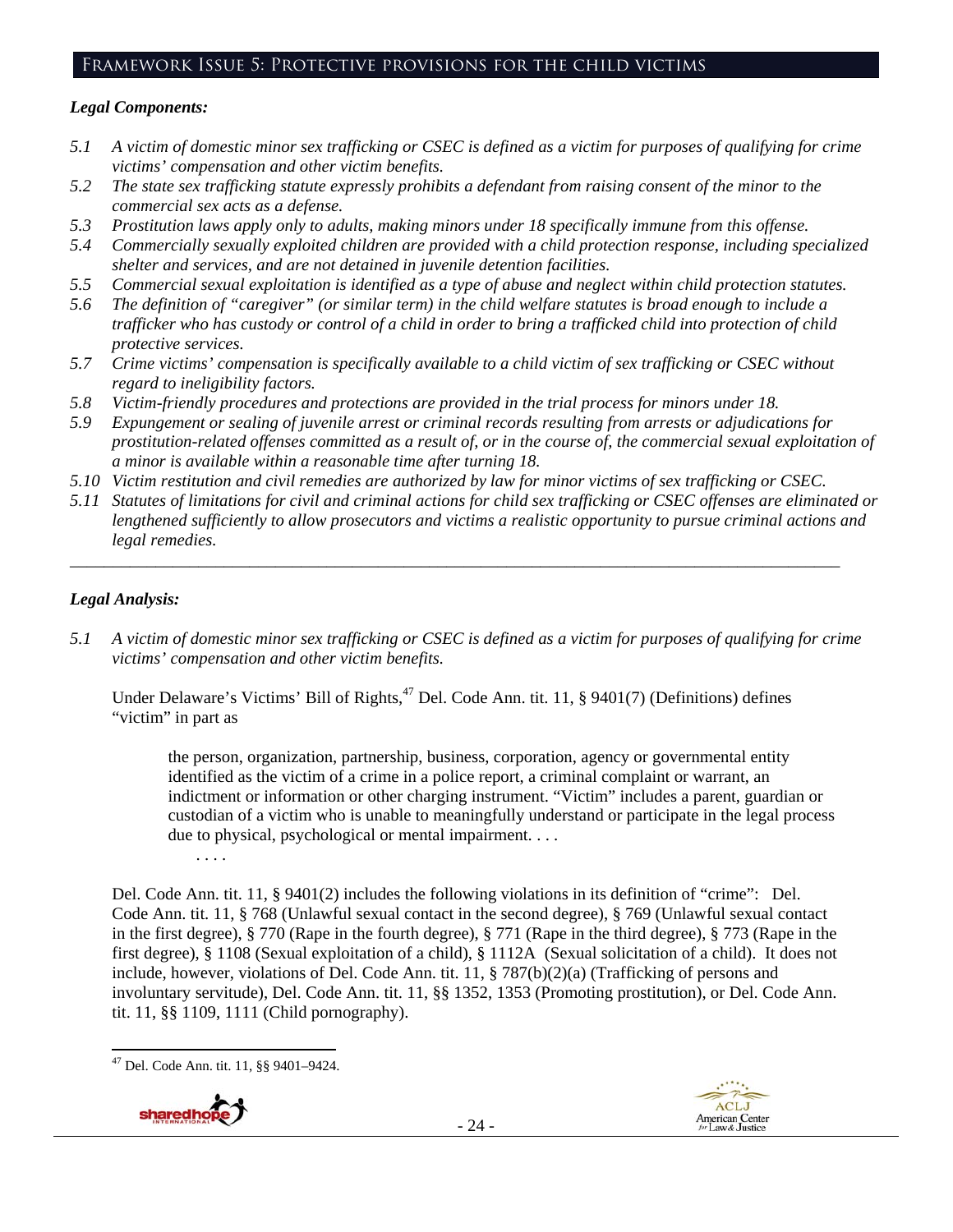Under Chapter 90 of the Delaware Code (Compensation for innocent victims of crime), Del. Code Ann. tit. 11, § 9002(12) (Definitions) defines "victim" as "a person who is injured<sup>48</sup> or killed by the act of any other person during the commission of a crime as defined in this chapter." Pursuant Del. Code Ann. tit. 11, § 9002(5),

(5) "Crime" for purposes of this chapter shall mean:

a. Any specific offense set forth in Chapter 5 of this title, if the offense was committed after July 1, 1973, and contains the characteristics of . . . unlawful sexual intercourse, unlawful sexual penetration or unlawful sexual contact . . . or endangering the welfare of a child; . . .

c. Any specific offense occurring in another state, possession or territory of the United States in which a person whose domicile is in Delaware is a victim, if the offense contains the characteristics of . . . rape or any sexual assault or sexual abuse . . . as set forth in Chapter 5 of this title;

d. Any specific act of delinquency by a child, which if committed by an adult would constitute a specific offense set forth in Chapter 5 of this title, and contains the characteristics of . . . unlawful sexual intercourse, unlawful sexual penetration or unlawful sexual contact . . . . . .

g. Any act of domestic violence or abuse.

5.1.1 Recommendation: Amend the definition of "crime" in Del. Code Ann. tit. 11, § 9401(2) and § 9002(5) to expressly include violations of Del. Code Ann. tit. 11, § 787(b)(2) (Trafficking of persons and involuntary servitude), Del. Code Ann. tit. 11, §§ 1352, 1353 (Promoting prostitution), and Del. Code Ann. tit. 11, §§ 1109, 1111 (Child pornography).

# *5.2 The state sex trafficking statute expressly prohibits a defendant from raising consent of the minor to the commercial sex acts as a defense.*

Pursuant to Del. Code tit. 11, § 761(k) (Definitions generally applicable to sexual offenses), "A child who has not yet reached that child's sixteenth birthday is deemed unable to consent to a sexual act with a person more than 4 years older than said child. Children who have not yet reached their twelfth birthday are deemed unable to consent to a sexual act under any circumstances." This definition does not protect minors between the ages of 16 and 18, even though Del. Code Ann. tit. 11, § 787(b)(2) (Trafficking of persons and involuntary servitude) covers offenses against minors under the age of 18.

In addition, Del. Code Ann. tit. 11, § 451 (Consent of victim to acts not involving physical injury as defense) and § 452 (Consent of victim to inflictions of physical injury as defense) allow consent as a defense to crimes without regard to the age of victim. Del. Code Ann. tit. 11, § 451 provides,

In any prosecution for an offense, it is a defense that the victim consented to the act done, provided that:

(1) The act did not involve or threaten physical injury; and

(2) Such consent negatives an element of the offense.

Any person who enters the presence of other people consents to the normal physical contacts incident to such presence.

 <sup>48</sup> While the Delaware Code does not define "a person who is injured," Del. Code Ann. tit. 11, § 9002(10) (Definitions) states, "'Personal injury' shall mean bodily harm; or mental, emotional or psychological harm, or shall include pregnancy resulting from the crime."

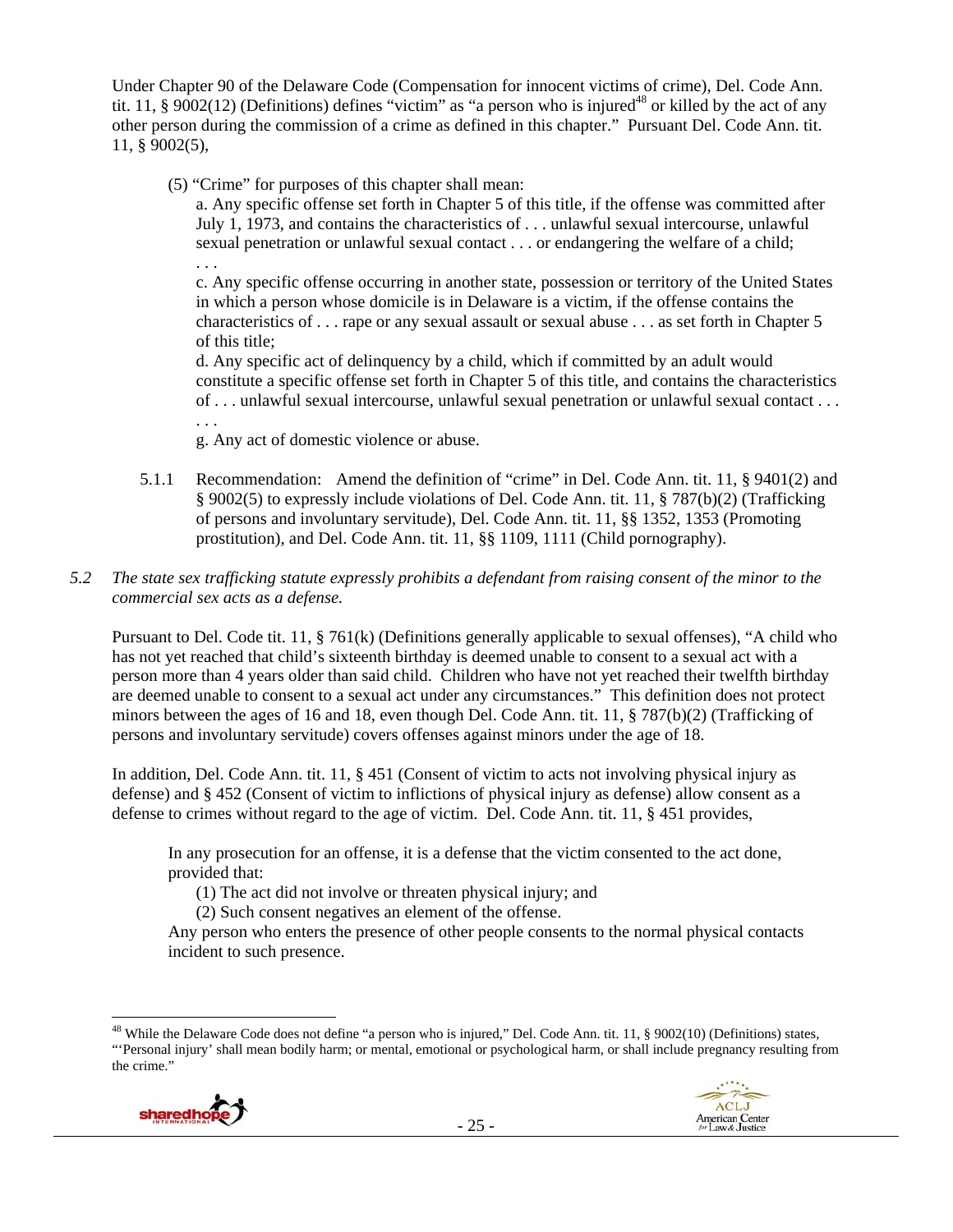Regarding offenses involving physical injury, Del. Code Ann. tit. 11, § 452 (Consent of victim to inflictions of physical injury as a defense) provides,

In any prosecution for an offense involving or threatening physical injury, it is a defense that the victim consented to the infliction of physical injury of the kind done or threatened, provided that:

(1) The physical injury done or threatened by the conduct consented to is not serious physical injury; or

(2) The physical injury done or threatened is a reasonably foreseeable hazard of joint participation in any concerted activity, athletic contest or sport not prohibited by law.

However, Del. Code Ann. tit. 11, § 453 (Circumstances negativing consent as a defense) states,

Unless otherwise provided by this Criminal Code or by the law defining the offense, consent of the victim does not constitute a defense if:

(1) It is given by a person who is legally incompetent to authorize the conduct charged to constitute the offense unless the defendant believes the victim is legally competent; or (2) It is given by a person who, because of youth . . . is manifestly unable or known by the defendant to be unable to make a reasonable judgment as to the nature or harmfulness of the conduct charged to constitute the offense; or

. . .

(4) It is induced by force, duress or deception.

Although it is arguable that the above laws may prevent a consent defense to child prostitution, they do not unambiguously do so. Moreover, Del. Code Ann. tit. 11, § 787 does not specifically preclude consent as a defense to child sex trafficking.

- 5.2.1 Recommendation: Amend Del. Code Ann. tit. 11, § 787(b)(2) to specifically prohibit consent as a defense to sexual servitude of a minor, notwithstanding the provisions of Del. Code Ann. tit. 11, §§ 451 and 452.
- *5.3 Prostitution laws apply only to adults, making minors under 18 specifically immune from this offense.*

Del. Code Ann. tit.  $11, \S$  1342(a)(1) (Prostitution) does not make minors immune from the offense of prostitution. It states, "A person is guilty of prostitution when the person engages or agrees or offers to engage in sexual conduct with another person in return for a fee."

- 5.3.1 Recommendation: Amend Del. Code Ann. tit. 11, § 1342(a)(1) (Prostitution) to make minors under the age of 18 specifically immune from prosecution for prostitution and to refer to any minor involved in prostitution as a victim of Del. Code Ann. tit. 11, § 787 (Trafficking of persons and involuntary servitude).
- *5.4 Commercially sexually exploited children are provided with a child protection response, including specialized shelter and services, and are not detained in juvenile detention facilities.*

Although Del. Code Ann. tit. 11, § 787(d) (Trafficking of persons and involuntary servitude) directs reports be issued by the Attorney General and the Department of Health and Human Services outlining preliminary steps for improvement of the child protection response provided to trafficked minors, it does not direct that a specific child protection response be provided to minor trafficking victims. Specifically, Del. Code Ann. tit. 11, § 787(d) provides,

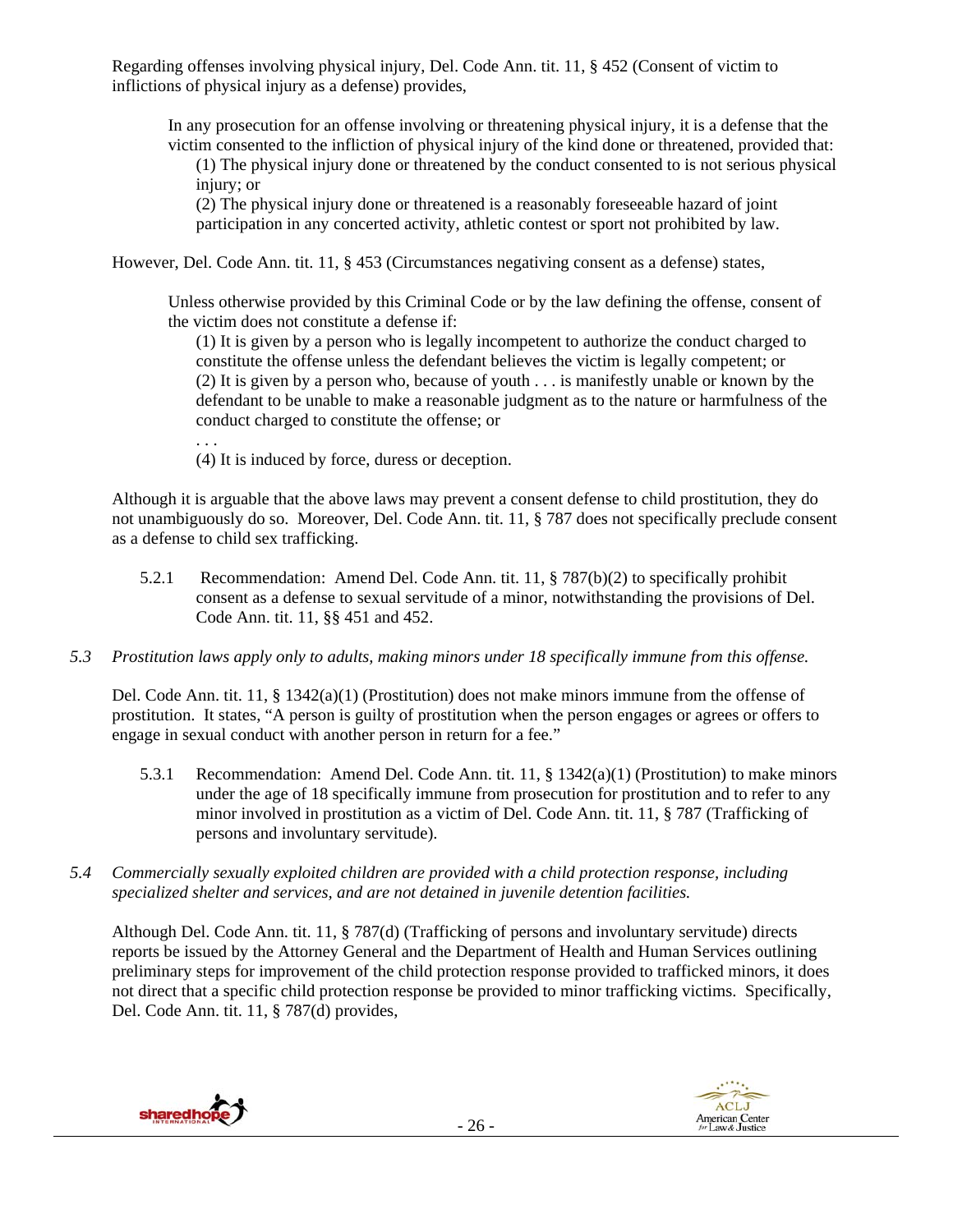(1) The Attorney General, in consultation with the Department of Health and Social Services, shall, no later than July 1, 2008, issue a report outlining how existing victim/witness laws and regulations respond to the needs of trafficking victims, as defined in paragraph (a)(9) of this section, and suggesting areas of improvement and modification.

(2) The Department of Health and Social Services, in consultation with the Attorney General, shall, no later than July 1, 2008, issue a report outlining how existing social service programs respond or fail to respond to the needs of trafficking victims, as defined in paragraph (a)(9) of this section, the interplay of such existing programs with federally funded victim service programs, and areas needing improvement and modification. The report must include a section that states the ability of state programs and licensing bodies to recognize federal nonimmigrant status for the purposes of benefits, programs, and licenses.

A child may be identified as abused and receive protective services following a mandatory report of abuse made pursuant to Del. Code Ann. tit. 16, § 903 (Reports required), which states,

Any person,<sup>49</sup> agency, organization or entity who knows or in good faith suspects child abuse or neglect shall make a report in accordance with § 904 of this title. . . . In addition to and not in lieu of reporting to the Division of Family Services, any such person may also give oral or written notification of said knowledge or suspicion to any police officer who is in the presence of such person for the purpose of rendering assistance to the child in question or investigating the cause of the child's injuries or condition.

Pursuant to Del. Code Ann. tit. 16, § 906(b)(3) (State response to reports of abuse or neglect),

The Division may investigate any report, but shall conduct an investigation involving all reports, which if true, would constitute violations against a child by a person responsible for the care, custody and control of the child of any of the following provisions of . . . § 777 [Dangerous crime against a child], § 1100 [Dealing in children], § 1102 [Endangering the welfare of a child], § 1108 [Sexual exploitation of a child], § 1109 [Dealing in child pornography], § 1110 [Subsequent convictions of  $\S 1108$  or  $\S 1109$  of this title  $\ldots$  of Title 11, or an attempt to commit any such crimes. The Division staff shall also contact the Delaware Department of Justice and the appropriate law-enforcement agency upon receipt of any report under this section and shall provide such agency with a detailed description of the report received.

Under Del. Code Ann. tit. 16, § 906(b)(4), "The assisting law-enforcement agency shall promptly conduct its own criminal investigation, and keep the Division regularly apprised of the status and findings of its investigation. Law-enforcement agencies and the Division shall develop protocols to ensure compliance with this subsection."

In exigent circumstances, Del. Code Ann. tit. 16, § 907(a) (Temporary emergency protective custody) provides, "A police officer or a physician who reasonably suspects that a child is in imminent danger of suffering serious physical harm or a threat to life as a result of abuse or neglect and who reasonably suspects the harm or threat to life may occur before the Family Court can issue a temporary protective custody order may take or retain temporary emergency protective custody of the child without the consent of the child's parents, guardian or others legally responsible for the child's care." "[T]emporary emergency protective custody shall mean temporary placement within a hospital, medical facility or such other suitable placement; provided, however, that an abused or neglected child may not be detained in

 $^{49}$  Del. Code Ann. tit. 16, § 903 (Reports required) provides in part, "For purposes of this section, 'person' shall include, but shall not be limited to, any physician, any other person in the healing arts including any person licensed to render services in medicine, osteopathy or dentistry, any intern, resident, nurse, school employee, social worker, psychologist, medical examiner, hospital, health care institution, the Medical Society of Delaware or law-enforcement agency."

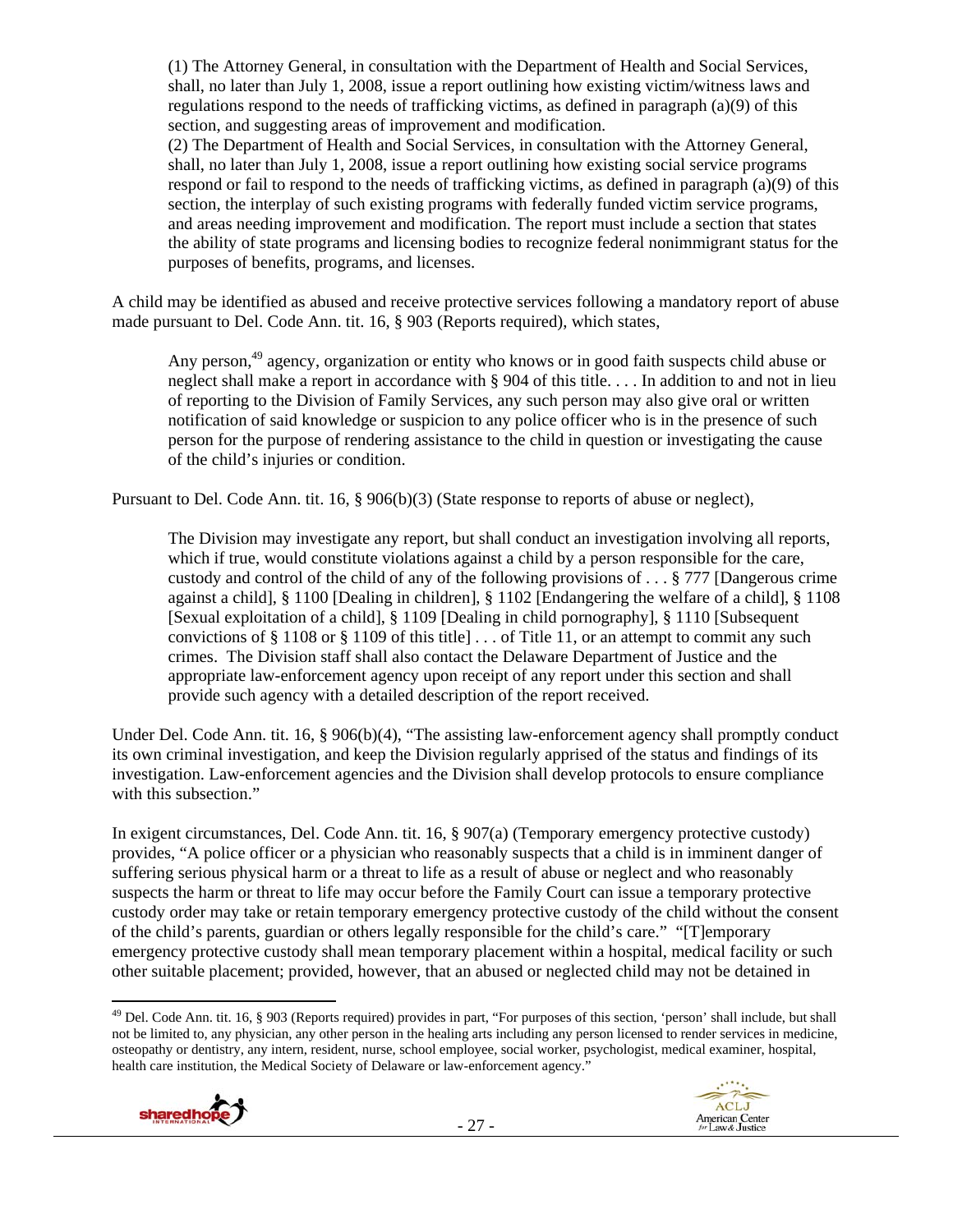temporary custody in a secure detention facility," and "shall not exceed 4 hours and shall cease upon the Division's response pursuant to subsection (b)." Del. Code Ann. tit. 16, § 907(d), (c).

Del. Code Ann. tit. 16, § 907(b) provides in part, "Any person taking a child into temporary emergency protective custody under this section shall immediately notify the Division, in the county in which the child is located, of the person's actions and make a reasonable attempt to advise the parents, guardians, or others legally responsible for the child's care . . . . Upon notification that a child has been taken into temporary emergency protective custody, the Division shall immediately respond in accordance with § 906 of this title to secure the safety of the child which may include ex parte custody relief from the Family Court if appropriate."

A child protection response may also be available to trafficking victims under the age of 18 who are taken into custody pursuant to Del. Code Ann. tit. 10, § 1004 (Duties of officer having child in custody), which allows "[a] peace officer . . . [to] take into custody a child<sup>50</sup> the officer believes to be dependent,<sup>5</sup> neglected<sup>52</sup> or delinquent.<sup>53</sup> After taking the child into custody, the peace officer must notify the child's custodian. Del. Code Ann. tit. 10, § 1004. If the custodian is not able or available to take the child, the "Division of Child Protective Services of the Department of Services for Children, Youth and Their Families" will take responsibility for the child if the child is not charged with a "delinquent act," and "[a]fter making every reasonable effort to locate the custodian . . . may release the child to the child's custodian or forthwith file with the Court a petition for custody alleging dependency or neglect." Del. Code Ann. tit. 10, § 1004(1). If not released to the custodian, the Department will also be responsible for "providing shelter and care for the child in a shelter home, foster home, group home, private agency home or other appropriate facility for children." Del. Code Ann. tit. 10, § 1004(1).

- b. Does not have the ability and/or financial means to provide for the care of the child; and 1. Fails to provide necessary care with regard to: food, clothing, shelter, education, health care, medical care or other care necessary for the child's emotional, physical or mental health, or safety and general well-being;
	- or 2. The child is living in a nonrelated home on an extended basis without the consent and approval of the DSCYF or any agency or court licensed or authorized to place children in a nonrelated home; or 3. The child has been placed with a licensed agency which certifies it cannot complete a suitable adoption

In making a finding of dependency under this section, consideration may be given to dependency, neglect, or abuse

history of any party. 52 Pursuant to Del. Code Ann. tit. 10, § 901(18)

"Neglect" or "neglected child" means that a person:

- a. Is responsible for the care, custody, and/or control of the child; and
- b. Has the ability and financial means to provide for the care of the child; and

of any party. 53 Pursuant to Del. Code Ann. tit. 10, § 901(7) "'Delinquent child' means a child who commits an act which if committed by an adult would constitute a crime."



<sup>&</sup>lt;sup>50</sup> Pursuant to Del. Code Ann. tit. 10, § 901(4), "child" is defined as "a person who has not reached his or her 18th birthday."<br><sup>51</sup> Pursuant to Del. Code Ann. tit. 10, § 901(8) (Definitions),

 <sup>(8) &</sup>quot;Dependency" or "dependent child" means that a person:

a. Is responsible for the care, custody, and/or control of the child; and

plan.

<sup>1.</sup> Fails to provide necessary care with regard to: food, clothing, shelter, education, health, medical or other care necessary for the child's emotional, physical, or mental health, or safety and general well-being; or 2. Chronically and severely abuses alcohol or a controlled substance, is not active in treatment for such abuse, and the abuse threatens the child's ability to receive care necessary for that child's safety and general wellbeing, or

<sup>3.</sup> Fails to provide necessary supervision appropriate for a child when the child is unable to care for that child's own basic needs or safety, after considering such factors as the child's age, mental ability, physical condition, the length of the caretaker's absence, and the context of the child's environment.

In making a finding of neglect under this section, consideration may be given to dependency, neglect, or abuse history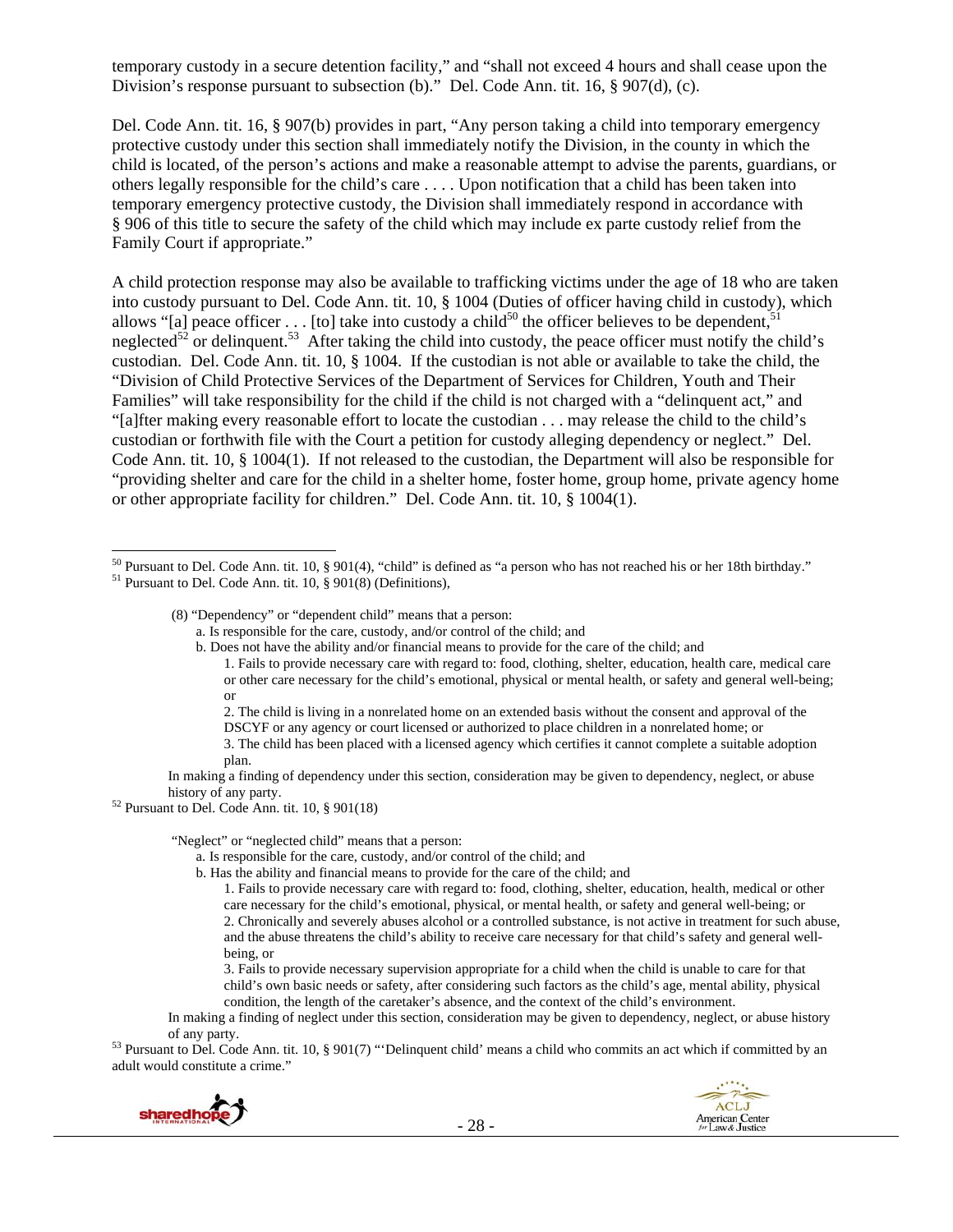If the child is adjudicated dependent or neglected, pursuant to Del. Code Ann. tit. 10, § 1009(b) (Adjudication; disposition following adjudication; commitment to custody of Department of Services for Children, Youth and Their Families; effect), the court may, among other possible dispositions, grant custody of the child to the Department of Services for Children, Youth and Their Families for placement in foster care, grant custody of the child to other approved child-caring agencies, or order the child to receive any necessary treatment or rehabilitation. Del. Code Ann. tit. 10, § 1009(b)(5), (6), (11).

If, instead, a child is taken into custody for committing a delinquent act, the peace officer shall "take the child directly before the Court if the Court is in session or take the child before a court or commissioner for disposition in accordance with § 1005 of this title. After taking the child into custody, the peace officer shall forthwith file with the Court a sworn complaint alleging delinquency with a report for the reason of the child's apprehension." Del. Code Ann. tit. 10, § 1004(2). Under Del. Code Ann. tit. 10, § 1005(b), "Any judge of any court of this State, including justices of the peace and local aldermen, before whom a child is brought by a peace officer" may release the child with or without bail or detain the child. Additionally, the judge is directed to notify the child's caregiver that the child has been taken into custody and file a petition with the court. Del. Code Ann. tit. 10, § 1005(b).

However, a child taken into custody on charges of delinquency may face secure detention pending adjudication if a less restrictive placement is not appropriate. Del. Code Ann. tit. 10, § 1007(a) states that no allegedly delinquent child may be placed in a secure detention facility "unless the Court determines that no means less restrictive of the child's liberty gives reasonable assurance that the child will attend the adjudicatory hearing" and the child is either a fugitive, charged with a felony or certain misdemeanor offenses, likely to fail to appear at the adjudicatory hearing, or has a "pattern of repeated failure to comply with court-ordered placement." If a child alleged to be delinquent is held in custody pending adjudication, alternatives to secure custody are available and must be considered pursuant to Del. Code Ann. tit. 10,  $\S$  1007(b) (Disposition of child pending adjudication; payment for care)<sup>54</sup> which states,

Prior to making a decision of secure detention pending adjudication the Court shall consider and, where appropriate, employ any of the following alternatives:

- (1) Release on the child's own recognizance;
- (2) Release to parents, guardian, custodian;
- (3) Release on bail;

(4) Release with imposition of restrictions on activities, associations, movements and residence reasonably related to securing the appearance of the child at the next hearing; (5) Release to a nonsecure detention alternative developed by the Department of Services for Children, Youth and Their Families such as home detention, daily monitoring, intensive home base services with supervision, foster placement, or a nonsecure residential setting.

After a petition for adjudication of delinquency of a child in custody is filed, Del. Code Ann. tit. 10, § 1009(a) (Adjudication; disposition following adjudication; commitment to custody of Department of Services for Children, Youth and Their Families; effect) provides, "Where the evidence supports such holding, the Court may declare a child to be dependent, neglected, abused,<sup>55</sup> as those terms are defined by

- (1) "Abuse" or "abused child" means that a person: a. Causes or inflicts sexual abuse on a child; or
	- b. Has care, custody or control of a child, and causes or inflicts:
		- 1. Physical injury through unjustified force as defined in § 468 of Title 11;
		- 2. Emotional abuse;





 <sup>54</sup> Pursuant to 77 Del. Laws 375 (2010), Del. Code Ann. tit. 10, § 1007 "shall sunset two years from the date of enactment." Because this act sunsets on July 12, 2012, the statute that will be in force on July 12, 2012 has been cited and used throughout this report.

 $55$  Pursuant to Del. Code Ann. tit. 10, § 901(1),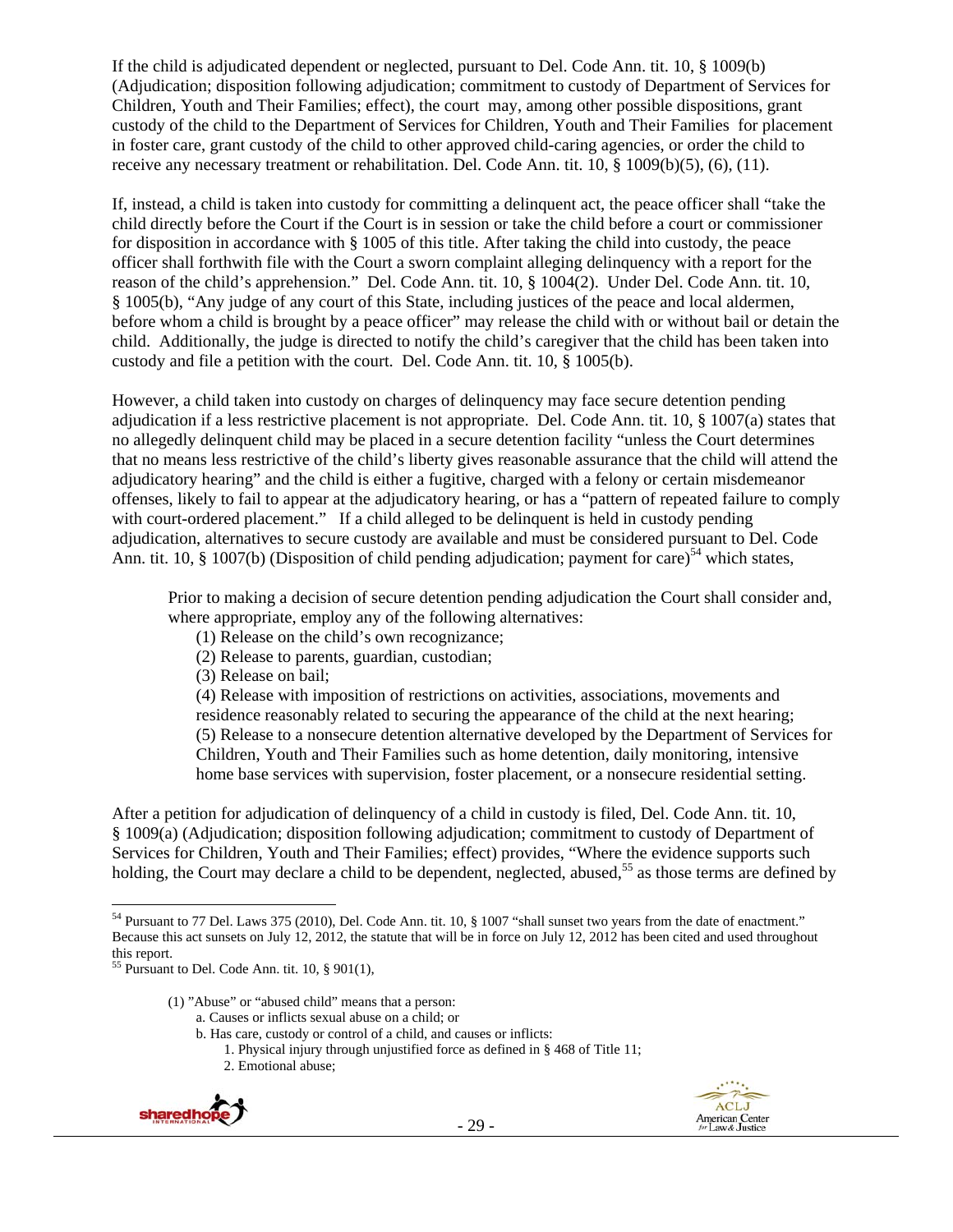§ 902(1) of Title 16, or delinquent. In declaring a child to be dependent, neglected or abused pursuant to this section, the Court shall give priority to ensuring the well-being and safety of the child."

If the minor enters a plea, the court may suspend adjudication and impose a term of probation pursuant to Del. Code Ann. tit. 10, § 1009A (Probation before adjudication of delinquency) which states,

After accepting an admission or a plea of nolo contendere to an act of delinquency, the court may, prior to entering an adjudication of delinquency, under § 1009 of this title and with the consent of the child and the State, stay the declaration of delinquency, defer further proceedings, and place the child on probation before adjudication subject to the same limitations and upon the same terms and conditions as are applied to adult criminal offenders in  $\S$  4218 of Title 11.

Del. Code Ann. tit. 10, § 1009(c) states that if the child is declared delinquent the court can, among other things, "release the child upon the child's own recognizance" or in the custody of a relative, place the child on probation, grant custody to the Department of Services for Children, Youth and Their Families, "grant the care or custody of a child to any private institution within or without the State that cares for children," order the child be placed under house arrest, or order any treatment or care that may be in the best interests of the child. Del. Code Ann. tit.  $10, \frac{8}{3}$  1009(c)(1), (3), (9), (11), (14), (15).

5.4.1 Recommendation: Amend Del. Code Ann. tit. 11, § 787 by enacting a provision that requires any minor under the age of 18 who is involved in prostitution or is a victim of sex trafficking be diverted away from the criminal justice system and into the child protection system and to further require the implementation of a child protection response specifically tailored to the needs of domestic minor sex trafficking victims.

### *5.5 Commercial sexual exploitation is identified as a type of abuse and neglect within child protection statutes.*

Although commercial motives are not specifically identified, the definition of abuse in the Family Court chapter is broad enough to include commercial sexual exploitation. "Abuse" or "abused child" is defined in Del. Code Ann. tit. 10, § 901(1) (Definitions) as occurring when a person "[c]auses or inflicts sexual abuse on a child," or "[h]as care, custody or control of a child, and causes or inflicts . . . [e]xploitation . . . ." Del. Code Ann. tit. 10, § 901(11) defines "exploitation" as "taking advantage of a child for unlawful or unjustifiable personal or sexual gain."

- 5.5.1 Recommendation: Amend Del. Code Ann. tit. 10, § 901(1) to expressly include in the definition of abuse domestic minor sex trafficking and commercial sexual exploitation of minors who are under the age of 18.
- *5.6 The definition of "caregiver" (or similar term) in the child welfare statutes is broad enough to include a trafficker who has custody or control of a child in order to bring a trafficked child into protection of child protective services.*

Although the term "caregiver" is not defined in Delaware's child welfare statutes, the definition of "custodian" under Del. Code tit. 10, § 901 (Definitions) in the Family Court chapter appears to include a trafficker who has custody or control of a trafficked child. Pursuant to Del. Code tit. 10, § 901(6) (Definitions), "custodian" is defined as "any person who is charged by law with or who has assumed responsibility for a child's care." Additionally, "'Care, custody and control' or 'those responsible for care

- <u> Andrewski politika (za obrazu pod predsjednika u predsjednika u predsjednika u predsjednika (za obrazu pod p</u> 3. Torture;
	- 4. Exploitation; or
	- 5. Maltreatment or mistreatment.

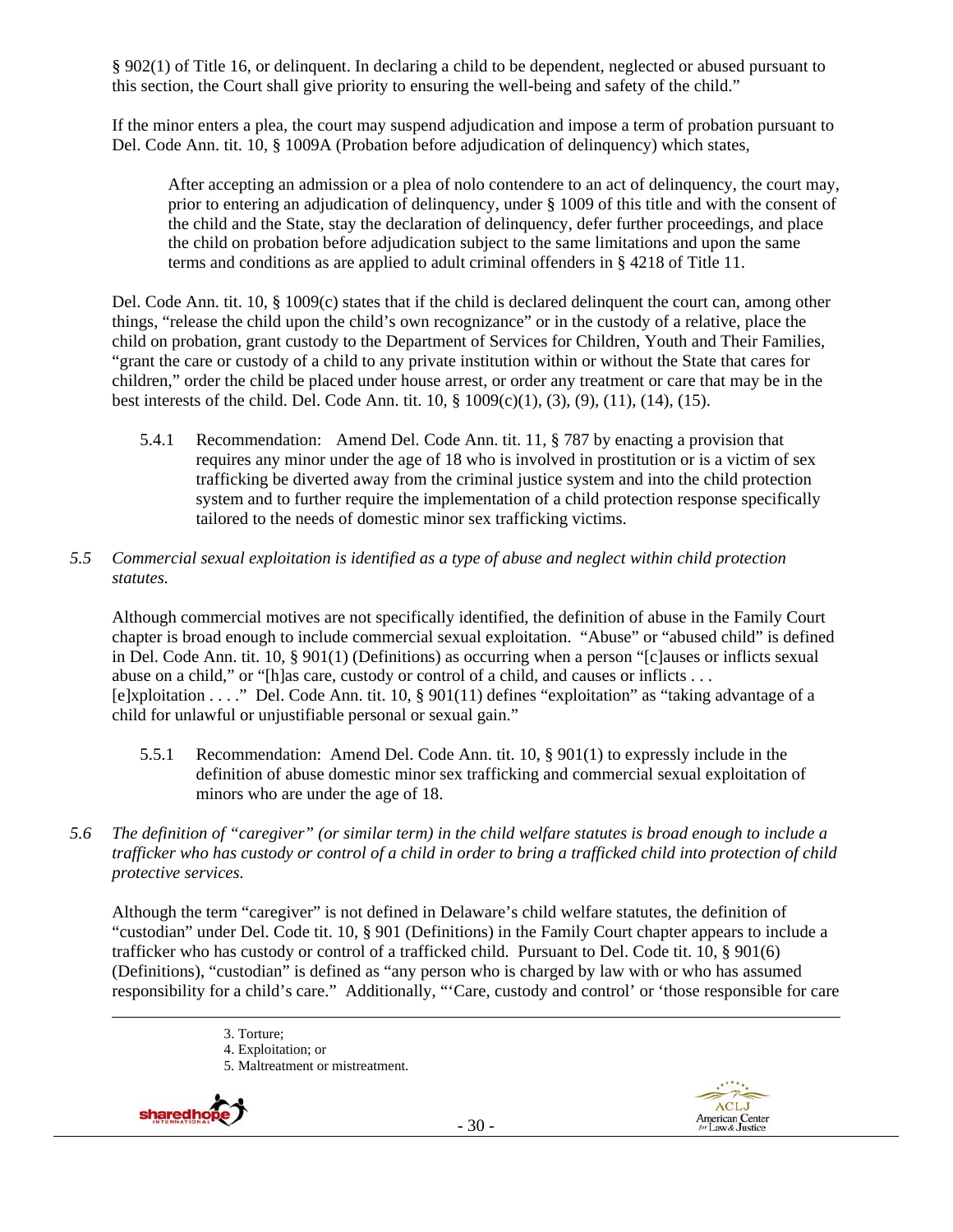custody and control' shall mean a person or persons in a position of trust, authority, supervision or control over a child." Del. Code tit. 10, § 901(3). This includes "[a]ny person who has assumed control of or responsibility for the child." Del. Code tit. 10, § 901(3)(e).

However, Del. Code tit. 10, § 901(3) clarifies the investigative role of the Department of Services for Children and Their Families in cases involving non-family members who have care, custody or control as follows:

For the purpose of investigation of child abuse, dependency or neglect, the Department of Services for Children and Their Families (DSCYF) may investigate any allegation of child abuse, dependency or neglect committed by persons identified herein, but shall only be responsible for the investigation of intrafamilial and institutional child abuse, dependency or neglect. Where the DSCYF is not responsible for the investigation of such child abuse or neglect, it shall immediately refer such report to the appropriate police authorities or child protective services agencies within or without the State.

*5.7 Crime victims' compensation is specifically available to a child victim of sex trafficking or CSEC without regard to ineligibility factors.* 

Pursuant to Del. Code Ann. tit. 11, § 9009 (Administrative provisions; compensation), Delaware law provides crime victims' compensation "[i]n any instance in which a person sustains personal injury or is killed by any crime . . . ." However, certain ineligibility factors that could apply to domestic minor sex trafficking victims threaten access to this compensation, while other ineligibility factors are mitigated by special exceptions for minor victims of sexual abuse. Specifically, Del. Code Ann. tit. 11, § 9010(a) (Denial of claim; reduction) provides in part,

(a) The Agency<sup>56</sup> shall deny payment of a claim for the following reasons:

. . . (2) Where the claimant incurred the personal injury on which the claim is based through collusion with the perpetrator of the crime;

(3) Where the claimant refused to give reasonable cooperation to state or local lawenforcement agencies in their efforts to apprehend or convict the perpetrator of the crime in question;

(4) Where the claim has not been filed within 1 year after the personal injury on which the claim in based, unless an extension is granted by the Agency;

(5) Where the claimant has failed to report the crime to a law-enforcement agency within 72 hours of its occurrence. This requirement shall be waived where:

a. The crime has been reported to an appropriate governmental agency, such as child and/or adult protective services or the Family Court;

b. The claimant can provide a protection from abuse order;

c. The claimant has cooperated with law enforcement or an appropriate government agency in cases of crimes involving sexual assault or abuse; or

d. Where the Agency in its discretion determines that the circumstances of the crime render this requirement unreasonable.

. . . .

In addition to the 72 hour reporting exceptions listed in subsection (a)(5), Del. Code Ann. tit. 11, § 9010(d) states, "In no event shall the Agency deny any claim solely because the applicant was a child victim of sexual assault or abuse by an adult, and said applicant either delayed reporting the abuse or

<sup>56 &</sup>quot;Agency" refers to the "Victims' Compensation Assistance Program." Del. Code Ann. tit. 11, § 9009.



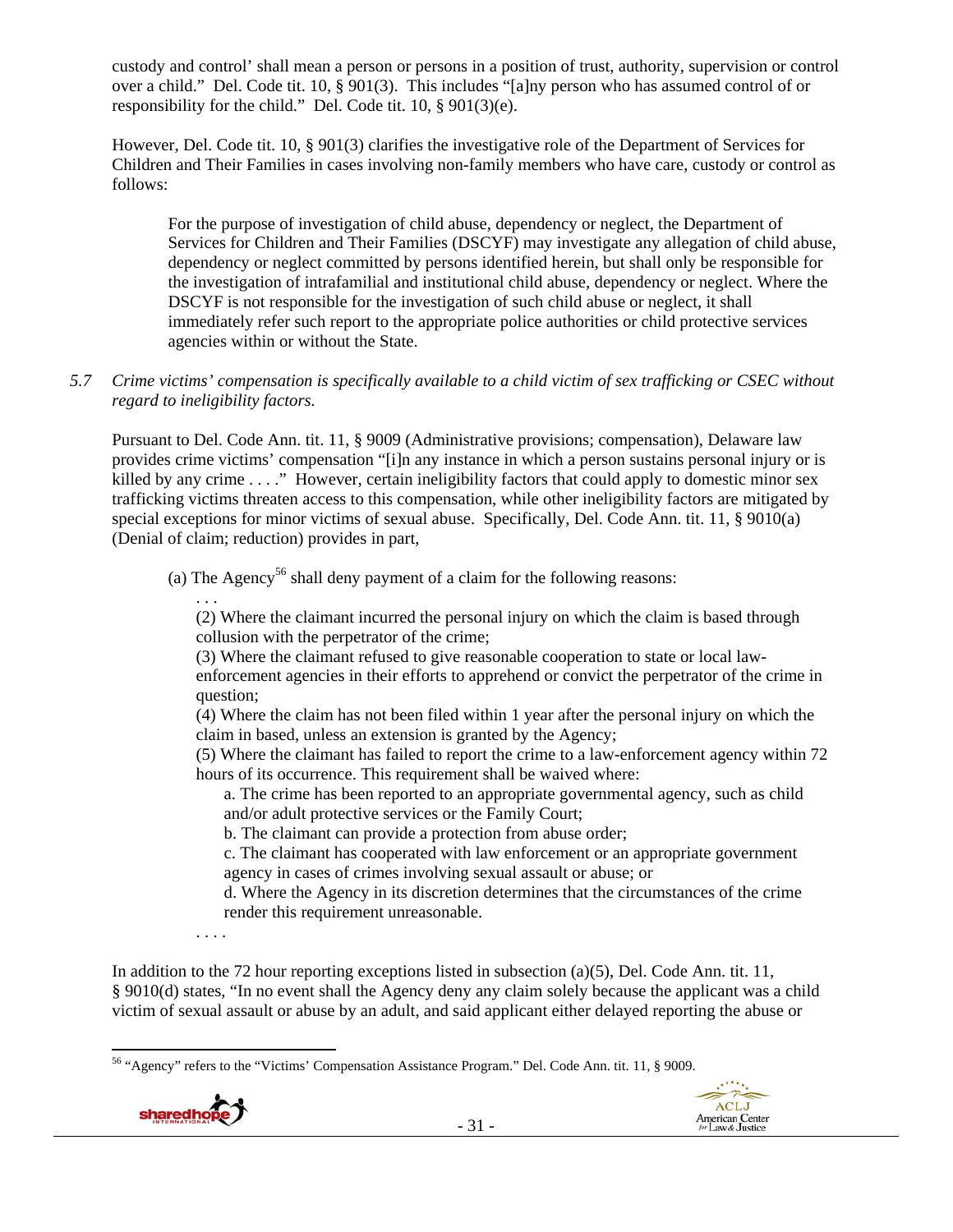assault to authorities or said applicant delayed an application for services to mitigate the effects of the impact of sexual assault or abuse by an adult." However, this exception fails to exempt trafficking victims from the ineligibility factors set out in Del. Code Ann. tit. 11, § 9010(b), (c), which states,

(b) In determining whether or not to make an award under this chapter, or in determining the amount of any award, the Agency may consider any circumstances it deems to be relevant, including the behavior of the victim which directly or indirectly contributed to injury or death, unless such injury or death resulted from the victim's lawful attempt to prevent the commission of a crime or to apprehend an offender.

(c) If the victim bears any share of responsibility that caused injury or death, the Agency shall reduce the amount of compensation in accordance with its assessment of the degree of such responsibility attributable to the victim. A claim may be denied or reduced if the victim of the personal injury in question, either through negligence or through wilful and unlawful conduct, substantially provoked or aggravated the incident giving rise to the injury.

Therefore, while the sexual abuse exceptions could benefit certain minor trafficking victims, not all victims are protected since no exceptions are provided for ineligibility due to non-cooperation with law enforcement or injury arising from collusion with the perpetrator.

5.7.1 Recommendation: Amend Del. Code Ann. tit. 11, § 9010(d) (Denial of claim; reduction) to incorporate an exception that exempts all minor trafficking victims under the age of 18 from the ineligibility factors provided in Del. Code Ann. tit. 11,  $\S$  9010(a)–(c) that restrict eligibility based on cooperation with law enforcement, criminal culpability arising from the child's trafficked condition, and time restrictions on reporting and filing claims.

# *5.8 Victim-friendly procedures and protections are provided in the trial process for minors under 18.*

Delaware law provides for the following victim-friendly court procedures:

Pursuant to Del. Code Ann. tit. 11, § 9403(a) (Nondisclosure of information about victim), certain identifying information about a victim must be kept confidential unless the victim waives confidentiality. That information includes, among other things, the victim's address, telephone number, and place of employment.

Del. Code Ann. tit. 11, § 9404(b) (Victim's interest in speedy prosecution; child victim or witness) states, "Proceedings shall be expedited in cases involving a child victim or witness particularly in child abuse and sexual abuse cases." Additionally, Del. Code Ann. tit. 11, § 9406(a) (Safety of victim) provides, "The court shall provide a waiting area for victims separate from the defendant, defendant's relatives and defense witnesses if such an area is available and the use of the area is practicable. If a separate waiting area is not available or practical, the court shall provide other available safeguards to minimize the victim's contact with the defendant, defendant's relatives and defense witnesses during court proceedings."

Pursuant to Del. Code Ann. tit. 11, § 9407(a) (Presence at court proceedings; notice), the victim has a right to be present at all proceedings other than the grand jury proceeding unless "good cause can be shown by the defendant to exclude the victim. If the victim is present, the court, at the victim's request, shall permit the presence of an individual to provide support to the victim, unless the court determines that exclusion of the individual is necessary to protect the defendant's right to a fair trial." The victim has the right to notice regarding the court proceedings "relative to the disposition of the case at which the victim has a right to be present, unless a victim requests that notice of proceedings not be provided under this chapter." Del. Code Ann. tit. 11, § 9407(b).



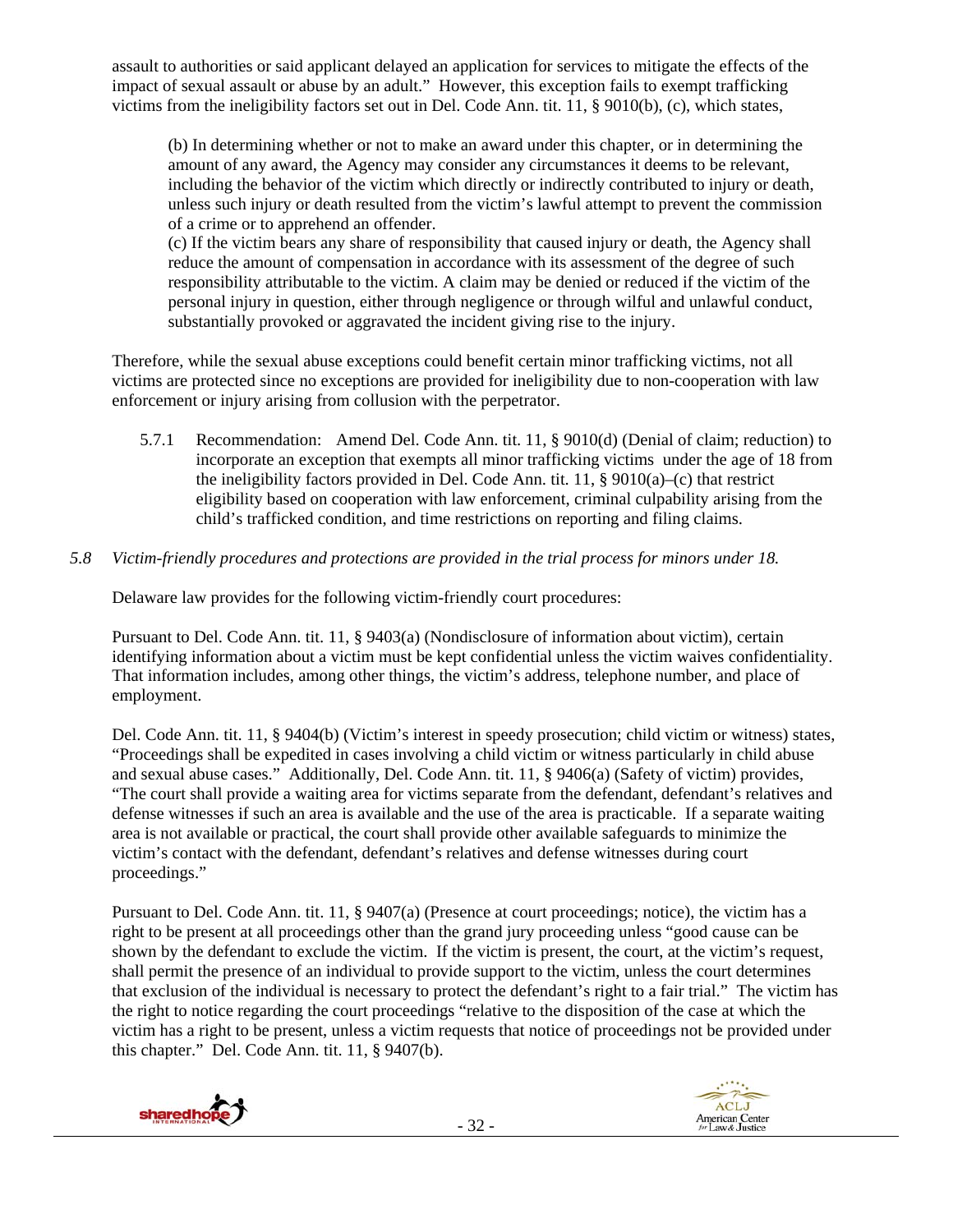Delaware's "rape shield" law requires an in camera hearing, on motion of the defendant, to determine the admissibility of evidence of the complaining witness's sexual conduct offered to attack the credibility of the victim-witness "[i]n any prosecution for the crime of any degree of rape, unlawful sexual intercourse, unlawful sexual penetration or unlawful sexual contact," or an attempt, solicitation, or conspiracy to commit the same. Del. Code Ann. tit. 11, § 3508(a) (Rape—sufficiency of evidence; proceedings in camera). Del. Code Ann. tit. 11, § 3508(a)(4) further provides,

At the conclusion of the hearing, if the court finds that evidence proposed to be offered by the defendant regarding the sexual conduct of the complaining witness is relevant, and is not inadmissible, the court may issue an order stating what evidence may be introduced by the defendant, and the nature of the questions to be permitted. The defendant may then offer evidence pursuant to the order of the court.

Similarly, Del. Code Ann. tit. 11, § 3509(a) (Rape—admissibility of certain evidence) states, "Notwithstanding any other provision of this Code to the contrary, and except as provided in this section, in any prosecution for any degree of rape, unlawful sexual intercourse, unlawful sexual penetration or unlawful sexual contact, any opinion evidence, reputation evidence and evidence of specific instances of the complaining witness' sexual conduct, or any of such evidence, is not admissible by the defendant in order to prove consent by the complaining witness." However, under Del. Code Ann. tit. 11, § 3509(b), "This section . . . shall not be applicable to evidence of the complaining witness' sexual conduct with the defendant."

Pursuant to Del. Code Ann. tit. 11, § 3511(a) (Videotaped deposition and procedures for child witnesses),

In any criminal case or hearing on delinquency, upon motion of the Deputy Attorney General prior to trial and with notice to the defense, the court may order all questioning of any witnesses under the age of 12 years to be videotaped in a location designated by the court. Persons present during the videotaping shall include the witness, the Deputy Attorney General, the defendant's attorney and any person whose presence would contribute to the welfare and well-being of the witness, and if the court permits, the person necessary for operating the equipment. Only the attorneys or a defendant acting pro se may question the child. The court shall permit the defendant to observe and hear the videotaping of the witness in person or, upon motion by the State, the court may exclude the defendant providing the defendant is able to observe and hear the witness and communicate with the defense attorney. . . .

Pursuant to Del. Code Ann. tit. 11, § 3513(a) (Hearsay exception for child victim's or witness's out-ofcourt statement of abuse),

(a) An out-of-court statement made by a child victim or witness who is under 11 years of age at the time of the proceeding concerning an act that is a material element of the offense relating to sexual abuse, physical injury, serious physical injury, death, abuse or neglect as described in any felony delineated in subpart A, B or D of subchapter II of Chapter 5 of this title, or in any of the felonies delineated in § 782, § 783, § 783A, § 1102, § 1108, § 1109, § 1111 or § 1112A of this title or in any attempt to commit any felony delineated in this paragraph that is not otherwise admissible in evidence is admissible in any judicial proceeding if the requirements of subsections (b)– $(f)^{57}$  of this section are met.

  $57$  Under subsection (b), an out-of-court statement is admissible under subsection (a) if the child "found by the court to be unavailable to testify" due to the child's "persistent refusal to testify," "the child's inability to communicate about the offense because of fear or a similar reason," or, among others, there is a "substantial likelihood that the child would suffer severe



. . . .

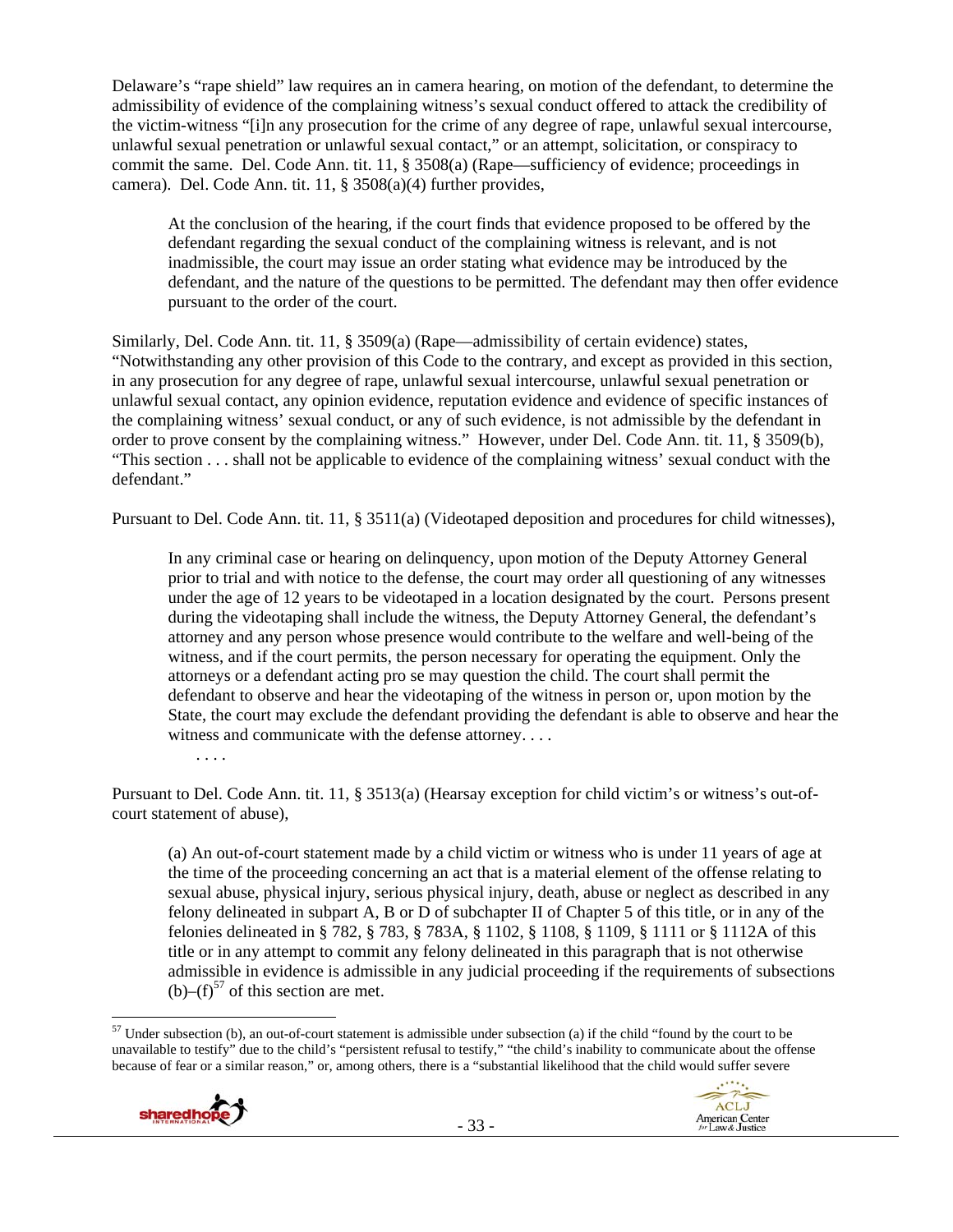Lastly, Del. Code Ann. tit. 11, § 3514(a)(1) (Testimony of victim or witness in child abuse case by means of closed circuit television) provides,

(a) (1) In any prosecution involving any offense set forth in § 3513(a) of this title, a court may order that the testimony of a child victim or witness less than 11 years of age be taken outside the courtroom and shown in the courtroom by means of closed circuit television if:

a. The testimony is taken during the proceeding; and

b. The judge determines that testimony by the child victim or witness in the courtroom will result in the child suffering serious emotional distress such that the child cannot reasonably communicate.

- 5.8.1 Recommendation: Amend Del. Code Ann. tit. 11, § 3514(a)(1) (Testimony of victim or witness in child abuse case by means of closed circuit television), § 3513(a)( Hearsay exception for child victim's or witness's out-of-court statement of abuse), § 3511(a) (Videotaped deposition and procedures for child witnesses), § 3509 (Rape—admissibility of certain evidence), and § 3508(a) (Rape—sufficiency of evidence; proceedings in camera) to make these provisions expressly applicable to trafficking and CSEC victims who are under the age of 18.
- *5.9 Expungement or sealing of juvenile arrest or criminal records resulting from arrests or adjudications for prostitution-related offenses committed as a result of, or in the course of, the commercial sexual exploitation of a minor is available within a reasonable time after turning 18.*

Del. Code Ann. tit. 10, § 1017(a) (Mandatory expungement [Effective Jan. 1, 2012]) provides,

(a) The Family Court shall grant a petition for expungement if:

(1) A child is charged with the commission of one or more crimes designated as a misdemeanor or violation in Title . . . 11 [Crimes and Criminal Procedure], . . . of this Code,

<u> Andrewski politika (za obrazu pod predsjednika u predsjednika u predsjednika u predsjednika (za obrazu pod p</u>

§ 3513(e), (f),

 (e) In determining whether a statement possesses particularized guarantees of trustworthiness under paragraph (b)(2) of this section, the court may consider, but is not limited to, the following factors:

(1) The child's personal knowledge of the event;

- (2) The age and maturity of the child;
- (3) Certainty that the statement was made, including the credibility of the person testifying about the statement;

(4) Any apparent motive the child may have to falsify or distort the event, including bias, corruption or coercion;

- (5) The timing of the child's statement;
- (6) Whether more than 1 person heard the statement;
- (7) Whether the child was suffering pain or distress when making the statement;

(8) The nature and duration of any alleged abuse;

(9) Whether the child's young age makes it unlikely that the child fabricated a statement that represents a graphic, detailed account beyond the child's knowledge and experience;

(10) Whether the statement has a "ring of verity," has internal consistency or coherence and uses terminology appropriate to the child's age;

(11) Whether the statement is spontaneous or directly responsive to questions;

(12) Whether the statement is suggestive due to improperly leading questions;

(13) Whether extrinsic evidence exists to show the defendant's opportunity to commit the act complained of in the child's statement.

(f) The court shall support with findings on the record any rulings pertaining to the child's unavailability and the trustworthiness of the out-of-court statement.



emotional trauma from testifying." In order for a child to be deemed "unavailable," it must be supported by expert testimony. Del. Code Ann. tit. 11, § 3513(c). Additionally, the child must give notice to the adverse party that the out-of-court statement will be used. Del. Code Ann. tit. 11, § 3513(d). Lastly, the child's statement must be trustworthy. Del. Code Ann. tit. 11, § 3513(b)(2)(b). Pursuant to Del. Code Ann. tit. 11,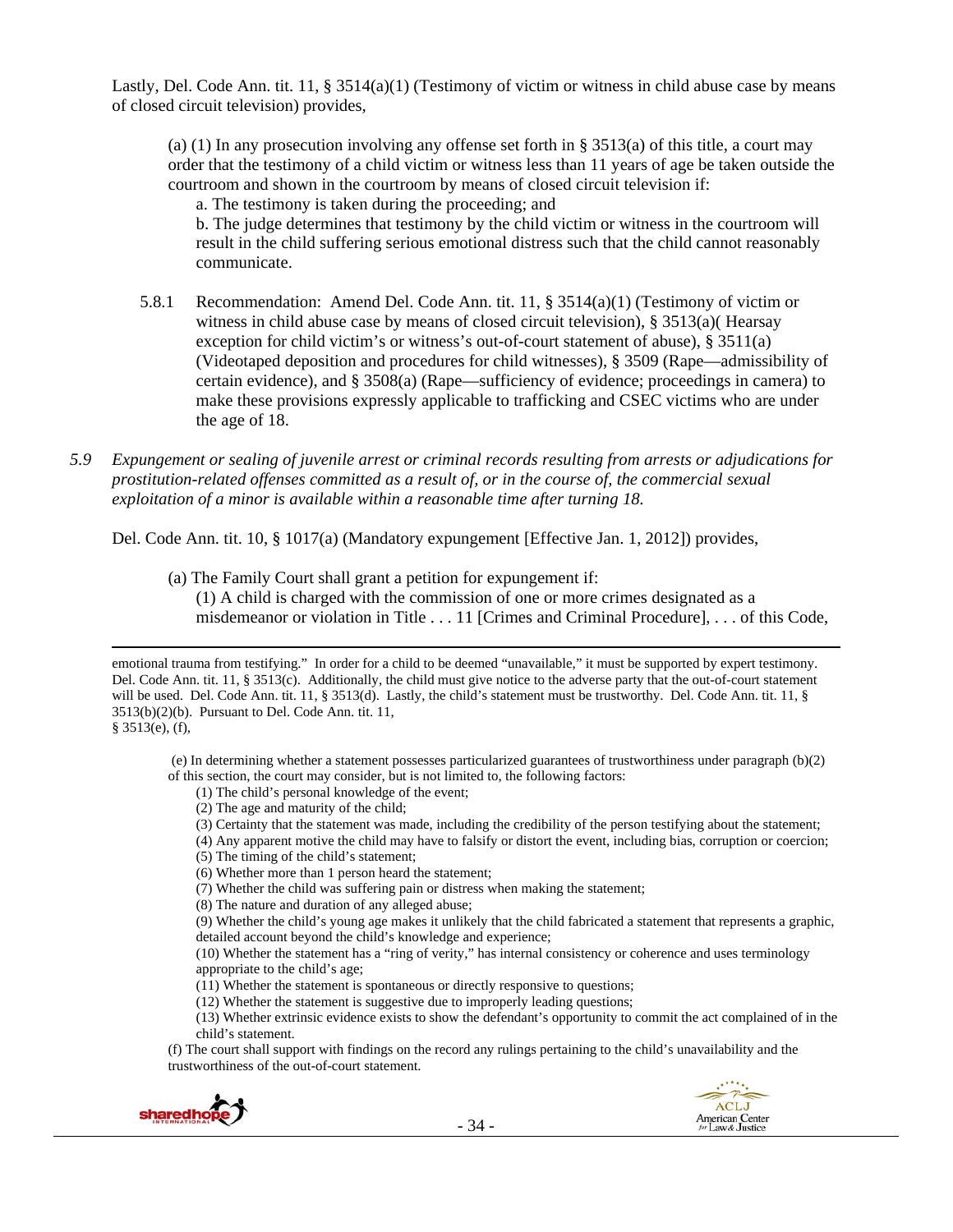or a county or municipal code, ordinance, or regulation which is the same as, or equivalent to, any offense defined in Title 4,7, 11, 16 or 23 of this Code, and the case is terminated in favor of the child,<sup>58</sup> provided the petitioner has no prior adjudication of delinquency, and provided that the petitioner has no subsequent adjudication of delinquency or adult conviction, and provided that the petitioner has no pending criminal charges.

. . . .

(3) A child has no more than one adjudication of delinquency in a case where the crime or crimes for which the child was adjudicated delinquent are designated as felonies or misdemeanors or violations in Title 4,7, 11,16 or 23 of this Code, or a county or municipal code, ordinance, or regulation which is the same as, or equivalent to, any offenses enumerated in Title 4,7, 11, 16 or 23 of this code excepting violent felonies and sex offenses, and provided the petitioner has no prior adjudication of delinquency, and provided that the petitioner has no subsequent adjudication of delinquency or adult conviction, and provided that the petitioner has no pending criminal charges, and provided that at least three years have passed following the date the adjudication of delinquency was entered in Family Court.

Del. Code Ann. tit. 10, § 1018(a)(3) (Discretionary expungement [Effective January 1, 2012]) also gives the court discretion to grant an expungement to a minor CSEC victim provided that, among others, the child has no more than 2 adjudications for misdemeanor or violation offenses under 4, 7, 11, 16 or 23 and at least five years have elapsed from the second adjudication of delinquency.

Lastly, a minor CSEC victim may have a juvenile record expunged pursuant to Del. Code Ann. tit. 10, § 1018(e), which states,

Notwithstanding any provision of this subchapter or any other statute or rule to the contrary, the Attorney General or the Attorney General's designee responsible for prosecuting a delinquency action may petition the Court to expunge the instant arrest record of a child if at the time of a state motion to dismiss or entry of a nolle prosequi in the case, the State has determined that the continued existence and possible dissemination of information relating to the arrest of the child for the matter dismissed or for which a nolle prosequi was entered may cause circumstances which constitute a manifest injustice to the juvenile.

*5.10 Victim restitution and civil remedies are authorized by law for minor victims of sex trafficking or CSEC.*  Under Del. Code Ann. tit. 11, § 787(c), restitution is mandatory for those convicted of violations of human trafficking:

> In addition to any other amount of loss identified, the court shall order restitution, including the greater of:

(1) The gross income or value to the defendant of the victim's labor or services; or (2) The value of the victim's labor as guaranteed under the minimum wage and overtime provisions of the Fair Labor Standards Act (FLSA) [29 U.S.C. § 201 et seq.] or of Title 19, whichever is greater.

c. The charges have been otherwise dismissed for any reason, including, but not limited to dismissals following successful completion of arbitration, probation before adjudication of delinquency, or any court-approved diversion program.





 58 Pursuant to Del. Code Ann. tit. 10, § 1016(7) (Definitions applicable to juvenile expungements [Effective January 1, 2012]), "terminated in favor of the child" is defined as,

a. The child is acquitted of all charges related to the case; or

b. A nolle prosequi is entered on all charges related to the case; or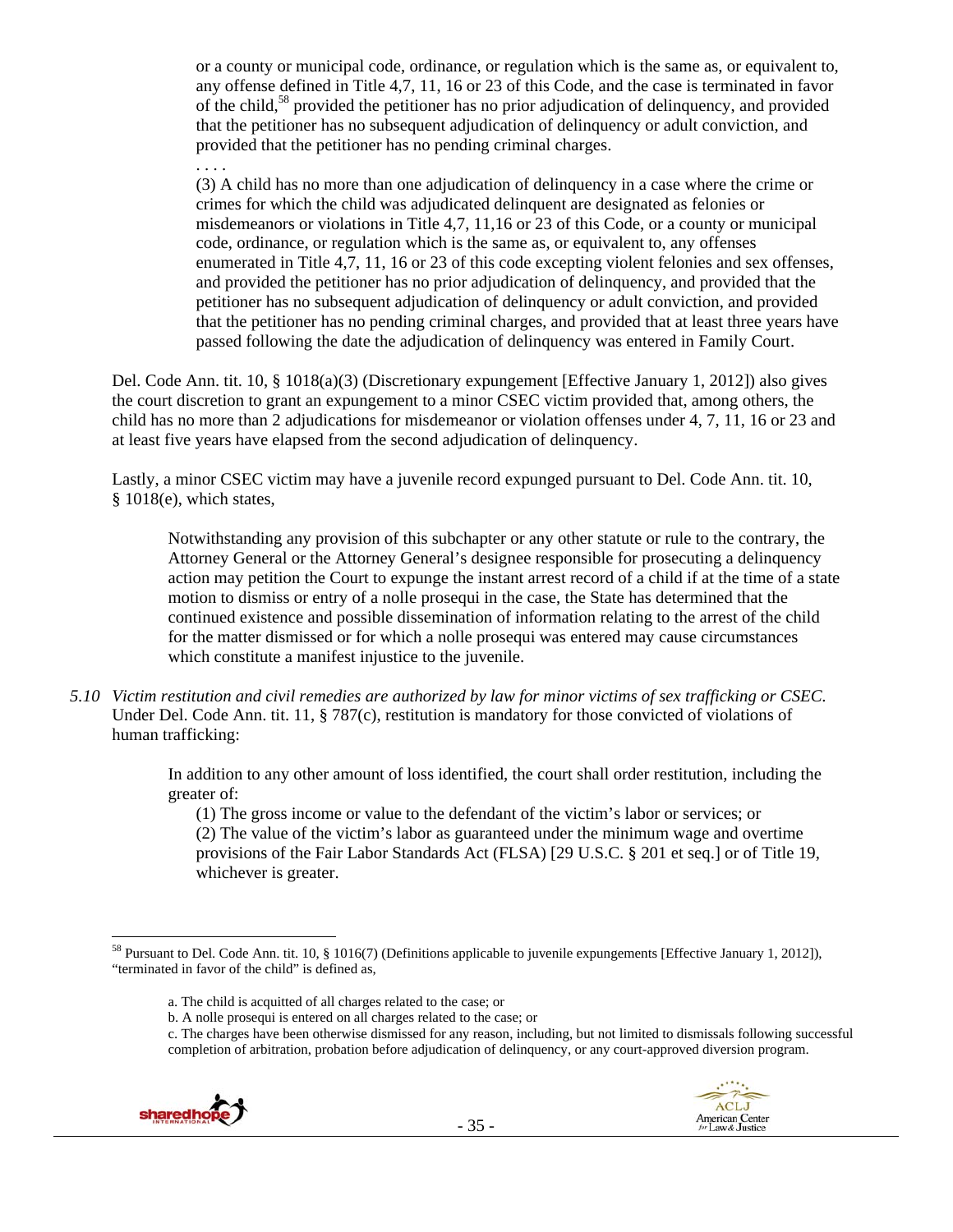Additionally, victims' civil remedies against defendants convicted of racketeering under Del. Code Ann. tit. 11, § 1503 may be brought pursuant to Del. Code Ann. tit. 11, § 1505(c).<sup>59</sup> If successful, victims may recover, in addition to actual damages, punitive damages and reasonable attorneys' fees and costs. Del. Code Ann. tit. 11, § 1505(c).

- 5.10.1 Recommendation: Amend Del. Code Ann. tit. 11, § 787 to provide civil remedies for minor victims in addition to the mandatory restitution.
- *5.11 Statutes of limitations for civil and criminal actions for child sex trafficking or CSEC offenses are eliminated or lengthened sufficiently to allow prosecutors and victims a realistic opportunity to pursue criminal actions and legal remedies.*

Under Del. Code Ann. tit. 11, § 205(b) (Time limitations), the general criminal statute of limitations is 5 years, but under subsection (a), prosecutions for Class A felonies "may be commenced at any time." However, "a prosecution for any crime that is delineated in Subpart D of Subchapter II of Chapter 5 of this title, or is otherwise defined as a 'sexual offense' by Sec. 761 of this title except Sec. 763, 764 or 765 of this title, or any attempt to commit said crimes, may be commenced at any time." Del. Code Ann. tit. 11, § 205(e). Since "[s]exual offense" as defined by Del. Code Ann. tit. 11, § 761(h) does not include violations of Del. Code Ann. tit. 11, § 787 (Trafficking of persons and involuntary servitude), the general 5 year statute of limitations would be applicable in prosecutions under the trafficking law. Violations of Del. Code Ann. tit. 11, § 1108 (Sexual exploitation of a child), § 1352 (Promoting prostitution in the second degree), and § 1353 (Promoting prostitution in the first degree), however, are included in the definition of "sex offense" and, therefore, can be prosecuted at any time.

Regarding civil suits, Del. Code Ann. tit. 10, § 8145(a) (Civil suits for damages based upon sexual abuse of a minor by an adult) eliminates the statute of limitations on any claims arising from criminal sexual abuse. Del. Code Ann. tit. 10, § 8145(a) specifically provides,

A cause of action based upon the sexual abuse of a minor by an adult may be filed in the Superior Court of this State at any time following the commission of the act or acts that constituted the sexual abuse. A civil cause of action for sexual abuse of a minor shall be based upon sexual acts that would constitute a criminal offense under the Delaware Code.

5.11.1 Recommendation: Amend the definition of "sexual offense" in Del. Code Ann. tit. 11, § 761(h) to include violations of Del. Code Ann. tit. 11, § 787(b)(2) (Trafficking of persons and involuntary servitude).

<sup>59</sup> *See supra* Section 3.4 for the substantive provisions of Del. Code Ann. tit. 11, § 1505(c).

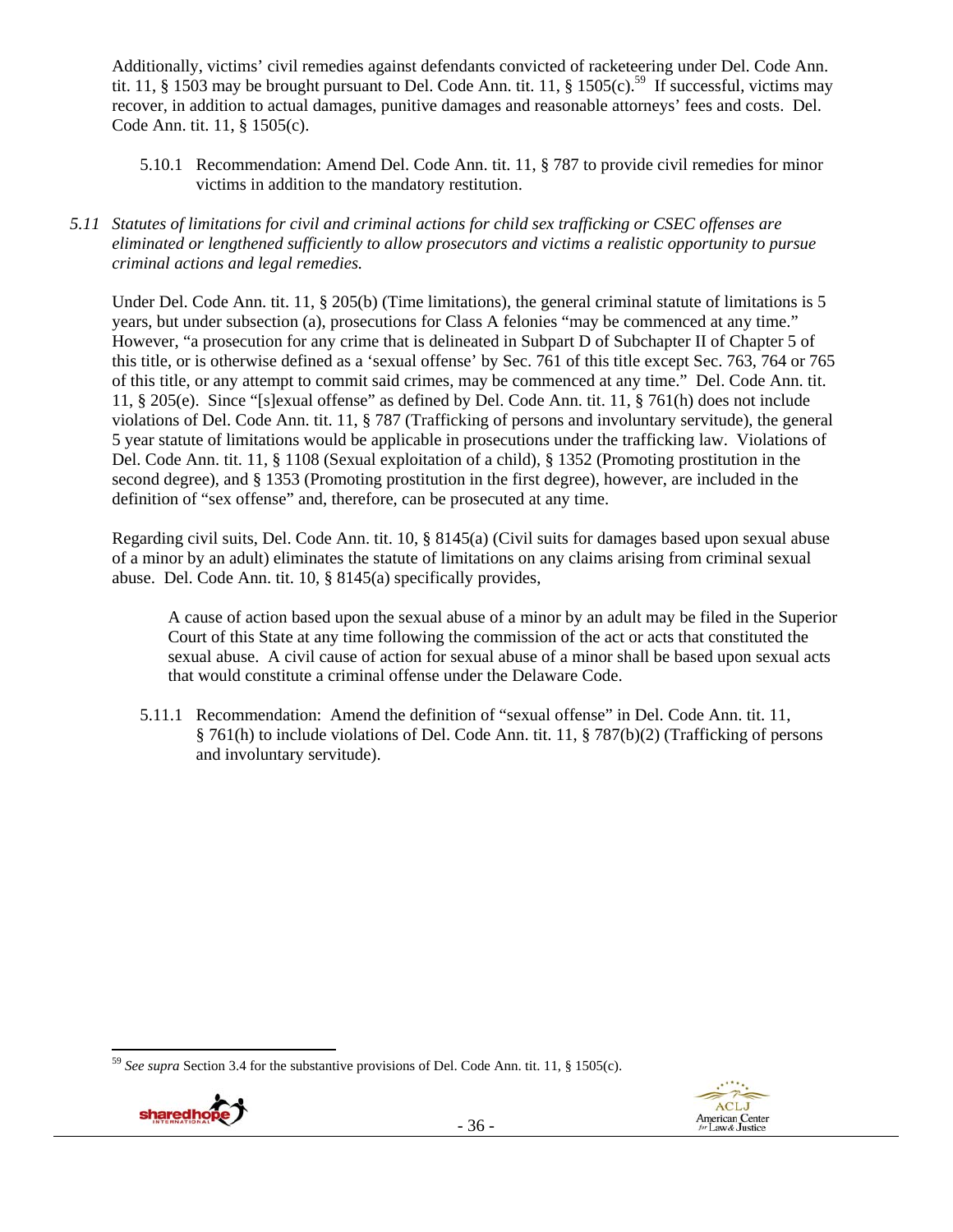## Framework Issue 6: Criminal justice tools for investigation and prosecutions

#### *Legal Components:*

- *6.1 Training on human trafficking and domestic minor sex trafficking for law enforcement is statutorily mandated.*
- *6.2 Single party consent to audiotaping is permitted in law enforcement investigations.*
- *6.3 Domestic minor sex trafficking investigations may use wiretapping to investigate the crime.*
- *6.4 Using a law enforcement decoy posing as a minor to investigate buying or selling of commercial sex acts is not a defense to soliciting, purchasing, or selling sex with a minor.*
- *6.5 Using the Internet to investigate buyers and traffickers is a permissible investigative technique.*
- *6.6 Law enforcement and child welfare agencies are mandated to promptly report missing and recovered children.*

*\_\_\_\_\_\_\_\_\_\_\_\_\_\_\_\_\_\_\_\_\_\_\_\_\_\_\_\_\_\_\_\_\_\_\_\_\_\_\_\_\_\_\_\_\_\_\_\_\_\_\_\_\_\_\_\_\_\_\_\_\_\_\_\_\_\_\_\_\_\_\_\_\_\_\_\_\_\_\_\_\_\_\_\_\_\_\_\_\_\_* 

# *Legal Analysis:*

*6.1 Training on human trafficking and domestic minor sex trafficking for law enforcement is statutorily mandated.* 

Although Del. Code Ann. tit. 11, § 8405 (Mandatory training; exceptions) does not specifically mandate that law enforcement must be trained on human trafficking and domestic minor sex trafficking, Del. Code Ann. tit. 11, § 8404(a)(19) (Powers and Duties) provides that the Council on Police Training may "[m]andate training for all persons seeking permanent or seasonal appointment as a police officer in the detection, prosecution and prevention of child sexual and physical abuse, exploitation and domestic violence . . . ."

- 6.1.1 Recommendation: Amend Del. Code Ann. tit. 11, § 8404(a)(19) (Powers and Duties) to require, rather than permit, the Council on Police Training to implement mandatory law enforcement training on human trafficking and domestic minor sex trafficking. Alternatively, amend Del. Code Ann. tit. 11, § 8405 (Mandatory training; exceptions) to include a provision mandating law enforcement training on human trafficking and domestic minor sex trafficking for all police officers.
- *6.2 Single party consent to audiotaping is permitted in law enforcement investigations.*

Pursuant to Del. Code Ann. tit. 11, § 2402 (Interception of communications generally; divulging contents of communications, violations of chapter), single party consent to interception of a communication is permitted in law enforcement investigations. Specifically, Del. Code Ann. tit. 11, § 2402(c)(4) states,

(c) Lawful acts*.—*It is lawful:

. . . .

For a person to intercept<sup>60</sup> a wire, oral or electronic communication where the person is a party to the communication or where one of the parties to the communication has given prior consent to the interception, unless the communication is intercepted for the purpose of committing any criminal or tortious act in violation of the constitutions or laws of the United States, this State or any other state or any political subdivision of the United States or this or any other state.

  $60$  Del. Code Ann. tit. 11, § 2401(10) (Definitions) defines "intercept" as "the aural or other acquisition of the contents of any wire, oral or electronic communication through the use of any electronic, mechanical or other device."

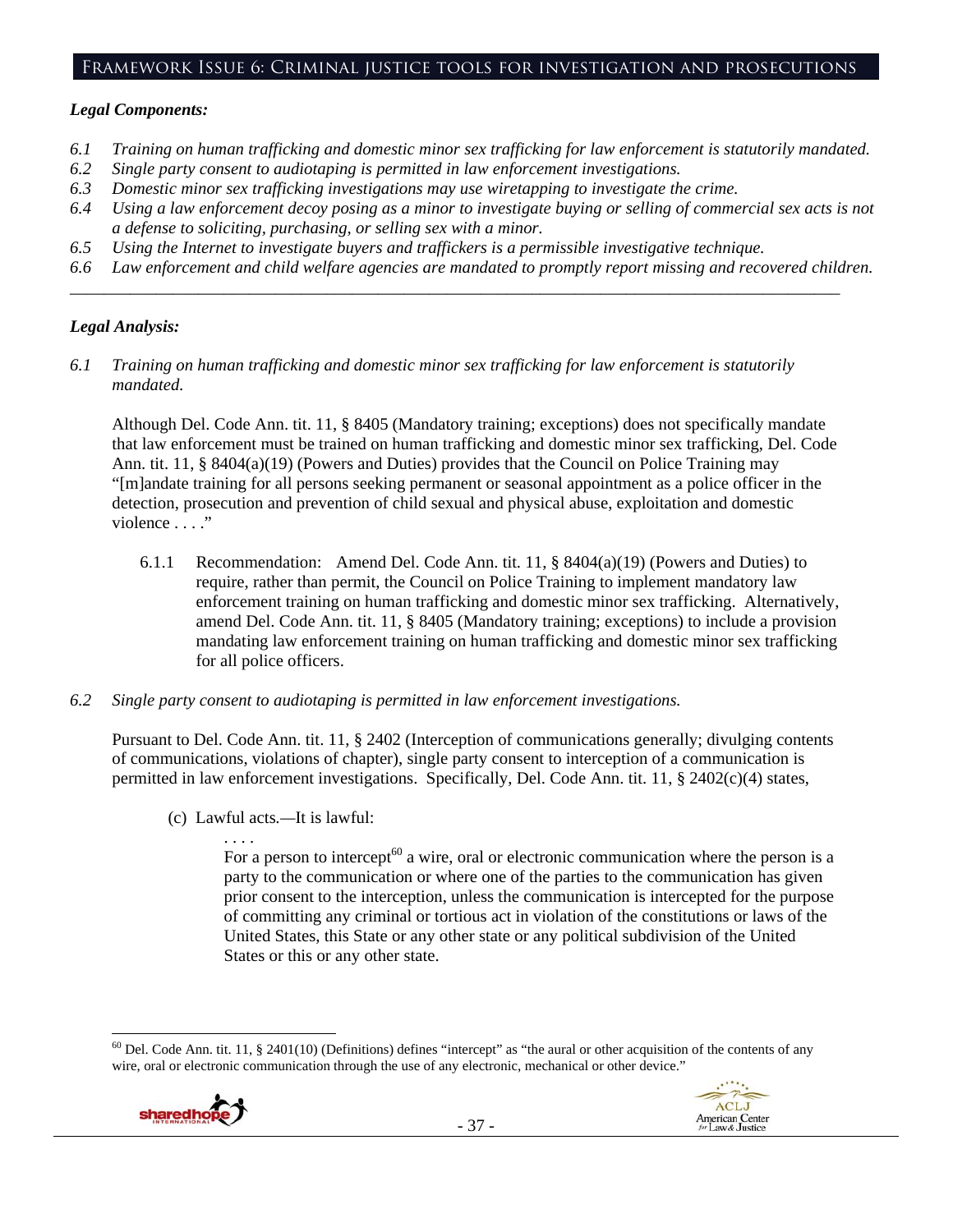# *6.3 Domestic minor sex trafficking investigations may use wiretapping to investigate the crime.*

Pursuant to Del. Code Ann. tit. 11, § 2405 (Authorities permitted to apply for order authorizing interception), wiretapping by law enforcement is permitted with a court order, depending on the nature of the offense being investigated. Specifically, Del. Code Ann. tit. 11, § 2405 states,

The Attorney General, Chief Deputy Attorney General, State Prosecutor or Chief Prosecutor of any county may apply to a judge authorized to receive intercept applications and the judge, in accordance with § 2407 of this title, may grant an order authorizing the interception by investigative or law-enforcement officers of wire, oral or electronic communications when the interception may provide evidence:

(1) Of the commission of the offense of racketeering . . .

(2) Of the commission of any felony creating a risk of physical injury to a person;

(3) Of any conspiracy or solicitation to commit any of the offenses set forth in paragraph (1) or (2) of this section; or

(4) Aiding in the apprehension of the perpetrator of any of the offenses set forth in this section.

No application or order shall be required if the interception is lawful under the provisions of  $§$  2406(c) of this title.

Therefore, wiretapping by law enforcement for investigation of trafficking or CSEC offenses would only be permitted to the extent that the suspected trafficking constituted racketeering violations, or if the court determined that the trafficking was likely to result in personal injury.

Once a communication is lawfully intercepted, Del. Code Ann. tit. 11, § 2406(e) (Lawful disclosure or use of contents of communication) permits evidence of other offenses to be used by law enforcement for purposes of investigation pursuant to Del. Code Ann. tit. 11, § 2406(a) and (b), however, such evidence may only be introduced through testimony "when authorized or approved by a judge authorized to receive intercept applications where the judge finds on subsequent application that the contents were otherwise intercepted in accordance with this chapter. Such application should be made forthwith." Del. Code Ann. tit. 11, § 2406(e). Therefore, even if evidence of trafficking was obtained through a wiretap authorized for another offense, that evidence could not be introduced through testimony if the suspected trafficking constituted racketeering violations, or if the court determined that the trafficking was likely to result in personal injury.

The use of body wires by law enforcement officers and their agents is permitted pursuant to Del. Code Ann. tit. 11, § 2402 (c)(7), which states,

For law-enforcement personnel or those acting under their direction to utilize body wires to intercept oral communications in the course of a criminal investigation when the law-enforcement personnel or a person acting under their direction is a party to the communication. Communications intercepted by such means may be recorded and may be used against the defendant in a criminal proceeding.

The "contents of any intercepted wire, oral or electronic communication or evidence derived therefrom" are inadmissible at trial and other court proceedings "unless each party, not less than 10 days before the trial, hearing or proceeding," receives a copy of the court order and application authorizing the interception, although the time deadline may be judicially waived. Del. Code Ann. tit. 11, § 2407(h).

6.3.1 Recommendation: Amend Del. Code Ann. tit. 11, § 2405 (Authorities permitted to apply for order authorizing interception) to include human trafficking and CSEC offenses as grounds



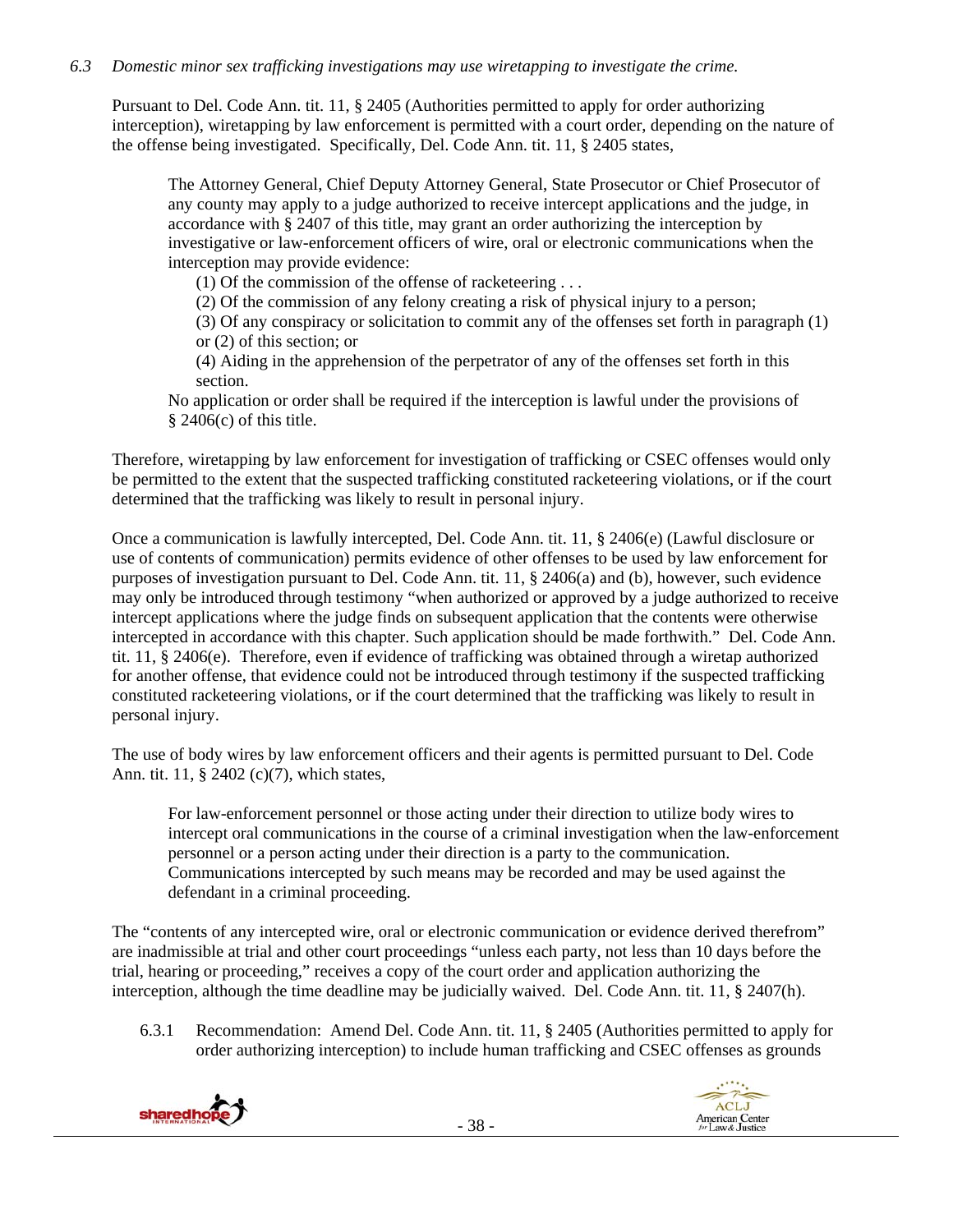for obtaining an order authorizing interception of a communication for investigation purposes and for use against the defendant at trial.

*6.4 Using a law enforcement decoy posing as a minor to investigate buying or selling of commercial sex acts is not a defense to soliciting, purchasing, or selling sex with a minor.* 

Delaware does not have a law specifically authorizing use of a law enforcement decoy in investigation of trafficking or CSEC offenses.

- 6.4.1 Recommendation: Enact a law specifically authorizing use of use of a law enforcement decoy in investigation of domestic minor sex trafficking or CSEC offenses.
- *6.5 Using the Internet to investigate buyers and traffickers is a permissible investigative technique.*

Delaware does not have a law specifically authorizing or otherwise addressing use of the Internet in human trafficking investigations.

- 6.5.1 Recommendation: Enact a law specifically authorizing use of the Internet in investigations of sex trafficking and other CSEC offenses.
- *6.6 Law enforcement and child welfare agencies are mandated to promptly report missing and recovered children.*

Del. Code Ann. tit. 11, § 8542 (Definitions) defines "missing child" for the purposes of missing child reporting requirements. It states,

(1) "Missing child" means any person who is under the age of 18 years, whose temporary or permanent residence is in Delaware, or is believed to be in Delaware, whose location has not been determined, and who has been reported as missing to a law-enforcement agency.

Pursuant to Del. Code Ann. tit. 11, § 8543 (Duties), the [Missing Children Information] Clearinghouse<sup>61</sup> is required to,

(1) Provide a form of missing child report for use by private citizens and law-enforcement agencies;

(2) Establish a system of interstate communication of information relating to children determined to be missing by the parent, guardian or legal custodian of the child, or by a law-enforcement agency;

(3) Provide a centralized file for the exchange of information of missing children within the State; (4) Interface with the National Crime Information Center for the exchange of information on a missing child suspected of interstate travel;

(5) Collect, process, maintain and disseminate information on missing children and strive to maintain or disseminate only accurate and complete information.

Pursuant to Del. Code Ann. tit. 11, § 8544(b) (Filing missing child reports; notification upon location; purging information; return of fingerprints), "Any parent, guardian or legal custodian may submit a

  $<sup>61</sup>$  Del. Code tit. 11, § 8541 (Established) states, "The Missing Children Information Clearinghouse, hereinafter referred to as</sup> 'Clearinghouse,' is created within the State Bureau of Identification. The Clearinghouse is established as a central repository of information regarding missing children. Such information shall be collected and disseminated to assist in the location of missing children. The Director of the State Bureau of Identification shall establish services deemed appropriate by the Superintendent of State Police to aid in the location of missing children."